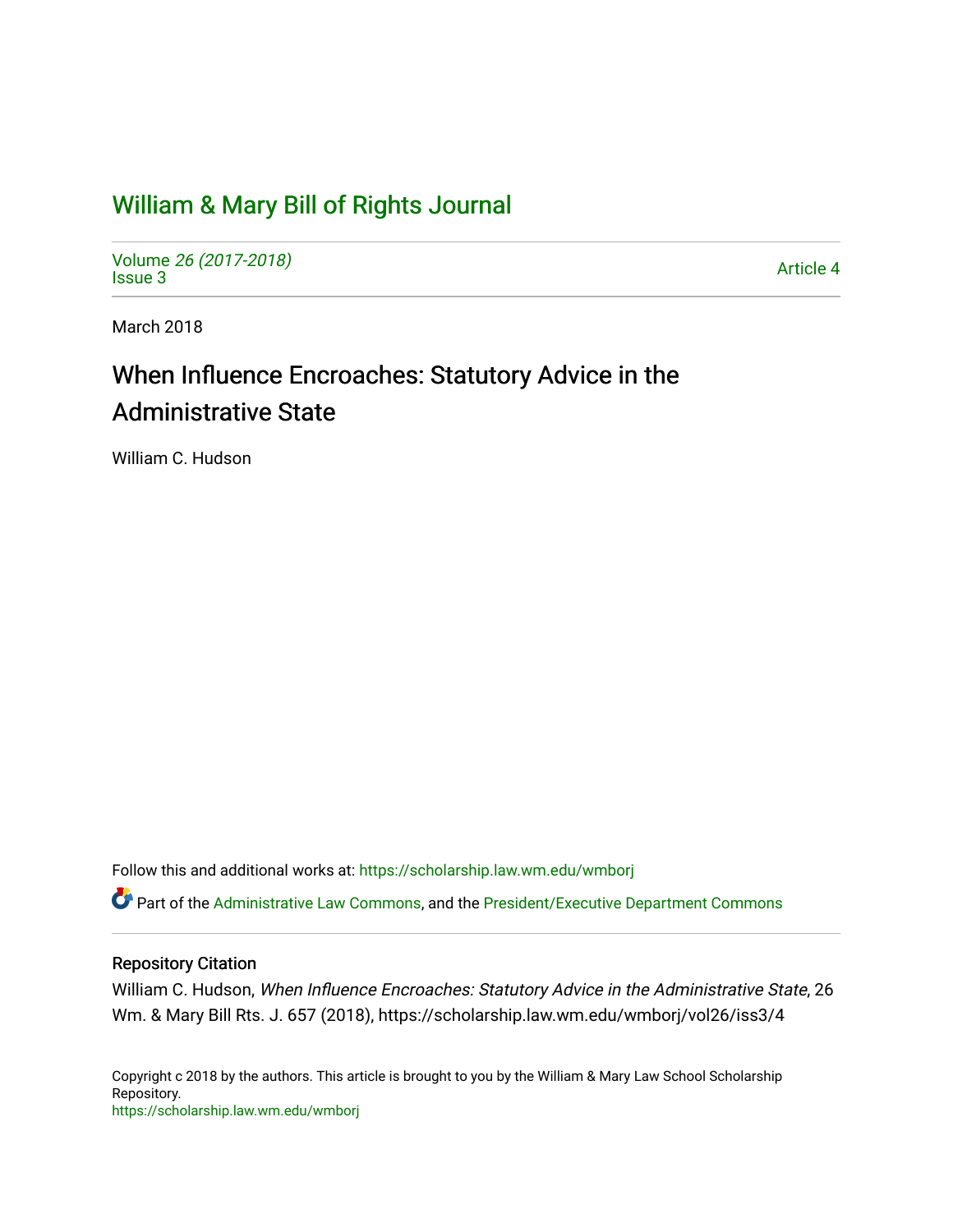## **WHEN INFLUENCE ENCROACHES: STATUTORY ADVICE IN THE ADMINISTRATIVE STATE**

## William C. Hudson<sup>\*</sup>

#### ABSTRACT

This Article revisits the D.C. Circuit's 1993 decision in *FEC v. NRA Political Victory Fund*, and concludes that the separation of powers reasoning applied in *NRA Political Victory Fund* could invalidate other common practices in the administrative state, such as statutory requirements that Executive Branch officers serve on the boards of corporations created and staffed by Congress.

|         | $A_{\cdot}$                                            | Both Decisional Authority and Advisory Influence Are "Power" for                                                   |  |  |
|---------|--------------------------------------------------------|--------------------------------------------------------------------------------------------------------------------|--|--|
|         |                                                        |                                                                                                                    |  |  |
|         | $B_{\cdot}$                                            | Both "Undermining" and "Aggrandizing" Violate the Separation of                                                    |  |  |
|         |                                                        |                                                                                                                    |  |  |
| L       | STATUTES GRANTING CONGRESS ADVISORY INFLUENCE OVER THE |                                                                                                                    |  |  |
|         |                                                        |                                                                                                                    |  |  |
|         |                                                        |                                                                                                                    |  |  |
|         | $B_{\cdot}$                                            |                                                                                                                    |  |  |
|         |                                                        | $1_{\ldots}$                                                                                                       |  |  |
|         |                                                        | $2^{2}$                                                                                                            |  |  |
|         |                                                        |                                                                                                                    |  |  |
| $\Pi$ . |                                                        |                                                                                                                    |  |  |
|         | $A_{\cdot}$                                            |                                                                                                                    |  |  |
|         | $B_{\cdot}$                                            | Social Psychology $\ldots \ldots \ldots \ldots \ldots \ldots \ldots \ldots \ldots \ldots \ldots \ldots \ldots$ 673 |  |  |
|         |                                                        |                                                                                                                    |  |  |
|         |                                                        | $1_{-}$                                                                                                            |  |  |
|         |                                                        | $2^{\circ}$                                                                                                        |  |  |
|         |                                                        |                                                                                                                    |  |  |
|         |                                                        |                                                                                                                    |  |  |
|         | $B_{\cdot}$                                            | Interference with Decision-Making Processes 684                                                                    |  |  |
|         |                                                        |                                                                                                                    |  |  |
|         |                                                        |                                                                                                                    |  |  |

<sup>\*</sup> JD, Yale Law School; BA, Davidson College. Special thanks to Jarilyn Dupont and Nicholas R. Parrillo.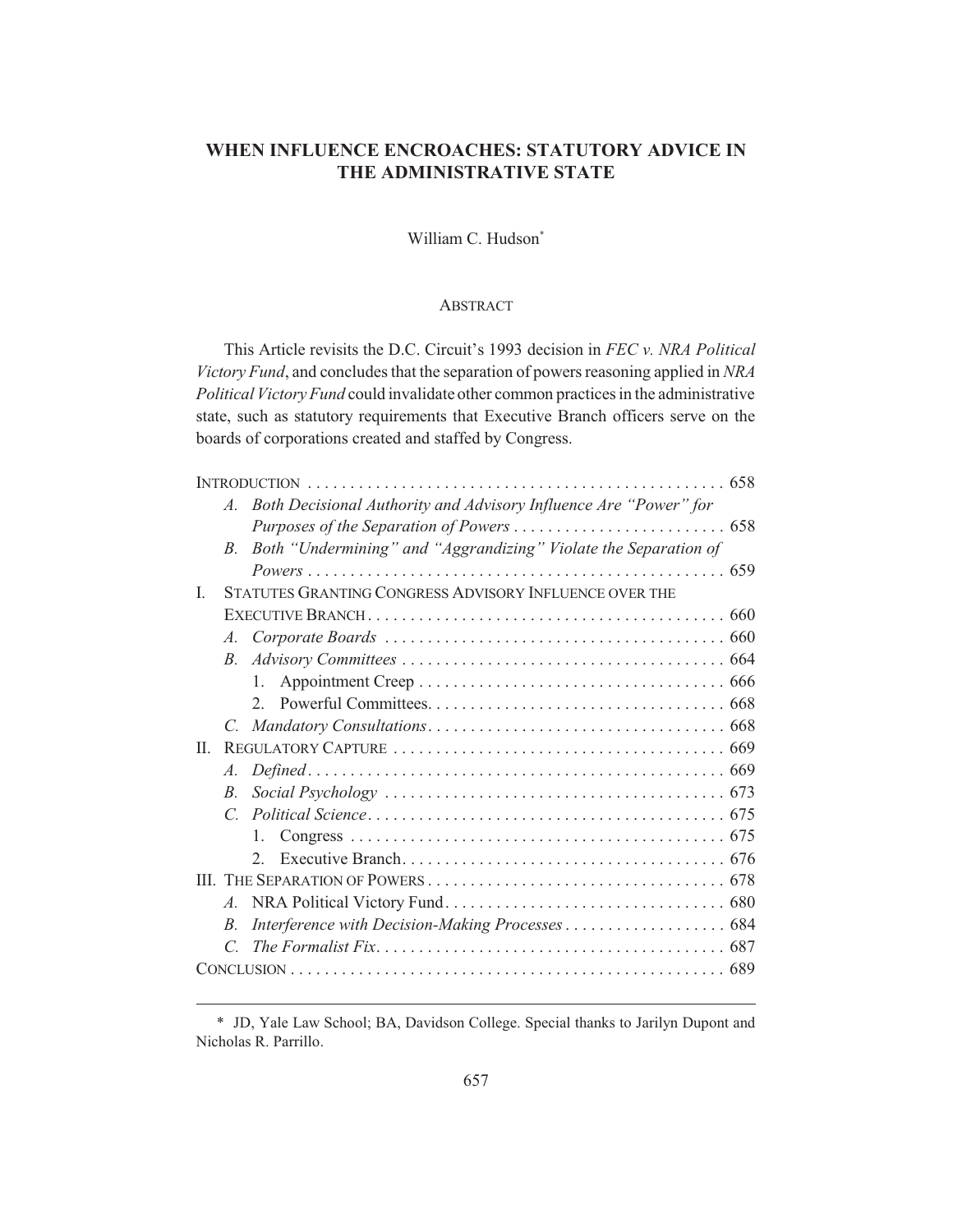#### **INTRODUCTION**

This Article addresses a specific legal question: whether Congress violates the separation of powers by requiring Executive Branch officers to serve on the boards of corporations, and on advisory committees, created and staffed by Congress. These statutorily enacted opportunities for Congressional appointees to influence Executive Branch officers' decision-making is what I call "statutory advice." To answer this question, two principles need stating from the start. First, the *type* of power to be separated in our constitutional structure is both the actual authority to decide an issue ("decisional authority") and the power arising from opportunities to influence decision makers ("advisory influence"). This was the holding of *FEC v. NRA Political* Victory Fund<sup>1</sup> in the D.C. Circuit, and was also suggested by the Supreme Court in Bowsher v. Synar.<sup>2</sup> Second, to violate the separation of powers, one branch need only be "undermined;" there need not be "aggrandizement," or the assumption of additional powers by another branch. Next, these two principles are discussed in more detail.

*A. Both Decisional Authority and Advisory Influence Are "Power" for Purposes of the Separation of Powers*

Courts have, at times, conducted separation of powers analysis by taking stock of power—not just as a formal grant of decisional authority, but also as the opportunity for advisory influence.<sup>3</sup> A comparison of three cases—*INS v. Chadha*,<sup>4</sup> *FEC v. NRA Political Victory Fund*, and *Bowsher v. Synar*—will illustrate this principle.

In *INS v. Chadha*, the Supreme Court held unconstitutional a statute granting the House of Representatives the power to veto certain executive branch decisions.<sup>5</sup> By contrast, in *FEC v. NRA Political Victory Fund*, the D.C. Circuit held unconstitutional an arrangement in which Congressional agents, though not possessing any powers to vote on the Commission, had been given *ex officio* advisory roles on the Commission.<sup>6</sup> Finally, whereas *Chadha* and *NRA Political Victory Fund* are at opposite ends of the spectrum in terms of the *type* of power to be separated, *Bowsher v. Synar* registers somewhere between them. In *Bowsher*, the Supreme Court held that the Comptroller General could not balance the budget pursuant to the Gramm-Rudman-Hollings Act because the Comptroller General is an agent of Congress, not the Executive Branch.<sup>7</sup>

 $1\,$  6 F.3d 821 (D.C. Cir. 1993).

<sup>2</sup> 478 U.S. 714 (1986).

<sup>3</sup> *Cf.* HERBERT A. SIMON, ADMINISTRATIVE BEHAVIOR: A STUDY OF DECISION-MAKING PROCESSES IN ADMINISTRATIVE ORGANIZATIONS 44 (4th ed. 1997) ("Administrative description suffers currently from superficiality, over-simplification, lack of realism. It has confined itself too closely to the mechanism of authority, and has failed to bring within its orbit the other, equally important, modes of influence on organizational behavior.").

<sup>4</sup> 462 U.S. 919 (1983).

<sup>5</sup> *Id.* at 959.

 $^{\rm 6}$  6 F.3d at 828.

 $7$  478 U.S. 714, 736 (1986).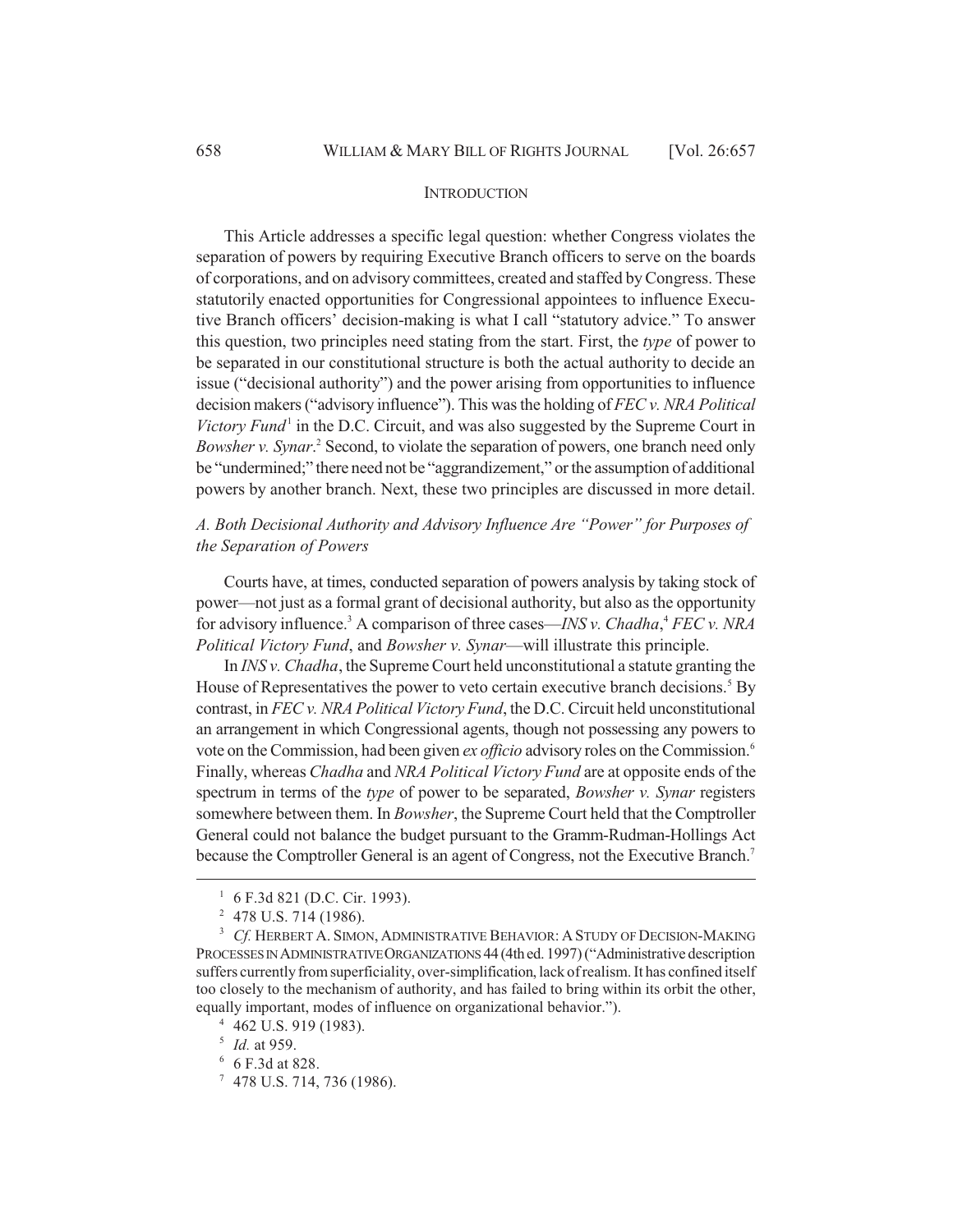In reaching this conclusion regarding the Comptroller General's status, the Court weighed both the formal authorities and the informal influences bearing upon the Comptroller General.<sup>8</sup> The Court reasoned that, as a formal matter, the Comptroller General was removable only by Congress, and also that "the political realities reveal that the Comptroller General is [not] free from influence by Congress."9 Instead, "Congress has consistently viewed the Comptroller General as an officer of the Legisla-

tive Branch," and "the Comptrollers General have also viewed themselves as part of the Legislative Branch."10 In short, the Court in *Bowsher* considered both formal authorities and informal influences bearing upon the Comptroller General.

## *B. Both "Undermining" and "Aggrandizing" Violate the Separation of Powers*

The Supreme Court has stated a second principle repeatedly—for example, in *Loving v. United States*, <sup>11</sup> *Commodity Futures Trading Commission v. Schor*, 12 and *Nixon v. Administrator of General Services*<sup>13</sup>—that one branch violates the separation of powers when it undermines the constitutionally assigned powers of another branch, even without aggrandizing its own powers.<sup>14</sup> Consistent with these decisions, the Office of Legal Counsel has repeatedly objected to any legislation "that unduly reduces the accountability of officials or agencies to the President, or that unnecessarily interferes with the flexibility and efficiency of executive decision making and action,"15 because doing so undermines the Executive Branch.<sup>16</sup> Legislative "attempts to dictate the processes of executive deliberation, and legislation that has the purpose or would have the effect of 'micromanaging' executive action" threatens the separation of

<sup>12</sup> 478 U.S. 833, 856–57 (1986) ("Unlike *Bowsher,* this case raises no question of the aggrandizement of congressional power at the expense of a coordinate branch. Instead, the separation of powers question presented in this litigation is whether Congress impermissibly undermined, without appreciable expansion of its own power, the role of the Judicial Branch.").

<sup>13</sup> 433 U.S. 425, 443 (1977) ("I]n determining whether the Act disrupts the proper balance between the coordinate branches, the proper inquiry focuses on the extent to which it prevents the Executive Branch from accomplishing its constitutionally assigned functions." (citing United States v. Nixon, 418 U.S. 683, 711–12 (1974))).

<sup>14</sup> *See Loving*, 517 U.S. at 757; *Schor*, 478 U.S. at 856–57; *Nixon*, 433 U.S. at 443.

<sup>15</sup> The Constitutional Separation of Powers Between the President & Cong., 20 Op. O.L.C. 124, 135 (1996); *see also* Constitutionality of Statute Requiring Exec. Agency to Report Directly to Cong., 6 Op. O.L.C. 632, 638 (1982) ("[T]he constitutional separation of powers requires the President to have effective control over the decisionmaking process within the Executive Branch.").

<sup>16</sup> *See* The Constitutional Separation of Powers Between the President & Cong., 20 Op. O.L.C. 124, 176–77 (1996).

<sup>8</sup> *See id.* at 732–34.

<sup>9</sup> *Id.* at 730.

<sup>10</sup> *Id.* at 731.

 $11$  517 U.S. 748, 757 (1996) ("Even when a branch does not arrogate power to itself, moreover, the separation-of-powers doctrine requires that a branch not impair another in the performance of its constitutional duties." (citing Mistretta v. United States, 488 U.S. 361, 397–408 (1989))).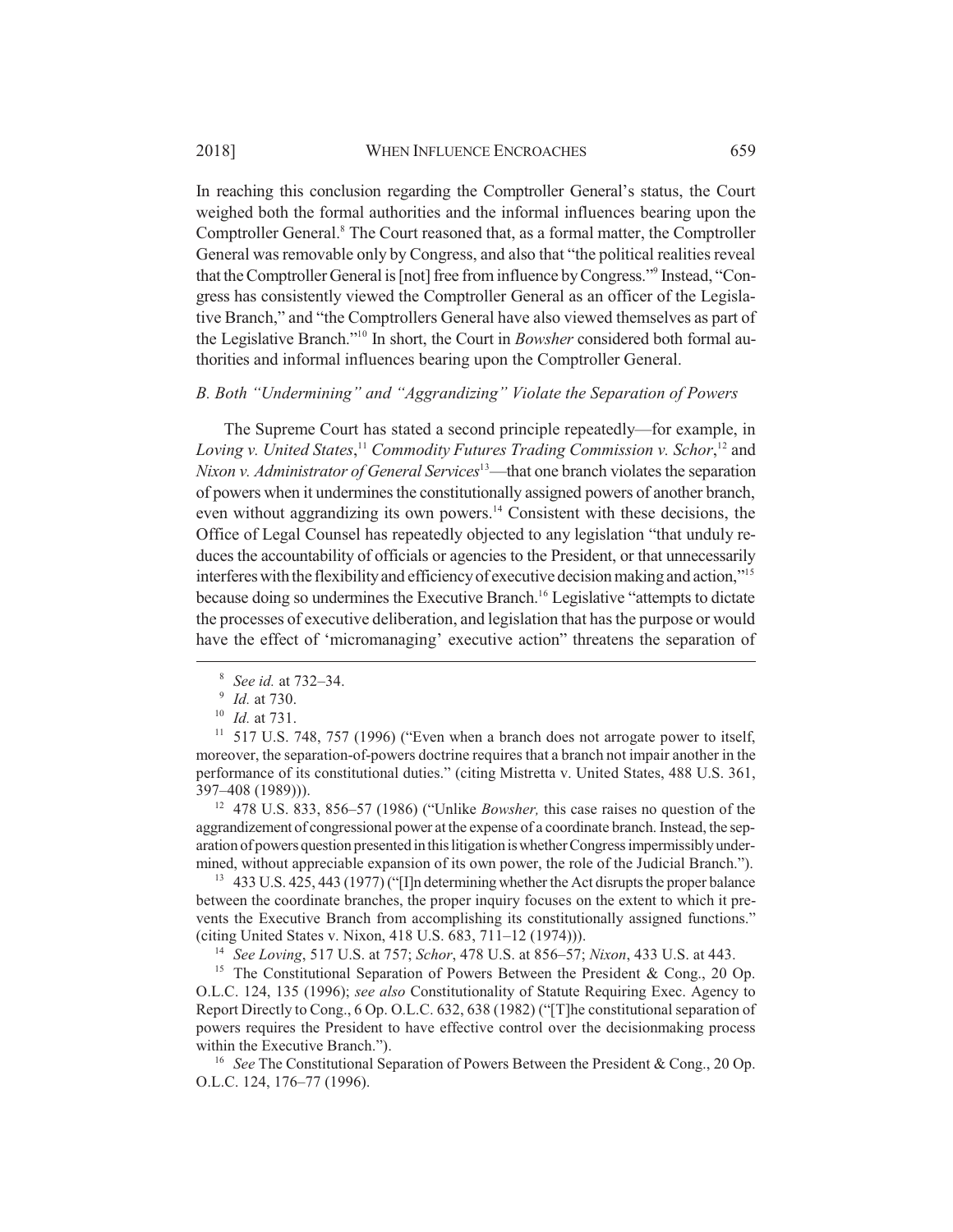powers because it "undercuts the constitutional purpose of creating an energetic and responsible executive branch."17 In short, legislation that "undermines" the Executive Branch violates the separation of powers, and "interference" with "executive decision making" constitutes "undermining."

These principles, in combination, suggest that statutes that could legitimately be claimed to contribute to the "regulatory capture" of the Executive Branch would likewise be a violation of the separation of powers. If regulatory capture is anything, it is a loss in "accountability of officials or agencies to the President" and a reduction in "the flexibility and efficiency of executive decision making and action"—to use Assistant Attorney General of the Office of Legal Counsel Walter Dellinger's terms.<sup>18</sup> The concept of regulatory capture is discussed in Part II; but first, Part I discusses statutes that grant Congress the power to exert advisory influence over the Executive Branch.

## I. STATUTES GRANTING CONGRESS ADVISORY INFLUENCE OVER THE EXECUTIVE BRANCH

[The legislative branch's] constitutional powers being at once more extensive, and less susceptible of precise limits, it can, with the greater facility, mask, under complicated and indirect measures, the encroachments which it makes on the co-ordinate departments. —James Madison<sup>19</sup>

#### *A. Corporate Boards*

Congress has been creating corporations to supplement government functions that is, to perform functions it considers better suited for the private sector—ever since the First Congress created the First Bank of the United States in 1791.<sup>20</sup> Of course, Congress continues to create such entities. These corporations include household names such as  $AMTRAK$ ,<sup>21</sup> Freddie Mac,<sup>22</sup> and the Smithsonian Institution,<sup>23</sup> and many lesser or virtually unknown entities such as the U.S. Institute of Peace,<sup>24</sup> the American Institute in Taiwan, $25$  and the National Environmental Education and Training

<sup>17</sup> *Id.* at 135.

<sup>18</sup> *Id.*

<sup>&</sup>lt;sup>19</sup> THE FEDERALIST NO. 48 (James Madison).

<sup>20</sup> *See generally* Act of Feb. 25, 1791, ch. 10, 1 Stat. 191.

<sup>&</sup>lt;sup>21</sup> Amtrak Reform and Accountability Act of 1997, Pub. L. No. 105-134, 111 Stat. 2570.

<sup>&</sup>lt;sup>22</sup> Emergency Home Finance Act of 1970, Pub. L. No. 91-351, 84 Stat. 450 (establishing the Federal Home Loan Mortgage Corporation, commonly known as Freddie Mac).

<sup>&</sup>lt;sup>23</sup> Act of Aug. 10, 1846, ch. 178, 9 Stat. 102 (establishing the Smithsonian Institute "for the increase and diffusion of knowledge").

<sup>&</sup>lt;sup>24</sup> United States Institute of Peace Act, Pub. L. No.  $98-525$ ,  $98$  Stat. 2492, 2649 (1984) (codified as amended at 22 U.S.C. §§ 4601–11 (2012)).

<sup>&</sup>lt;sup>25</sup> Taiwan Relations Act, Pub. L. No. 96-8,  $\S 6$ , 93 Stat. 14, 17 (1979) (codified at 22 U.S.C. §§ 3301–16 (2012)).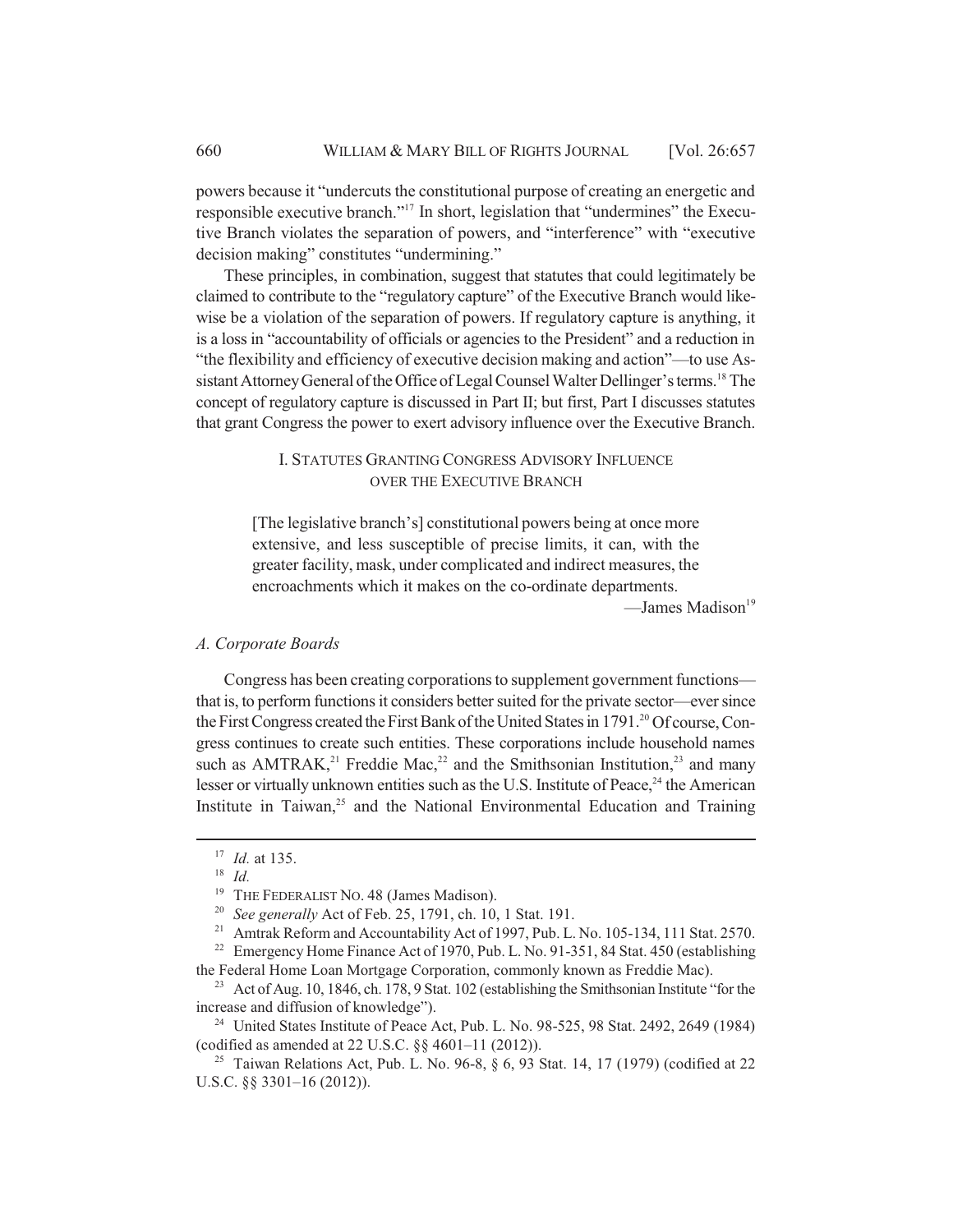Foundation.<sup>26</sup> They include private and publicly traded corporations, governmentcontrolled or merely government-sponsored corporations, and for-profit and nonprofit corporations.27

Of particular relevance to this Article is the fact that since at least 1967, with the creation of the National Park Foundation, Congress has been creating corporations whose stated purpose is to supplement executive branch agencies, primarily by serving as vehicles for private donations that can be directed towards particular agency activities that align with donors' programmatic preferences.<sup>28</sup> Corporations of this type include: the Reagan-Udall Foundation (supporting the Food and Drug Administration),<sup>29</sup> the Foundation for the National Institutes of Health,<sup>30</sup> the Centers for Disease Control

<sup>28</sup> *See, e.g.*, Act of Dec. 18, 1967, Pub. L. No. 90-209, 81 Stat. 656 (codified as amended at 54 U.S.C. subchapter II of Chapter 1011 (Supp. II 2012)) ("That in order to encourage private gifts of real and personal property or any income therefrom or other interest therein for the benefit of, or in connection with, the National Park Service, its activities, or its services, and thereby to further the conservation of natural, scenic, historic, scientific, educational, inspirational, or recreational resources for future generations of Americans, there is hereby established a charitable and nonprofit corporation to be known as the National Park Foundation to accept and administer such gifts."); *see also About the Foundation*, NAT'L PARK FOUND., http://www .nationalparks.org/about-foundation [https://perma.cc/3N62-EMBG] (last visited Feb. 21, 2018) (stating that the National Park Foundation's "mission is to [directly] support the National Park Service").

 $29$  Food and Drug Administration Amendments Act of 2007, Pub. L. No. 110-85, 121 Stat. 823 (codified in scattered sections of 21 U.S.C.). "The purpose of the Foundation is to advance the mission of the Food and Drug Administration to modernize medical, veterinary, food, food ingredient, and cosmetic product development, accelerate innovation, and enhance product safety." 21 U.S.C. § 379dd(b) (2012).

<sup>30</sup> National Institutes of Health Amendments of 1990, Pub. L. No. 101-613, § 2, 104 Stat. 3224, 3224–27 (codified as amended at 42 U.S.C. § 290b (2012)). "The purpose of the Foundation shall be to support the National Institutes of Health in its mission (including collection of funds for pediatric pharmacologic research), and to advance collaboration with biomedical researchers from universities, industry, and nonprofit organizations." 42 U.S.C. § 290b(b).

<sup>&</sup>lt;sup>26</sup> National Environmental Education Act, Pub. L. No. 101-619,  $\S$  10, 104 Stat. 3325, 3335–39 (1990) (codified at 20 U.S.C. § 5509 (2012)).

<sup>&</sup>lt;sup>27</sup> *See generally* MARSHALL J. BREGER & GARY J. EDLES, INDEPENDENT AGENCIES IN THE UNITED STATES:LAW, STRUCTURE, AND POLITICS 249–87 (2015); JONATHAN G S KOPPELL, THE POLITICS OF QUASI-GOVERNMENT: HYBRID ORGANIZATIONS AND THE DYNAMICS OF BUREAUCRATIC CONTROL (2003); KEVIN R.KOSAR,CONG.RESEARCH SERV., RL30533, THE QUASI GOVERNMENT: HYBRID ORGANIZATIONS WITH BOTH GOVERNMENT AND PRIVATE SECTOR LEGAL CHARACTERISTICS (2011); KEVIN R. KOSAR, CONG. RESEARCH SERV., RL30340,CONGRESSIONALLY CHARTERED NONPROFIT ORGANIZATIONS ("TITLE 36CORPO-RATIONS"): WHAT THEY ARE AND HOW CONGRESS TREATS THEM (2011); U.S. GOV'T ACCOUNTABILITY OFF., GAO-10-97, FEDERALLY CREATED ENTITIES: AN OVERVIEW OF KEY ATTRIBUTES (2009); A. Michael Froomkin, *Reinventing the Government Corporation*, 1995 U.ILL.L.REV. 543; Anne Joseph O'Connell, *Bureaucracy at the Boundary*, 162 U.PA.L.REV. 841, 855–61 (2014); Thomas H. Stanton & Ronald C. Moe, *Government Corporations and Government-Sponsored Enterprises*, *in* THE TOOLS OF GOVERNMENT: A GUIDE TO THE NEW GOVERNANCE 80 (Lester M. Salamon ed., 2002).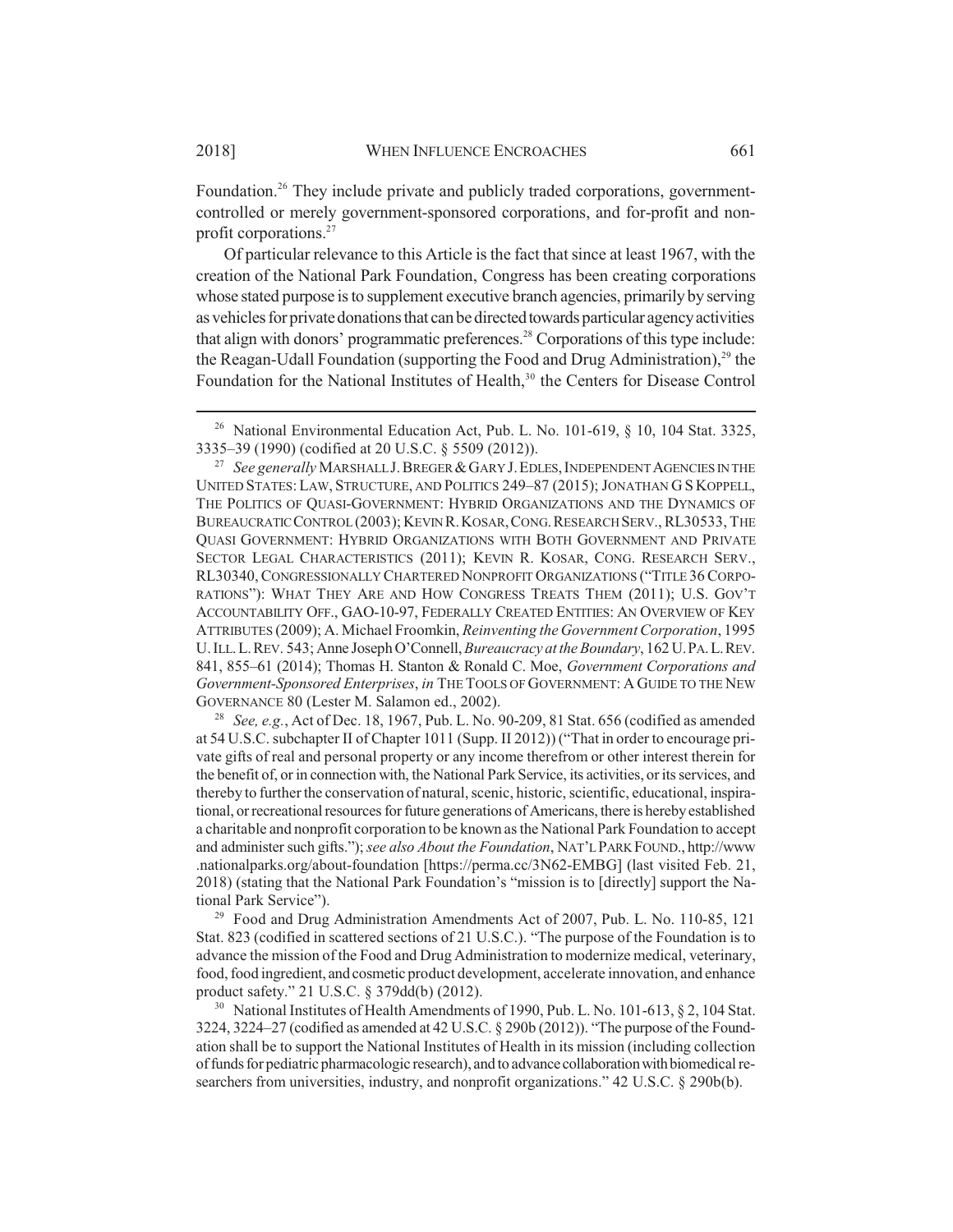and Prevention (CDC) Foundation,<sup>31</sup> the Foundation for the Advancement of Military Medicine (supporting the Uniformed Services University of the Health Sciences), $32$  the National Fish and Wildlife Foundation (supporting the U.S. Fish and Wildlife Service), $33$  the National Forest Foundation (supporting the National Forest Service), $34$  and the Foundation for Food and Agriculture Research (supporting the Department of Agriculture). $35$ 

Congress is increasingly granting itself the power to appoint the board members of these nonprofit corporations. For example, the 21st Century Cures Act, which passed the House in 2015,<sup>36</sup> would have created the 21st Century Cures Act Council, authorizing the Comptroller General<sup>37</sup> to appoint all seventeen<sup>38</sup> board members serving

<sup>32</sup> Foundation for the Advancement of Military Medicine Act of 1983, Pub. L. No. 98-36, § 2, 97 Stat. 200 (codified as amended at 10 U.S.C. § 178 (2012)).

<sup>33</sup> National Fish and Wildlife Foundation Establishment Act, Pub. L. No. 98-244, § 2(b), 98 Stat. 107, 107 (1984) (codified as amended at 16 U.S.C. § 3701 (2012)) ("The purposes of the Foundation are—(1) to encourage, accept, and administer private gifts of property for the benefit of, or in connection with, the activities and services of the United States Fish and Wildlife Service; and (2) to undertake and conduct such other activities as will further the conservation and management of the fish, wildlife, and plant resources of the United States, and its territories and possessions, for present and future generations of Americans.").

<sup>34</sup> National Forest Foundation Act, Pub. L. No. 101-593, § 402(b), 104 Stat. 2969, 2970 (1990) (codified as amended at 16 U.S.C. 583j (2012)) ("The purposes of the Foundation are to—(1) encourage, accept, and administer private gifts of money, and of real and personal property for the benefit of, or in connection with, the activities and services of the Forest Service of the Department of Agriculture; (2) undertake and conduct activities that further the purposes for which units of the National Forest System are established and are administered and that are consistent with approved forest plans; and (3) undertake, conduct and encourage educational, technical and other assistance, and other activities that support the multiple use, research, cooperative forestry and other programs administered by the Forest Service.").

<sup>35</sup> Agricultural Act of 2014, Pub. L. No. 113-79, § 7601, 128 Stat. 649, 904–911 (codified as amended at 7 U.S.C. § 5939 (Supp. III 2015)) ("The purposes of the Foundation shall be— (1) to advance the research mission of the Department [of Agriculture] . . . .").

<sup>36</sup> H.R. 6, 114th Cong. § 1141 (as passed by House, July 10, 2015).

<sup>37</sup> As discussed above, the Supreme Court held that the Comptroller General is an agent of Congress. Bowsher v. Synar, 478 U.S. 714, 731 (1986) ("It is clear that Congress has consistently viewed the Comptroller General as an officer of the Legislative Branch. . . . Over the years, the Comptrollers General have also viewed themselves as part of the Legislative Branch."); *see also* S. 421, A Bill to Require the Comptroller General to Ascertain Increases in the Cost of Major Acquisition Programs of Civilian Agencies and to Limit the Expenditure of Fed. Funds to Carry Out Those Programs, 7 Op. O.L.C. 162 (1983) (arguing that the Comptroller General is an agent of Congress and may not be granted executive functions).

 $38$  H.R. 6,  $\S$  1141. These seventeen representatives were four representatives of the biopharmaceutical industry, two representatives of the medical device industry, two representatives of the information and digital technology industry, two representatives of academic researchers,

<sup>&</sup>lt;sup>31</sup> Preventive Health Amendments of 1992, Pub. L. No. 102-531, § 201, 106 Stat. 3469, 3475 (codified as amended at 42 U.S.C. § 280(e)-11(b) (2012)) ("The purpose of the Foundation shall be to support and carry out activities for the prevention and control of diseases, disorders, injuries, and disabilities, and for promotion of public health.").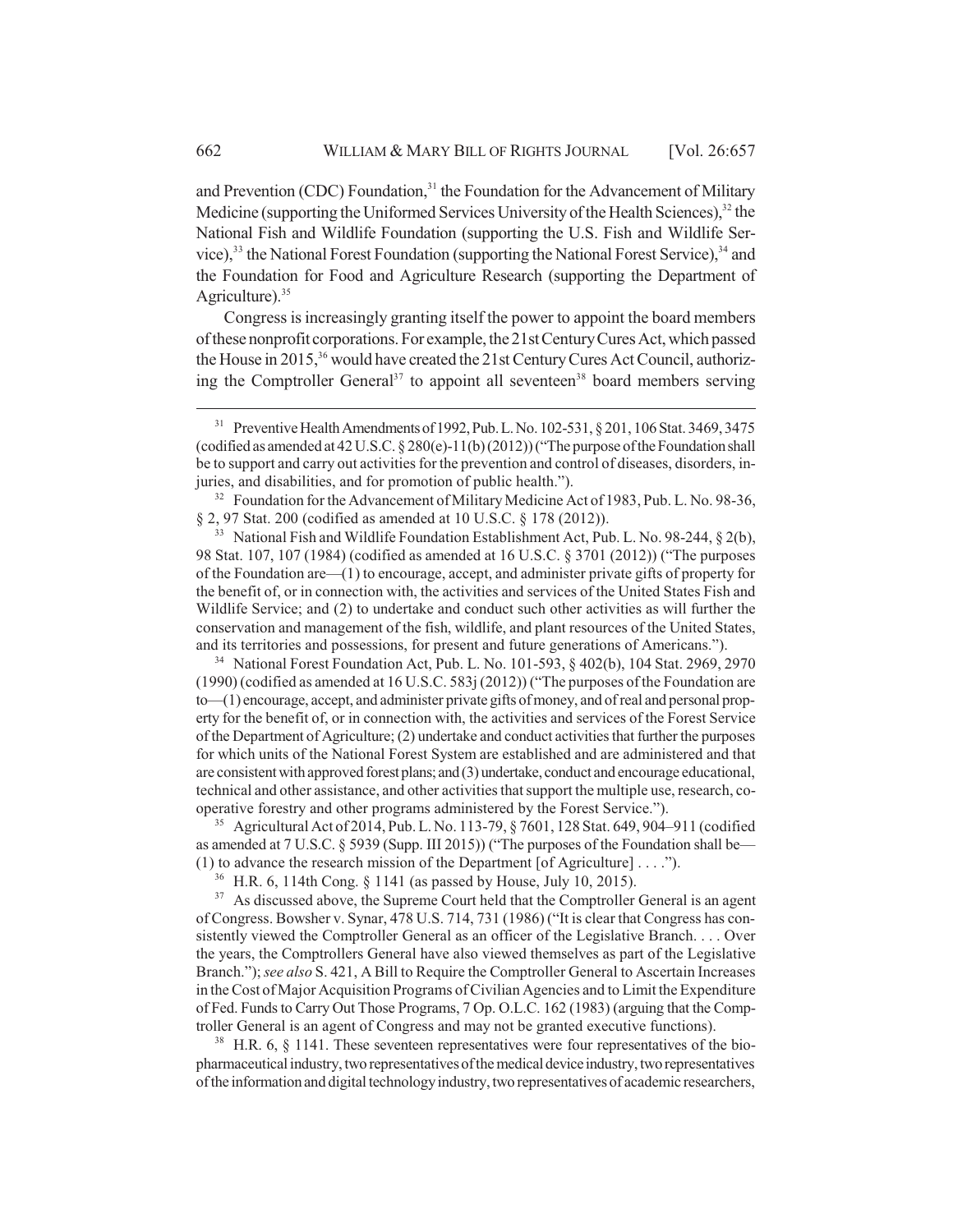alongside eight executive branch officials, including the Director of the National Institutes of Health, the Commissioner of the FDA, the Administrator of CMS, and "[t]he heads of five other Federal agencies deemed by the Secretary to be engaged in biomedical research and development."<sup>39</sup> The bill, in other words, provided for Congress to appoint seventeen persons who would thereby be entitled to regular, mandatory meetings with the heads of executive branch agencies. In 2016, Congress passed a revised version of the 21st Century Cures Act, which instead expanded the board membership of the pre-existing Reagan-Udall Foundation, thereby achieving a similar outcome.<sup>40</sup>

President Reagan understood such appointment schemes to be unconstitutional violations of the separation of powers. For example, when President Reagan signed into law the statute creating the Foundation for the Advancement of Military Medicine,<sup>41</sup> he issued a signing statement making clear that the "reservation by Congress of the power to appoint the officers who are to discharge the legal responsibilities of the Foundation  $\dots$  constitutes a violation of the principle of the separation of powers."<sup>42</sup> Executive Branch objections to these arrangements are discussed more fully in Part III below.

At times, Congress has used fairly convoluted means of controlling appointments to the corporate boards it creates. For example, the appointment structure of the Foundation for the National Institutes of Health, enacted into law in 1990, requires that four members of Congress serve on the board along with two Executive Branch officials; then, by three-fifths agreement these initial six persons appoint the additional board members, after which time, the statute then provides for the four members of Congress to discontinue serving on the board.<sup>43</sup> However, because four out of six  $(0.67)$  is greater than the necessary three-fifths  $(0.60)$  to appoint, the four members of Congress could simply decide amongst themselves whom to appoint.<sup>44</sup>

Of course, the preferences of Congress and the current administration may align, and they may seek to secure their mutual donor-constituent's access to, and influence within, a future administration. That would be one interpretation of the Reagan-Udall Foundation's appointment structure.<sup>45</sup> Created pursuant to a law enacted in

<sup>41</sup> Foundation for the Advancement of Military Medicine Act of 1983, Pub. L. No. 98-36, § 2, 97 Stat. 200 (codified as amended at 10 U.S.C. 178 (2012)).

three representatives of patients, two representatives of health care providers, and two representatives of health care plans and insurers. *Id.*

<sup>39</sup> *Id.*

<sup>40</sup> 21st Century Cures Act, Pub. L. No. 114-255, § 3076, 130 Stat 1033, 1139 (2016).

<sup>&</sup>lt;sup>42</sup> Presidential Statement on Signing the Foundation for the Advancement of Military Medicine Act of 1983, 19 WEEKLY COMP. PRES. DOC. 788, 789 (May 27, 1983).

<sup>&</sup>lt;sup>43</sup> National Institutes of Health Amendments of 1990, Pub. L. No. 101-613, § 2, 104 Stat. 3224, 3225 (codified as amended at 42 U.S.C. § 290b (2012)).

<sup>44</sup> *See id.*

<sup>&</sup>lt;sup>45</sup> It may be worth noting the larger political and agency context into which the Foundation was enacted, as circumstantial evidence of sorts about its purpose (or one of its purposes). In terms of national politics, the Bush Administration's approval rating at the time was below 40% and still falling, signaling the likelihood of a less "industry-friendly" Democratic Party victory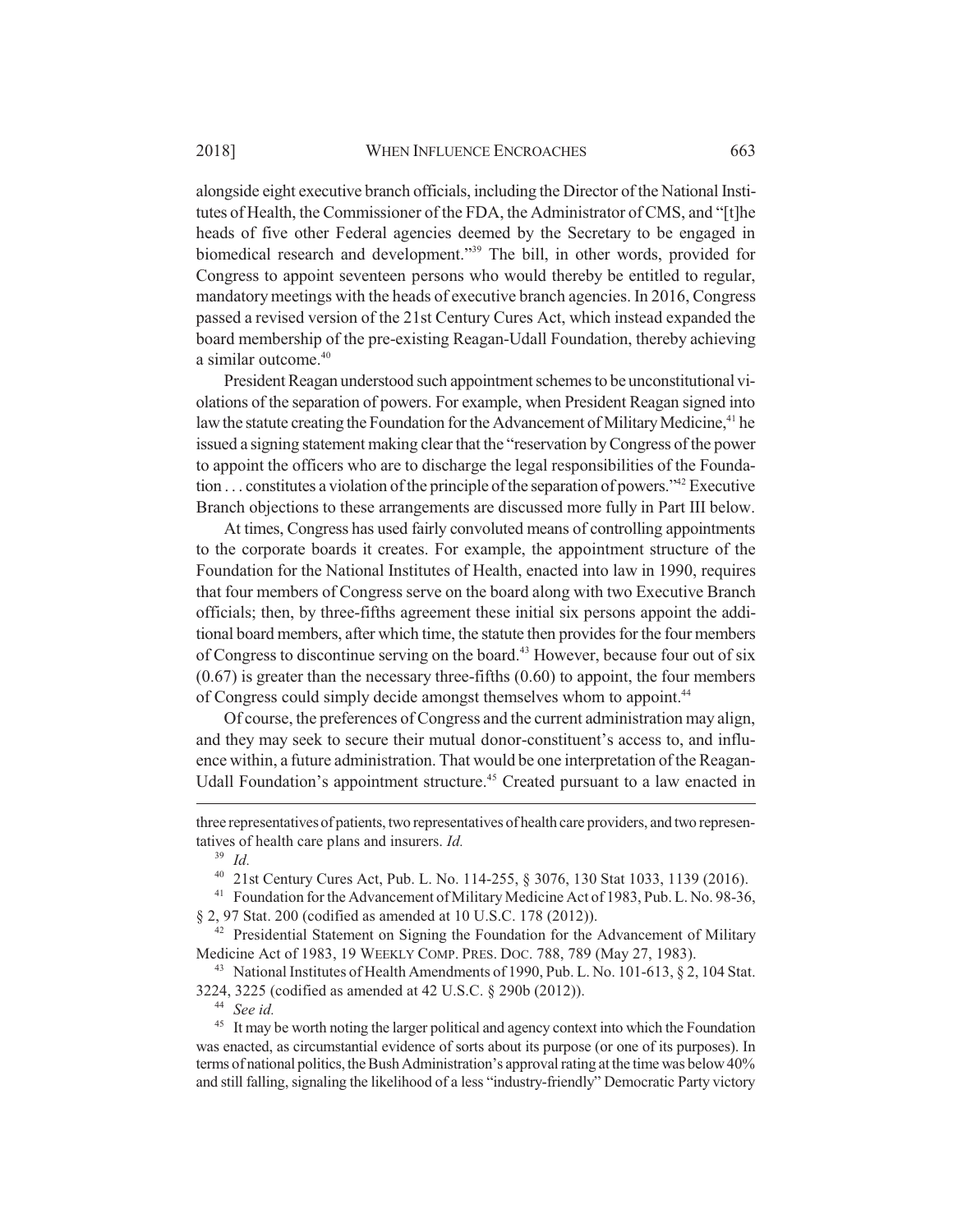2007, it provides that four *ex officio* members of the current administration appoint by majority vote the initial fourteen board members, but future board members are to be appointed by the existing board—not a future administration's executive officials even though the future administration's officials are also required by the statute to sit on the board.46 The result is that the outgoing administration's chosen persons (presumably, donor-constituents, their agents, or allies) will enjoy legislatively required access to the next administration's officials.<sup>47</sup>

#### *B. Advisory Committees*

It was with the rise of the modern administrative state, and its many agencies' mandates to make rules based on expert knowledge and technical information, in which the modern "advisory state" came into being. By mid-century, "executive branch procedures for regulating public committees reflected concerns that public committees could

in the next Presidential election. *See Presidential Approval Ratings—George W. Bush*, GALLUP, https://news.gallup.com/poll/116500/presidential-approval-ratings-george-bush-aspx [https:// web.archive.org/save/http://news.gallup.com/poll/116500/presidential-approval-ratings-george -bush-aspx] (last visited Feb. 21, 2018). With respect to the FDA in particular, the Institute of Medicine (IOM) and Government Accountability Office (GAO) published in-depth reports concluding that the agency needs to reduce financial conflicts of interest among its advisory committee members, and to otherwise improve agency decision-making processes. In other words, the Foundation was enacted when the industry's future access to the agency appeared comparatively uncertain. *See* INST. OF MED. OF THE NAT'L ACADS., THE FUTURE OF DRUG SAFETY: PROMOTING AND PROTECTING THE HEALTH OF THE PUBLIC 141 (Alina Baciu et al. eds, 2007) ("The committee recommends FDA establish a requirement that a substantial majority of the members of each advisory committee be free of significant financial involvement with companies whose interests may be affected by the committee's deliberations."); U.S. GOV'T AC-COUNTABILITY OFF.,GAO-08-640,FDAADVISORY COMMITTEES:PROCESS FOR RECRUITING MEMBERS AND EVALUATING POTENTIAL CONFLICTS OF INTEREST (2008); NYSSA ACKERLEY, JOHN EYRAUD, MARISA MAZZOTTA, E. RESEARCH GRP., MEASURING CONFLICT OF INTEREST AND EXPERTISE ON FDA ADVISORY COMMITTEES (2007), http://www.fda.gov/downloads /AdvisoryCommittees/AboutAdvisoryCommittees/UCM165332.pdf [https://perma.cc/SSQ3 -WJSL]; U.S.GOV'T ACCOUNTABILITY OFF.,GAO-07-856T,DRUG SAFETY:FURTHER ACTIONS NEEDED TO IMPROVE FDA'S POSTMARKET DECISION-MAKING PROCESS (2007), http://www .gao.gov/assets/120/116573.pdf [https://perma.cc/L8J2-3EXM]; *see also* Gardiner Harris, *At F.D.A., Strong Drug Ties and Less Monitoring*, N.Y. TIMES (Dec. 6, 2004), https://nyti.ms/2F OB7kn. For a discussion of how these public reports affected the FDA, see Susan L. Moffitt, *The Policy Impact of Public Advice: The Effects of Advisory Committee Transparency on Regulatory Performance*, *in* REGULATORY BREAKDOWN: THE CRISIS OF CONFIDENCE IN U.S. REGULATION 180 (Cary Coglianese ed., 2012).

<sup>46</sup> 21 U.S.C. § 379dd(d)(1) (2012).

<sup>47</sup> The Rural Tourism Development Foundation had a similar appointment scheme. Created in September 1992, the first Bush Administration appointed its initial members, but subsequent members would be appointed according to the bylaws of the Foundation—not by the next administration—even though the next administration's officials were required to serve as *ex officio* members. *See* Tourism Policy and Export Promotion Act of 1992, Pub. L. No. 102- 372, § 4, 106 Stat. 1170, 1171–72 (codified as amended at 22 U.S.C. § 2124c(c) (2012)).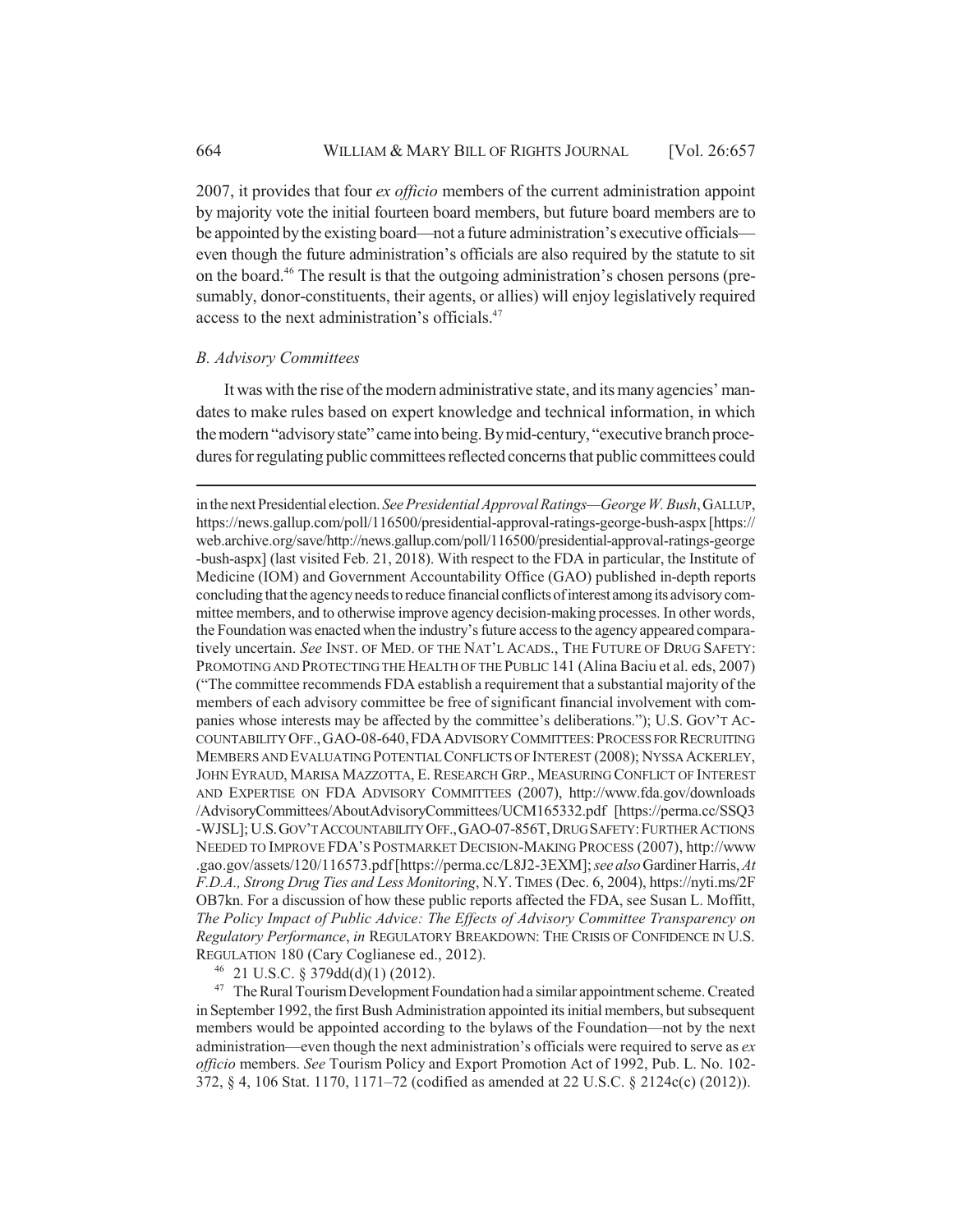give private industry privileged and potentially undemocratic access to agency policymaking."<sup>48</sup> In 1972, Congress passed the Federal Advisory Committee Act,<sup>49</sup> the stated purpose of which was to limit the influence of private interests via advisory committees, in part by "requir[ing] the membership of [advisory committees created by Congress] to be fairly balanced in terms of the points of view represented and the functions to be performed."50 Today, statutes that create advisory committees oftentimes satisfy this requirement by requiring a specified diversity of qualifications<sup>51</sup> or interests represented.<sup>52</sup>

In 2016, there were 1,062 federal advisory committees including some 68,000 persons,53 figures which have remained remarkably consistent over the past

<sup>51</sup> *See, e.g.*, National Defense Authorization Act for Fiscal Year 2013, Pub. L. No. 112-239, § 576, 126 Stat. 1632, 1758–62 ("The members of each panel shall be selected from among private United States citizens who collectively possess expertise in military law, civilian law, the investigation, prosecution, and adjudication of sexual assaults in State and Federal criminal courts, victim advocacy, treatment for victims, military justice, the organization and missions of the Armed Forces, and offenses relating to rape, sexual assault, and other adult sexual assault crimes.").

<sup>52</sup> *See, e.g.*, National Quality Council, 15 U.S.C. § 3717(b) (2012) ("Members shall include—(1) at least 2 but not more than 3 representatives from manufacturing industry; (2) at least 2 but not more than 3 representatives from service industry; (3) at least 2 but not more than 3 representatives from national Quality not-for-profit organizations; (4) two representatives from education, one with expertise in elementary and secondary education, and one with expertise in post-secondary education; (5) one representative from labor; (6) one representative from professional societies; (7) one representative each from local and State government; (8) one representative from the Federal Quality Institute; (9) one representative from the National Institute of Standards and Technology; (10) one representative from the Department of Defense; (11) one representative from a civilian Federal agency not otherwise represented on the Council, to be rotated among such agencies every 2 years; and (12) one representative from the Foundation for the Malcolm Baldrige National Quality Award."); *see also* Forestry Advisory Council, 16 U.S.C. § 2105(g) (2012) (listing the composition requirements of the National Urban and Community Forestry Advisory Council); Tobacco Products Scientific Advisory Committee, 21 U.S.C.  $\S 387q(b)(1)(A)(2012)$  (listing the membership requirements for the Tobacco Products Scientific Advisory Committee); Towing Safety Advisory Committee, 33 U.S.C. § 1231a(a) (2012) (listing the membership requirements for the Towing Safety Advisory Committee).

<sup>53</sup> *See* Federal Advisory Committees by Agency, FACADATABASE (last visited Feb. 21,

<sup>&</sup>lt;sup>48</sup> SUSAN L. MOFFITT, MAKING POLICY PUBLIC: PARTICIPATORY BUREAUCRACY IN AMERI-CAN DEMOCRACY 61 (2014).

<sup>49</sup> Federal Advisory Committee Act, Pub. L. No. 92-463, 86 Stat. 770 (1972).

<sup>50</sup> *Id.* § 5(b)(2), 86 Stat. at 771. *But see* Pub. Citizen v. Nat'l Advisory Comm. on Microbiological Criteria for Foods, 886 F.2d 419, 426–30 (D.C. Cir. 1989) (Silberman, J., concurring) (stating that balanced viewpoint requirement in  $\S 5(b)(2)$  of FACA is not justiciable); Nw. Forest Res. Council v. Espy, 846 F. Supp. 1009, 1015 (D.D.C. 1994) (refusing to enjoin the President from acting on advice obtained from an advisory committee in violation of FACA); *but see also* Mark B. Brown, *Fairly Balanced: The Politics of Representation on Government Advisory Committees*, 61 POL.RES.Q. 547, 551–53 (2008) (summarizing federal courts' adjudication of advisory committee balance requirements).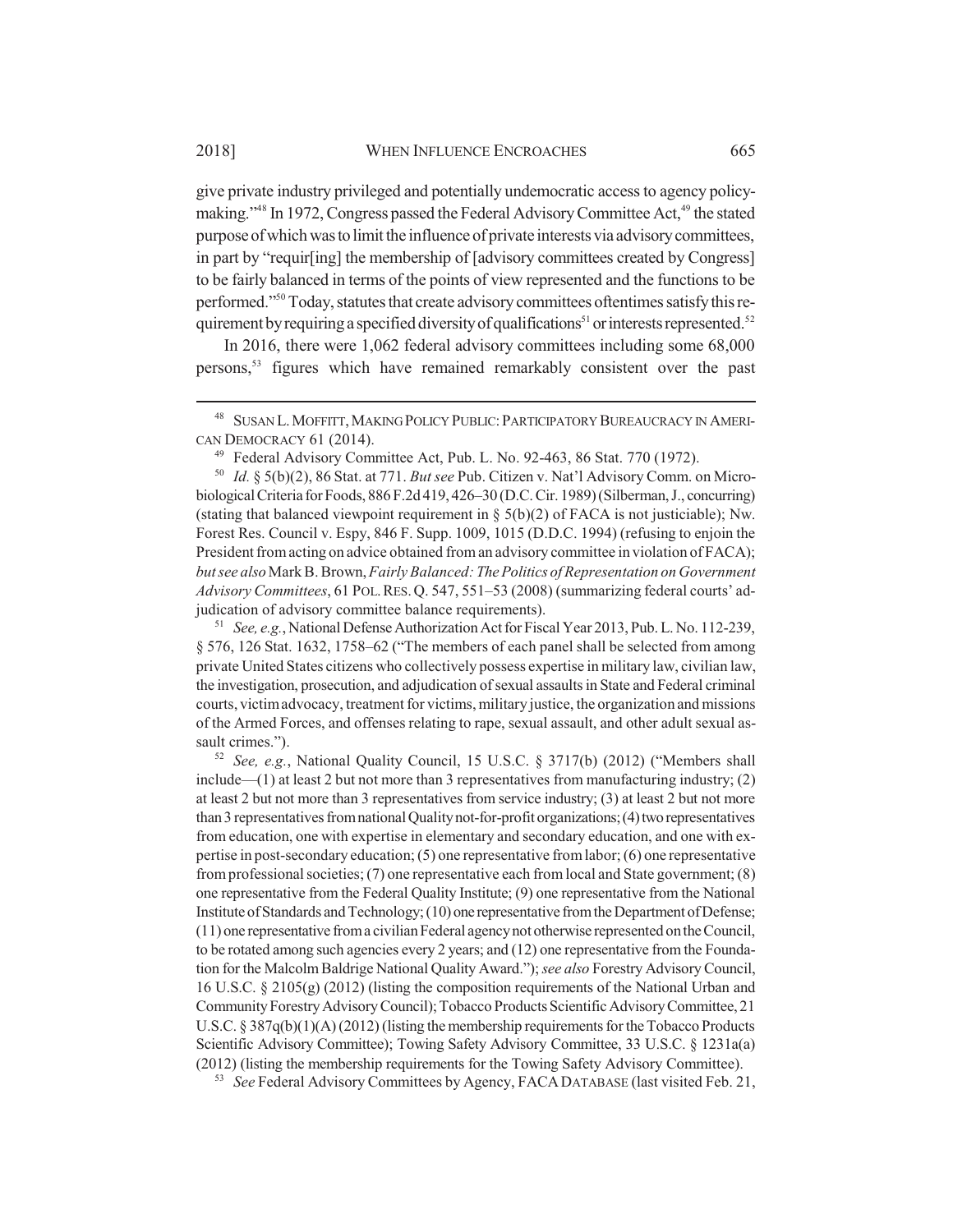decade.<sup>54</sup> The vast majority of these advisory committees are appointed entirely by the President or another executive branch official, with Congress appointing members in approximately less than two percent of committees.<sup>55</sup> Interestingly, the issue of who has the power to appoint advisory committee members is nowhere addressed in FACA,<sup>56</sup> with the default at the time,<sup>57</sup> as now, seeming to be that the President and executive agencies would appoint their own advisors.

It would require focused research to determine whether Congress has in fact granted itself materially more appointment powers over time. What can be said for sure is that Congress oftentimes grants itself no, or modest, appointment powers initially, but then later increases its share of appointment powers years after creating a committee ("appointment creep"); and that in some circumstances Congress grants itself the overwhelming share of appointment powers to new—and powerful—committees.

#### 1. Appointment Creep

Examples of increasing appointment powers over time include the National Advisory Committee on Institutional Quality and Integrity, created in 1998,<sup>58</sup> which

<sup>55</sup> Advisory committees first began reporting the "appointment type" of every member in 2001 to the FACA database. Unfortunately, however, the reporting to the database clearly contains some errors with respect to appointment type, the existence of which I have confirmed with agency officials by email. Therefore, determining an exact figure on the number of committees with Congressional appointments would require cross-checking all 1000+ committees in the database with their enabling statutes. Still, the errors appear to be relatively minimal, and after conducting extensive but not exhaustive crosschecking, it appears that approximately 1.1% and 1.6% of advisory committees included Congressional appointees in 2001 and 2014, respectively. *FACA Membership*, OFF. OF THE GEN.COUNS.,https://ogc.commerce.gov/page /Faca-membership [https://perma.cc/2QDG-GVF6] (last visited Feb. 21, 2018). *See generally* FED.ADVISORY COMMITTEE ACT DATABASE, http://www.facadatabase.gov/datasets/ [https:// perma.cc/FBR5-WVHT] (last visited Feb. 21, 2018).

<sup>56</sup> *See generally* Federal Advisory Committee Act, Pub. L. No. 92-463, 86 Stat. 770 (1972).

<sup>57</sup> COMM. ON GOV'T OPERATIONS, THE ROLE AND EFFECTIVENESS OF FEDERAL ADVISORY COMMITTEES, H.R.REP. NO. 91-1731, at 23 (1970) (making recommendations for what "the departments and agencies" should do with respect to advisory committee appointments, without any references to Congressional appointments); *see also FACA Membership*, *supra* note 55.

<sup>58</sup> *See* Higher Education Amendments of 1998, Pub. L. No. 105-244, § 101, 112 Stat. 1581, 1592–93.

<sup>2018),</sup> http://www.facadatabase.gov/rpt/rptq01.asp?hdr=0 [https://perma.cc/ZZH3-PJWW] (select all agencies from first dropdown menu, then 2016 in the second dropdown bar, then click search).

<sup>54</sup> *See, e.g.*, WENDY GINSBERG, CONG. RESEARCH SERV., R44248, THE FEDERAL AD-VISORY COMMITTEE ACT:ANALYSIS OF OPERATIONS AND COSTS 7 ("[T]he number of FACA committee members remained around 70,000 per year from FY2004 through FY2014, the only exception being FY2009, when membership rose by 28.4% (an increase of 18,113 members).").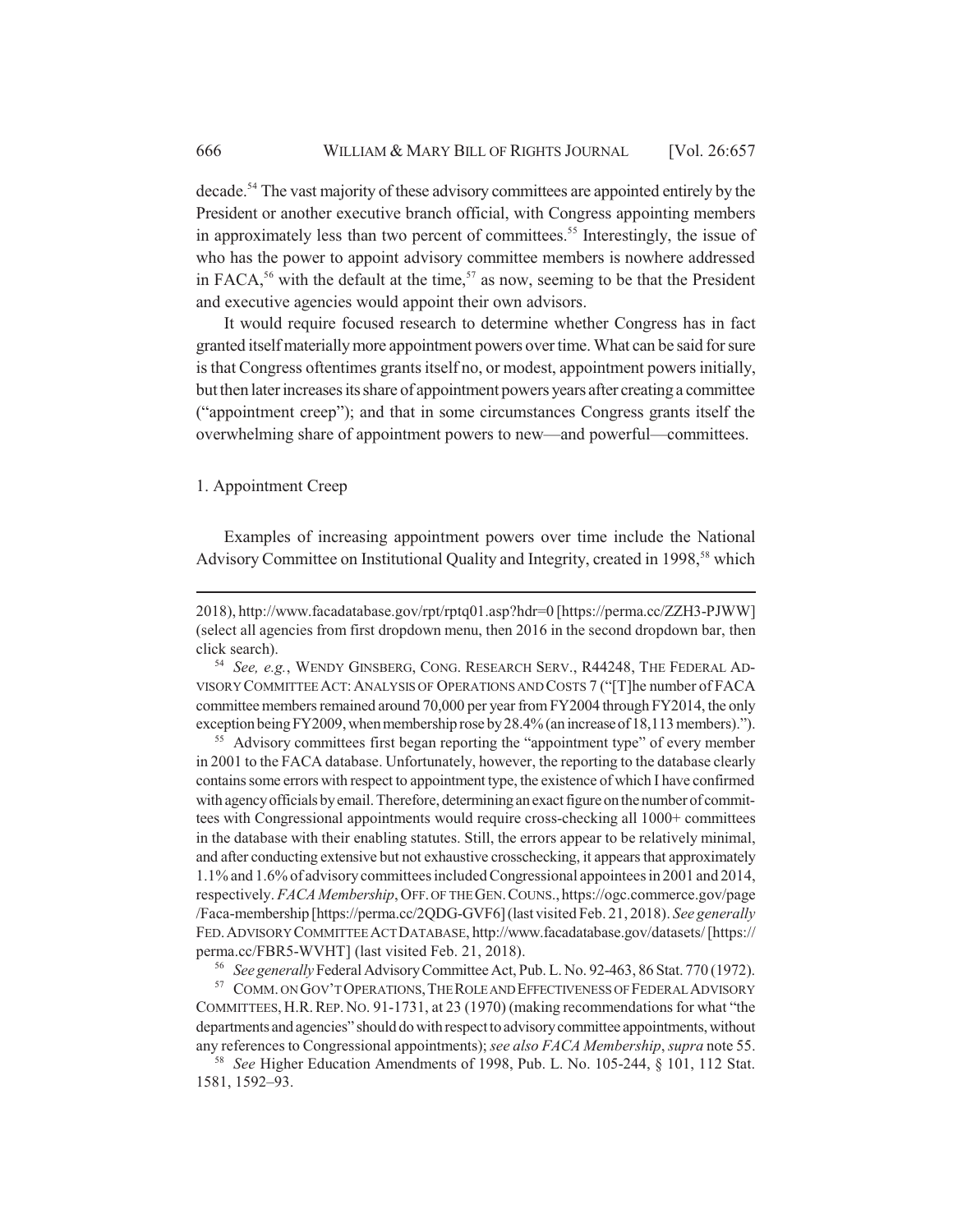originally consisted of fifteen members appointed by the Secretary of Education;<sup>59</sup> in 2008, however, Congress changed the total to eighteen members, six appointed by the Speaker of the House, six by the President pro tempore of the Senate, and just six appointed by the Secretary.<sup>60</sup> Another example is the Coordinating Council on Juvenile Justice and Delinquency Prevention, created in 1974,<sup>61</sup> originally consisting of only executive branch appointees<sup>62</sup> until six congressional appointees were added in 1992, $63$  and a seventh in 2010. $64$  There are many examples of this practice.<sup>65</sup>

<sup>60</sup> Higher Education Opportunity Act, Pub. L. No. 110-315, § 106, 122 Stat. 3078, 3090–93 (2008) (codified as amended at 20 U.S.C. § 1011c (2012)).

<sup>61</sup> *See* Juvenile Justice and Delinquency Prevention Act of 1974, Pub. L. No. 93-415, § 207, 88 Stat. 1109, 1117.

<sup>62</sup> Technically, the 1974 statute created the Coordinating Council consisting only of *ex officio* Executive Branch officials, and a separate advisory committee advising the Coordinating Council consisted of only private citizens appointed by the President. *See id.* These are now regarded as a single advisory committee. *See Charter*, COORDINATING COUNCIL ON JUV. JUST. AND DELINQ.PREVENTION, https://www.juvenilecouncil.gov/materials/OJP\_Charter\_Re newal Juv Justic and Deliq Prev Council AG signed.pdf [https://perma.cc/R7HS-8NDX] (last visited Feb. 21, 2018).

<sup>63</sup> Act of Nov. 4, 1992, Pub. L. No. 102-586, § 2, 106 Stat. 4982, 4984–5017 ("Three members shall be appointed by the Speaker of the House of Representatives, after consultation with the minority leader of the House of Representatives" and "[t]hree members shall be appointed by the majority leader of the Senate, after consultation with the minority leader of the Senate").

<sup>64</sup> Indian Arts and Crafts Amendments Act of 2010, Pub. L. No. 111-211, § 246, 124 Stat. 2258, 2295–96 (adding one member to the advisory council and providing that "[o]ne member shall be appointed by the Chairman of the Committee on Indian Affairs of the Senate, in consultation with the Vice Chairman of that Committee and the Chairman and Ranking Member of the Committee on Natural Resources of the House of Representatives").

<sup>65</sup> *Compare, e.g.*, National Council on the Arts, 20 U.S.C. § 955(b) (2012) (stating that six members of Congress are appointed by *ex officio* members of Congress), *with* National Arts and Cultural Development Act of 1964, Pub. L. No. 88-579, § 5(a), 78 Stat. 905, 905–06 (stating that original membership consisted of twenty-four members appointed by the President, a Chairperson appointed by the President, and the Secretary of the Smithsonian *ex officio*); National Committee on Vital and Health Statistics, 42 U.S.C. § 242k (2012) (stating that one member is appointed by the Speaker of the House of Representatives after consultation with the Minority Leader of the House of Representatives, one member is appointed by the President *pro tempore* of the Senate after consultation with the Minority Leader of the Senate, and sixteen members appointed by the Secretary), *with* Health Services Research and Evaluation and Health Statistics Act of 1974, Pub. L. No. 93-353, § 105, 88 Stat. 362, 365–67 (originally providing for a committee consisting of fifteen members appointed entirely by the Secretary); Higher Education Opportunity Act, Pub. L. No. 110-315, § 494C, 122 Stat. 3078, 3319–24 (2008) (stating that four members are appointed by the President pro tempore of the Senate, four members are appointed by the Speaker of the House of Representatives, and three members are appointed by the Secretary to the Advisory Committee on Student Financial Assistance), *with* Higher Education Act of 1965, Pub. L. No. 89-329, § 109(a), 79 Stat. 1219, 1223 (stating that the President appoints twelve members to the original committee, called the National Advisory Council on Extension and Continuing Education); National Foundation on the Arts and the Humanities

<sup>59</sup> *Id.*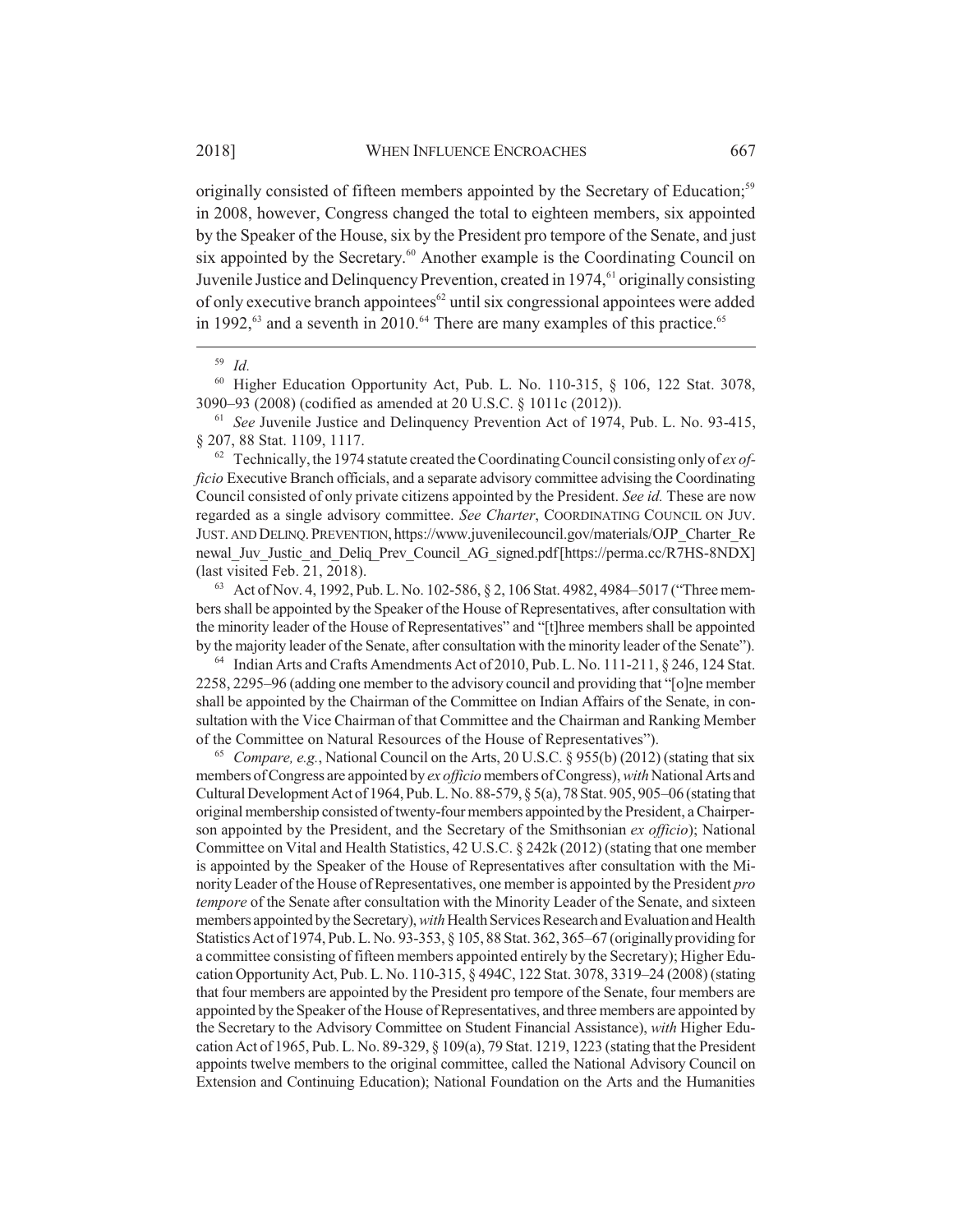#### 2. Powerful Committees

An example of a powerful advisory committee consisting almost entirely of Congressional appointees is the Health Information Technology Policy Committee, a federal advisory committee created in 2009 with the prodigious assignment of recommending "a policy framework for the development and adoption of a nationwide health information technology infrastructure."<sup>66</sup> Pursuant to the enabling statute, the Comptroller General of the United States appoints thirteen members, and *ex officio* members of Congress appoint an additional four.<sup>67</sup> The Secretary of Health and Human Services (HHS) appoints just three members, though one must represent HHS and one must be a public health official;<sup>68</sup> therefore, among the twenty-member committee advising the Executive Branch in formulating its policy on this matter, the Secretary may select just one or two members from outside government to advise the agency<sup>69</sup>—all of the other advisors are congressional appointees.

#### *C. Mandatory Consultations*

A more straightforward tool that Congress sometimes employs is to require that the President or other executive branch officials "consult" with specific interest groups before taking some specified action.<sup>70</sup> These are opportunities for industry

<sup>68</sup> *Id.*

<sup>69</sup> *Id.* The statute also provides for "[s]uch other members as shall be appointed by the President as representatives of other relevant Federal agencies," but does not provide for other appointees from outside of the federal government. *Id.*

<sup>70</sup> *See, e.g.*, 19 U.S.C. § 2512(c)(3) (2012) (discussing the President's authority to encourage reciprocal competitive procurement practices, and stating "the President shall consult with representatives of the public, industry, and labor, and make available pertinent, nonconfidential information obtained in the course of such preparation to the advisory committees established pursuant to section 2155 of this title"); *id.* § 3108(a), (d) (discussing the President's responsibilities for outside consultation with respect to telecommunications trade); 22 U.S.C. § 4703(c) (2012) (profiling the President's responsibility to consult "United States institutions of higher education, educational exchange organizations, United States missions in developing countries, and the governments of participating countries" before providing undergraduate scholarships through the United States Information Agency); 33 U.S.C. § 2711 (2012)

Amendments of 1973, Pub. L. No. 93-133, § 2, 87 Stat. 461, 462–64 (codified as amended at 20 U.S.C. § 958(b) (2012)) (stating that the Foundation includes "a member designated by the Chairman of the Senate Commission on Art and Antiquities, and a member designated by the Speaker of the House"), *with* National Foundation on the Arts and the Humanities Act of 1965, Pub. L. No. 89-209, § 8, 79 Stat. 845, 851 (originally including no Congressional appointees).

<sup>66</sup> Health Information Technology for Economic and Clinical Health Act of 2009, Pub. L. No. 111-5, § 13101, 123 Stat. 228, 228–42 (codified as amended at 42 U.S.C. § 300jj-12(b) (2012)).

 $\frac{67}{1}$  *Id.* (codified as amended at 42 U.S.C. § 300 $\frac{11}{12}$ (c)).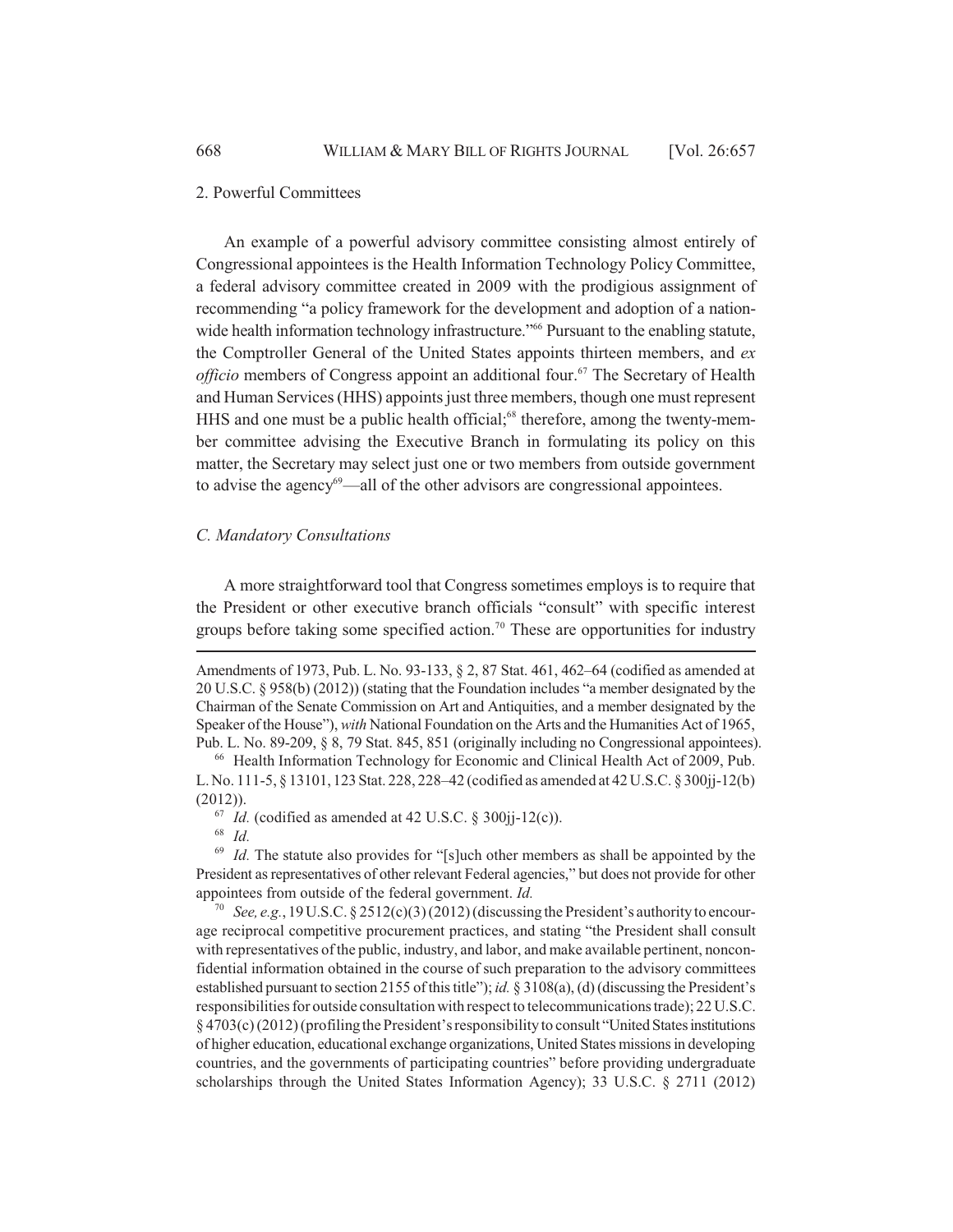to make its pitch to the Executive Branch before it makes certain decisions. They are legislatively granted rights of access to Executive Branch officials.

#### II. REGULATORY CAPTURE

#### *A. Defined*

There are many definitions of capture.<sup>71</sup> What follows is a lengthy discussion about these definitions. Regulatory capture is defined here to mean: *the result or process by which regulation, in law or application, through means induced by industry, is directed away from the public interest and towards the interests of the*

(stating that the President must consult with affected trustee regarding removal efforts of discharged oil); 50 U.S.C. § 4605(d), (f) (Supp. III 2015) (discussing the President's responsibility to consult other countries and Congress when implementing export controls); *see also* Jay S. Bybee, *Advising the President: Separation of Powers and the Federal Advisory Committee Act*, 104 YALE L.J. 51, 102 (1994) (discussing the International Security and Development Cooperation Act of 1985, which requires the President to consult Congress extensively before implementing his authority under said Act).

<sup>71</sup> Susan Webb Yackee, An Agent, but an Agent of Whom? Organized Interests and the U.S. Bureaucracy (2003) (unpublished Ph.D. dissertation, University of North Carolina at Chapel Hill) (on file with author) ("There are many definitions of *agency capture*; however, I use the term to refer to the broad notion that federal agencies are more responsive to their clientele group(s) than to the general public or the general public's elected representatives." (citation omitted)). Yackee elsewhere defines capture "as the control of agency policy decision making by a subpopulation of individuals or organizations external to the agency." Susan Webb Yackee, *Reconsidering Agency Capture During Regulatory Policymaking*, *in* PREVENTING REGULATORY CAPTURE: SPECIAL INTEREST INFLUENCE AND HOW TO LIMIT IT 292, 300 (Daniel Carpenter & David A. Moss eds., 2014) [hereinafter PREVENTING REGU-LATORY CAPTURE] (emphasis removed). In the 1970s, economists such as Stigler and Posner defined capture more in terms of rent-seeking behaviors, using regulations to control market entry and to fix prices. *See* George J. Stigler, *The Theory of Economic Regulation*, 2 BELL J.ECON.&MGMT.SCI. 3 (1971). Nicolas Bagley calls capture "shorthand for the phenomenon whereby regulated entities wield their superior organizational capabilities to secure favorable agency outcomes at the expense of the diffuse public." Nicholas Bagley, Response, *Agency Hygiene*, 89 TEX.L.REV.*SEE ALSO* 1, 2 (2010); *see also* FRANCIS E.ROURKE,BUREAUCRACY, POLITICS, AND PUBLIC POLICY 58 (3d ed. 1984) ("The agency may come to lean so heavily on the political support of an outside group that the group in time acquires veto power over many of the agency's major decisions. In extreme cases, the agency becomes in effect a 'captive' organization, unable to move in any direction except those permitted it by the group upon which it is politically dependent."); Thomas W. Merrill, *Capture Theory and the Courts: 1967–1983*, 72 CHI.-KENT L.REV. 1039, 1069 (1997) ("In the social science literature of the 1970s and 1980s there is no sharp analytical break between capture theory and public choice theory; indeed, what I call capture theory would be regarded today as a quaint species of public choice theory."); John Shepard Wiley Jr., *A Capture Theory of Antitrust Federalism*, 99 HARV. L. REV. 713 (1986).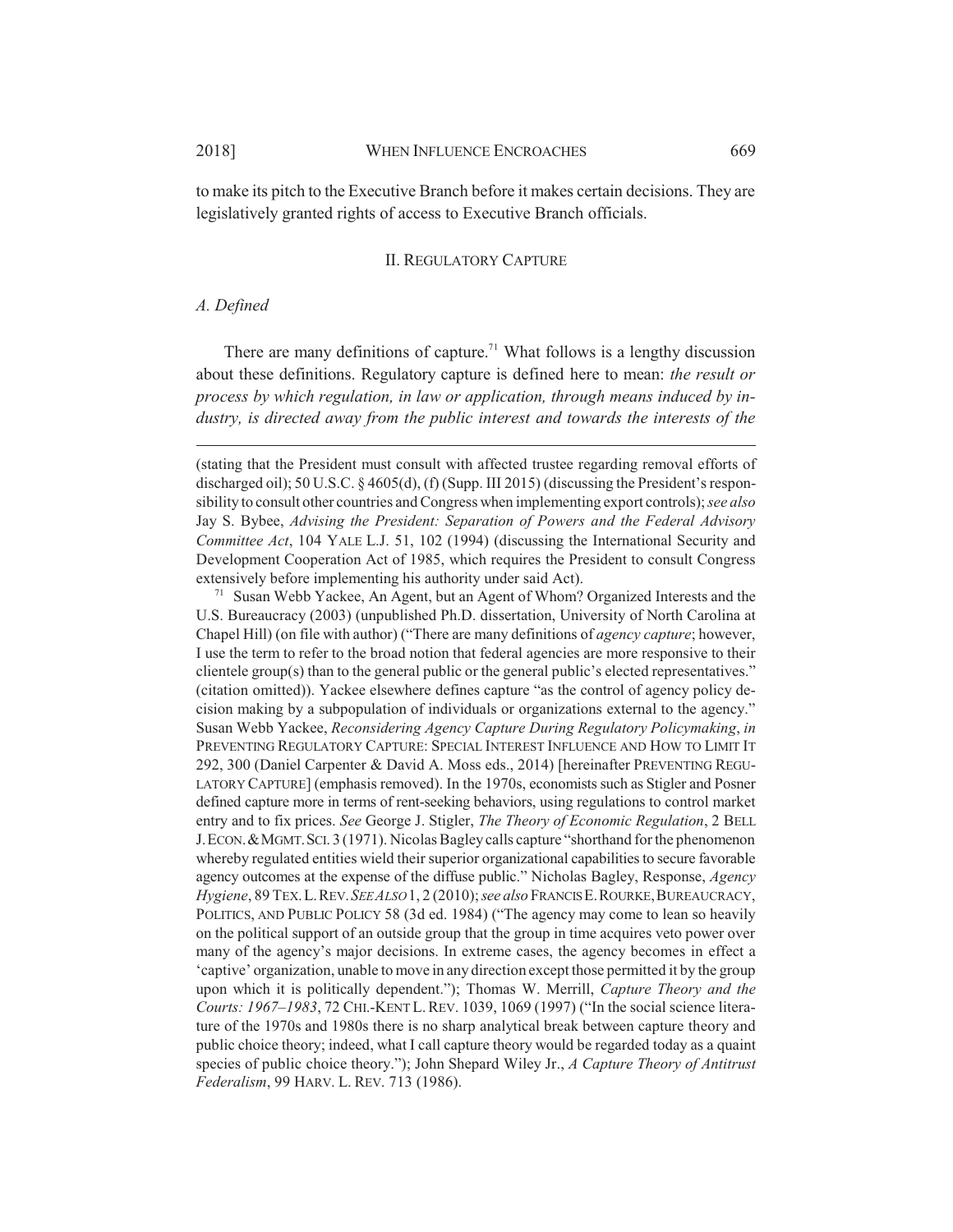*regulated industry.* This is the definition offered by Daniel Carpenter and David Moss, $72$  but with two modifications.

First, "by the intent and action of the industry itself"<sup>73</sup> is replaced with "through means induced by industry," thereby recognizing that industry may cause capture without necessarily having the intent to do so. This change is meant to create greater room for emerging theories about capture, such as "cultural capture,"<sup>74</sup> in which regulators may come to identify with the regulated. There is no obvious reason why this dynamic could not happen even in the absence of intentional acts by the regulated to bring it about, $7<sup>5</sup>$  though we may reasonably assume that industry would generally have that intent.<sup>76</sup>

The second modification reflected in this definition of regulatory capture is in removing the necessity of regulation being "consistently or repeatedly"<sup>77</sup> directed away from the public interest. While acknowledging that this condition is typically implied in capture theory, there is no obvious reason why, as a definitional matter, we should not consider these same dynamics, happening in just one instance (for example, in a single, important rulemaking), as a form of capture. An agency like the FDA may, after all, only issue one set of rules in an entire two-term administration that bears directly on a particular industry within its vast regulatory jurisdiction. The FDA may not be "captured" as a whole, but if, for example, during the only

<sup>73</sup> *Id.*

<sup>74</sup> *See* James Kwak, *Cultural Capture and the Financial Crisis*, *in* PREVENTING REGULA-TORY CAPTURE, *supra* note 71, at 71, 80–81.

 $75$  In fact, the mechanisms that Kwak identifies as mechanisms of cultural capture identity, status, and relationships—would seem to act primarily without any intentional effort by industry at all. *Id.* For example, Kwak gives an example in which "I am an agency employee meeting with a lawyer who is representing a Wall Street investment bank, I may feel she is in my in-group because we went to the same law school, I may feel she is of higher status because she makes several times as much money as I do, and we may send our children to the same schools and therefore be in the same social networks." *Id.* None of those mechanisms would seem to be for the *purpose* of capture.

<sup>76</sup> Carpenter and Moss seem to conflate the task of *defining* capture in theory with the task of outlining a reasonable *approach* to testing for its presence in practice. *See* Carpenter & Moss, *supra* note 72, at 14 ("We recognize that the high evidentiary bar associated with the necessity of showing intent, to meet our *definition*, may lead us to under-diagnose capture, but we believe that over-diagnosis is currently far more common and that our *approach* testifies to the robust empirical standards that are needed for scholarly analysis . . . ." (emphases added)).

<sup>77</sup> *Id.* at 13.

<sup>72</sup> Daniel Carpenter & David A. Moss, *Introduction*, *in* PREVENTING REGULATORY CAPTURE, *supra* note 71, at 1, 13 ("*Regulatory capture* is the result or process by which regulation, in law or application, is consistently or repeatedly directed away from the public interest and toward the interests of the regulated industry, by the intent and action of the industry itself.").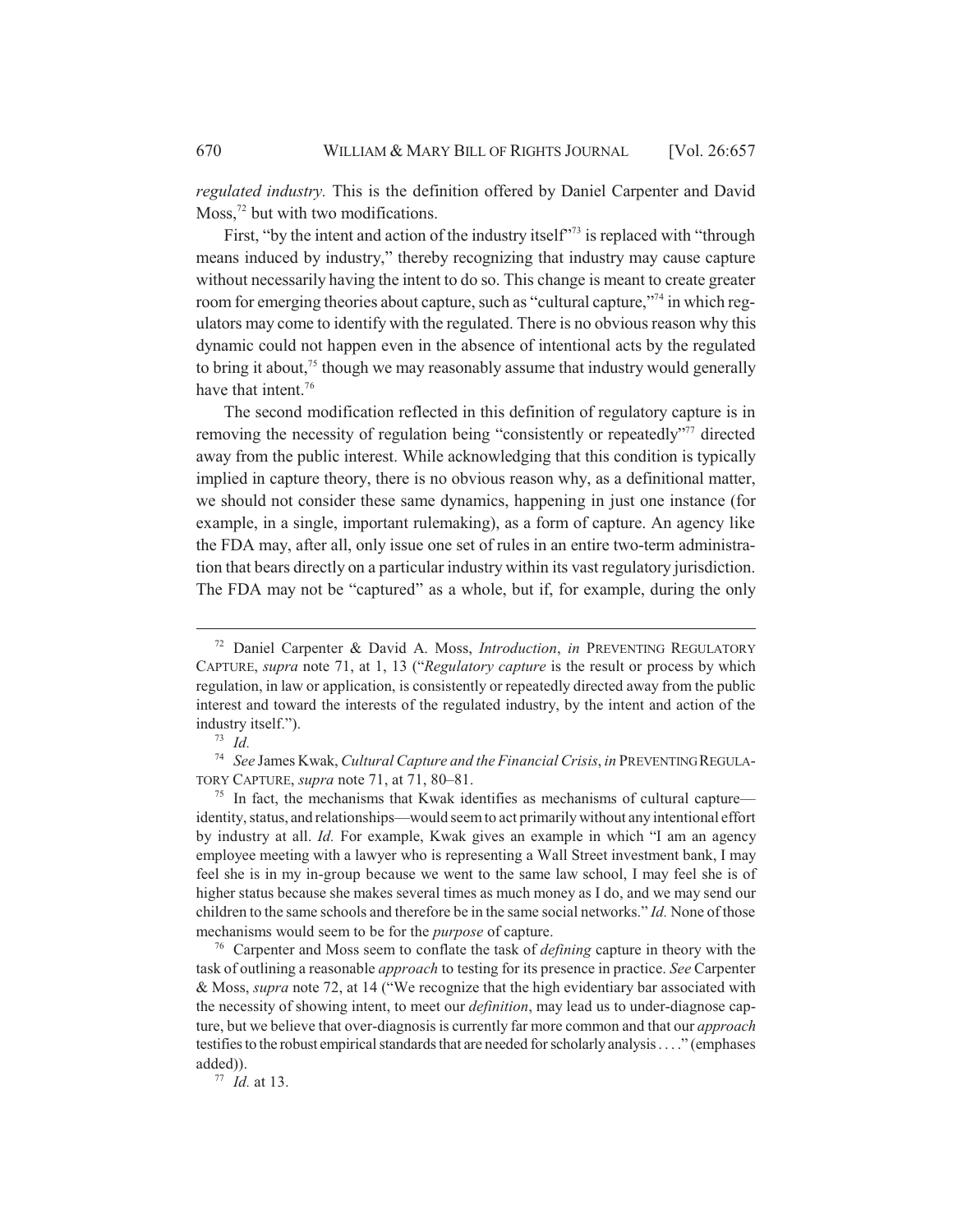instance of agency rulemaking that pertains to it, the tanning bed industry is able to secure rules that unduly harm the public interest while benefiting itself, then that particular industry may have successfully captured the agency in 100% of the decisions that matter to it.<sup>78</sup> Capture, then, in addition to being "strong" and "weak"<sup>79</sup> (meaning, on balance, harms the public interest or is merely less beneficial than it otherwise could be), should be understood, again, as a definitional matter, as occurring both at macro levels, affecting many or all decisions by an agency, or micro levels, affecting few or just one decision, or anywhere between these two poles.

Still, this definition of regulatory capture is not meant to serve as the single, universal definition. It has its own limitations. As others have noted, actors other than the regulated industry, for example public interest firms, could cause regulatory capture as well.<sup>80</sup> There are also definitional problems regarding at what point to consider the capture to have taken place, and whether the actor causing capture must necessarily be exogenous to government. For example, if a "business-friendly," deregulatory President is elected and appoints an industry-friendly administrator who makes many regulatory decisions that benefit industry while harming the public interest, this would not normally be considered "regulatory capture," but is rather a democratically endorsed change in governing philosophy that nonetheless resulted in harm to the public interest. The President and the Administrator are bringing their approach to government, rather than their approach being shaped by industry while they are in government. The matter is further complicated by the consideration that they may have come by their views after much critical thought, though their conception of what would benefit the public interest is just incorrect; perhaps they were strongly influenced by false narratives promulgated by powerful interests in media and the

<sup>78</sup> *Cf.* Beth L. Leech, *Lobbying and Influence*, *in* THE OXFORD HANDBOOK OF AMERICAN POLITICAL PARTIES AND INTEREST GROUPS 534, 548 (L. Sandy Maisel & Jeffrey M. Berry eds., 2010) ("Many interest group scholars have noted the truism that it is easier for an interest group to protect an existing policy than it is to change that policy. What is less seldom noted is that means that interest group influence over policy change will not be incremental and linear, but substantial and punctuated. Baumgartner et al. found that about two-thirds of the issues exhibited no policy change whatsoever over the four years that we studied them. We also found, however, that when change did occur it tended to be substantial rather than incremental.").

<sup>&</sup>lt;sup>79</sup> "Strong" capture is when "government adopts regulations that are so far away from what is in the public interest that it would be better not to have the policy at all. 'Weak' capture, on the other hand, is a case in which the regulation does not, as the result of special interest influence, advance the public interest as much as it might, but it is on balance better to have the regulation than not." M. Elizabeth Magill, *Courts and Regulatory Capture*, *in* PREVENTING REGULATORY CAPTURE, *supra* note 71, at 397, 401.

<sup>&</sup>lt;sup>80</sup> Michael A. Livermore and Richard L. Revesz define regulatory capture as caused by "well-organized special interest," meaning not just industry but also public interest firms. Michael A. Livermore & Richard L. Revesz, *Can Executive Review Help Prevent Capture?*, *in* PREVENTING REGULATORY CAPTURE, *supra* note 71, at 420, 425–26.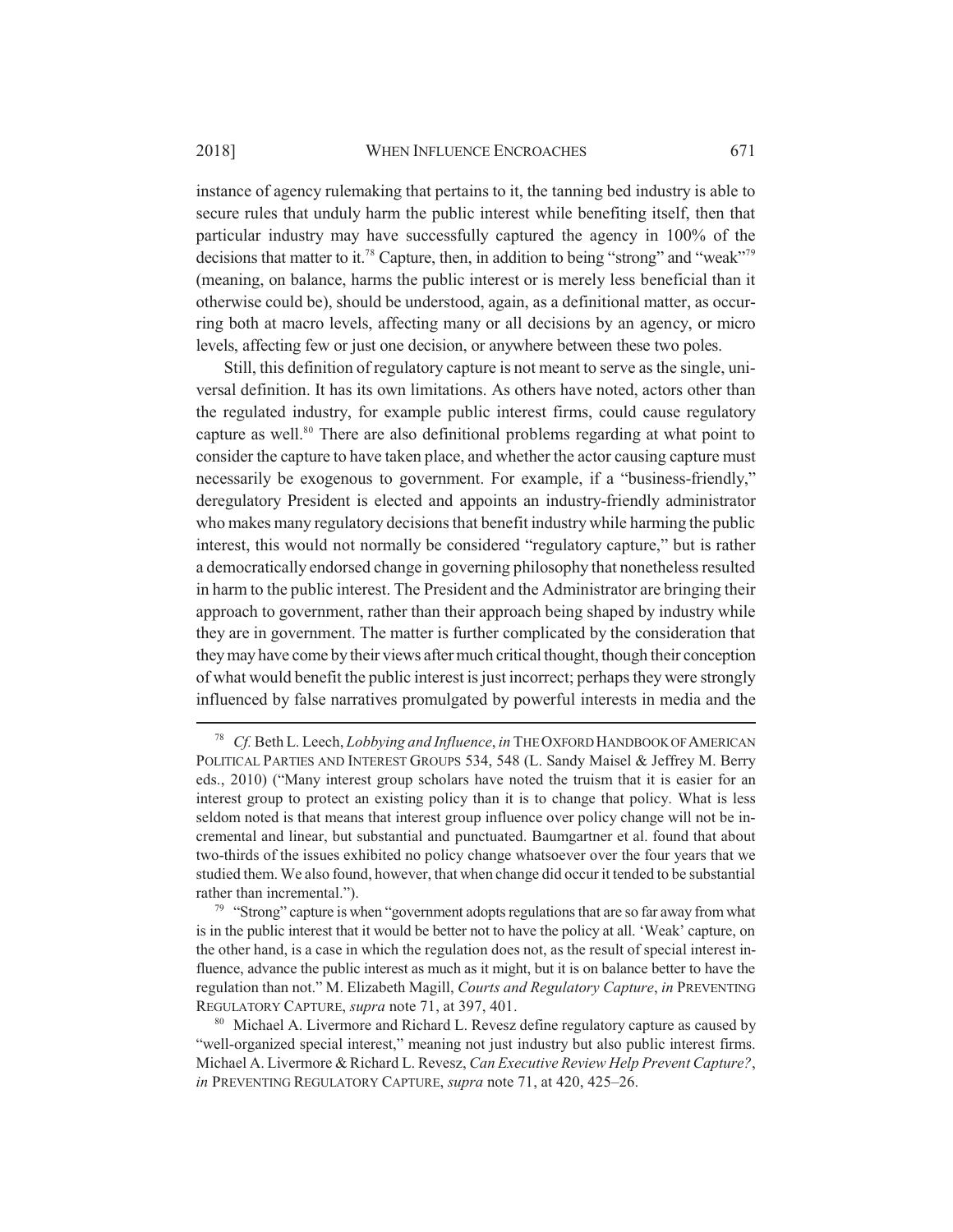academy.<sup>81</sup> Capture theory thus suffers from difficult line-drawing problems: when are views the result of capture, and when are they something more legitimate? $82$  And how does one determine definitively what the "public interest" is anyway? (Maybe deregulation was in the public interest.) Having recognized these difficulties in defining the outer boundaries of regulatory capture, this Article suspends that line of questioning—it will suffice to say for the purposes herein that "capture" means some change in thinking that works to industry's advantage after an official takes office and harms the public interest.

One additional observation bears mentioning before moving on. Agency "regulations" are promulgated by agencies, but individuals constitute agencies, and ultimately capture is about the thoughts and decisions of those individuals.<sup>83</sup> It should therefore be appreciated that an agency may consist of 90% individuals whose views and decisions are perfectly aligned with the public interest, and 10% who are not, and by that constitution still make rules and decisions that are harmful to the public interest. It follows that an interest group may reap large benefits from the "capture" of a relatively limited number of persons within the agency, especially high-level officials, as, in general, an agency administrator who shares an industry's views will be capable of exerting greater influence in that industry's favor than a low-level  $emplovee<sup>84</sup>$  (though perhaps the ability to exert influence within a bureaucracy is not strictly a matter of hierarchy).<sup>85</sup> Thus, where industry is able to secure opportunities

<sup>81</sup> *See, e.g.*, Eric Lipton & Brooke Williams, *How Think Tanks Amplify Corporate America's Influence*, N.Y.TIMES (Aug. 7, 2016), https://nyti.ms/2kkEpRt; Anahad O'Connor, *How the Sugar Industry Shifted Blame to Fat*, N.Y. TIMES (Sept. 12, 2016), https://nyti.ms/2j Dtsxa.

<sup>&</sup>lt;sup>82</sup> Lawrence Frolik notes similar line-drawing problems in the 200-year-old common law doctrine of undue influence in probate: "[H]ow is it that one person can unduly influence another, absent the use of duress, misinformation, or fraud? Just what is the difference between legally permitted influence and 'undue influence'?" Lawrence A. Frolik, *The Biological Basis of the Undue Influence Doctrine*, *in* LAW &EVOLUTIONARY BIOLOGY: SELECTED ESSAYS IN HONOR OF MARGARET GRUTER ON HER 80TH BIRTHDAY 169, 172 (Lawrence A. Frolik et al. eds., 1999).

<sup>83</sup> *Cf.* BRYAN D. JONES, POLITICS AND THE ARCHITECTURE OF CHOICE: BOUNDED RA-TIONALITY AND GOVERNANCE 208 (2001) ("The analysis of organizations and institutions in social science must have a microfoundation in the actions and interactions of individual humans.").

<sup>84</sup> *Cf.* Steven Davidoff Solomon, *The Government's Elite and Regulatory Capture*, N.Y. TIMES DEALBOOK (June 11, 2010, 2:00 PM), https://nyti.ms/2eTexip ("[W]e have ideological and social capture of the top regulators. This is an issue that trumps what can be a model regulator at the bottom where the line people are quite competent, able and uncaptured, but the message from the top skews their effectiveness.").

<sup>85</sup> *See generally* George A. Krause, *The Institutional Dynamics of Policy Administration: Bureaucratic Influence over Securities Regulation*, 40 AM.J.POL.SCI. 1083 (1996) (demonstrating how bureaucrats could influence their political principals).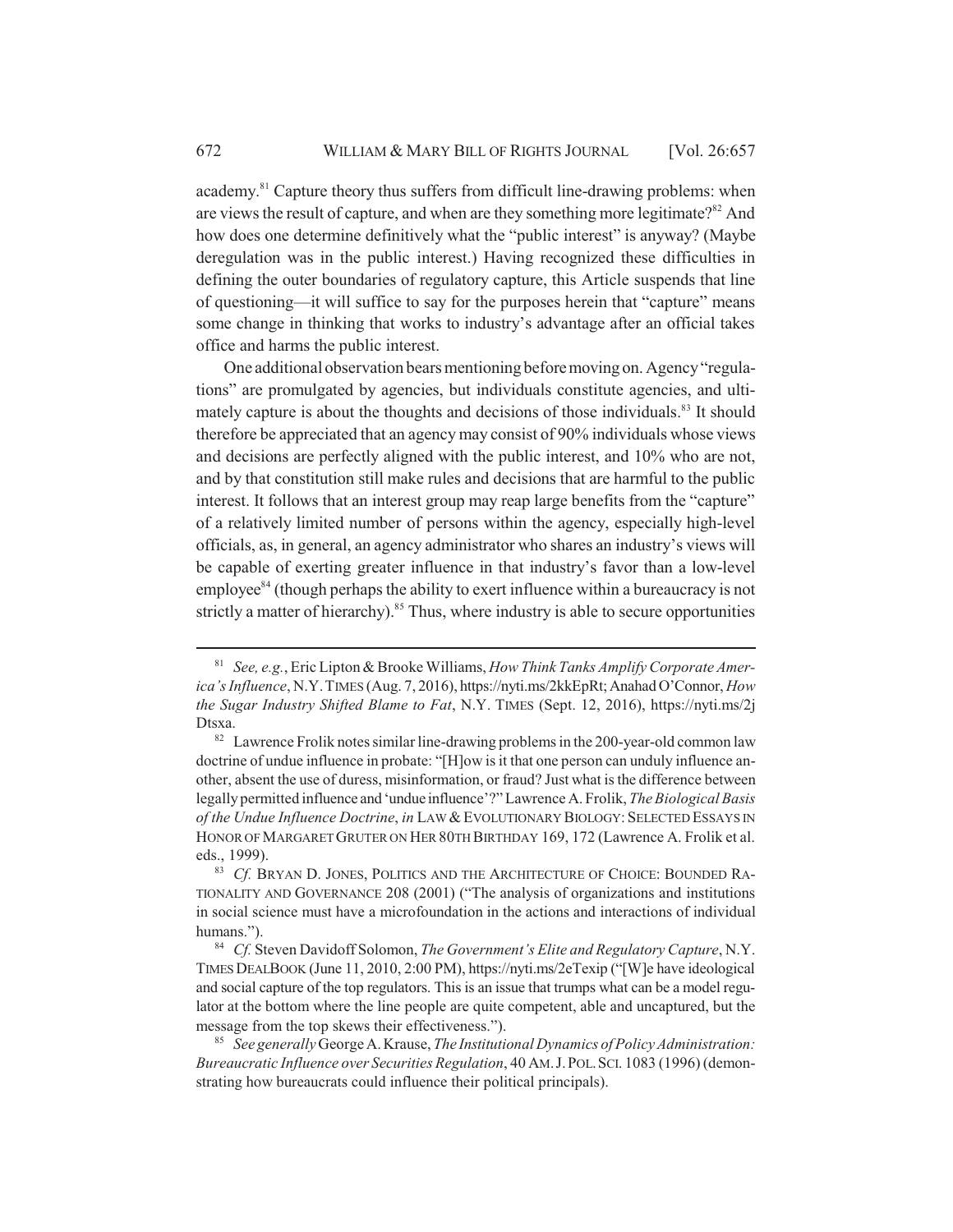to influence even a limited number of high-level individuals, such as through means detailed in Part I, it makes sense to understand those interactions as possible causes of regulatory capture no different from when industry exerts a more generalized influence upon a much greater cross-section of the agency. It is by this logic that a President or Administrator, intending to minimize regulatory capture within the administration as a whole, may rightly train their attention on sources of influence that on their face appear to bear only on a limited number of persons.

#### *B. Social Psychology*

Building on other scholars' work applying behavioral science to law in general,<sup>86</sup> and identifying nontraditional capture dynamics in particular, $87$  James Kwak discusses how non-rational mechanisms of influence, such as in-group bias, social status bias, and relationships,<sup>88</sup> may cause regulators to adopt the points of view of their peers in regulated industries; $89$  that is, "why regulators' perspectives and actions might be shaded by the nature of their interactions with interest groups, not just the substantive content of those interactions."90 This "non-rational" cause of regulatory capture Kwak labels "cultural capture."91 To be clear, this alleged cause of regulatory capture acts not in isolation from traditional capture theory based on rational actors operating for material gain, but rather complements mechanisms of traditional capture.

At any rate, the claim of this Article, stated in these terms, is that there may be some point at which executive branch decision-making in implementing substantive statutes diverges so significantly from what the President or relevant agency heads understand to be correct, preferred, or even within the range of reasonableness such that the President has lost the "accountability of officials or agencies."<sup>92</sup>

<sup>86</sup> *See, e.g.*, BEHAVIORAL LAW AND ECONOMICS (Cass R. Sunstein ed., 2000); Christine Jolls & Cass R. Sunstein, *Debiasing Through Law*, 35 J.LEGAL STUD. 199 (2006); Christine Jolls & Cass R. Sunstein, *The Law of Implicit Bias*, 94 CALIF. L. REV. 969 (2006); Owen D. Jones, *Time-Shifted Rationality and the Law of Law's Leverage: Behavioral Economics Meets Behavioral Biology*, 95 NW. U. L. REV. 1141 (2001); Owen D. Jones & Timothy H. Goldsmith, *Law and Behavioral Biology*, 105 COLUM. L. REV. 405 (2005); Dan M. Kahan, David A. Hoffman & Donald Braman, *Whose Eyes Are You Going to Believe?* Scott v. Harris *and the Perils of Cognitive Illiberalism*, 122 HARV. L. REV. 837 (2009); Thomas S. Ulen, *The Growing Pains of Behavioral Law and Economics*, 51 VAND. L. REV. 1747 (1998).

<sup>87</sup> *See, e.g.*, Stephen J. Choi & A.C. Pritchard, *Behavioral Economics and the SEC*, 56 STAN. L. REV. 1, 20–42 (2003) (profiling various biases SEC officials may face).

<sup>88</sup> Kwak, *supra* note 74, at 80.

<sup>89</sup> *Id.* at 79–80.

<sup>90</sup> *Id.* at 79.

<sup>91</sup> *Id.*

 $92$  The Constitutional Separation of Powers Between the President and Cong., 20 Op. O.L.C. 124, 135 (1996).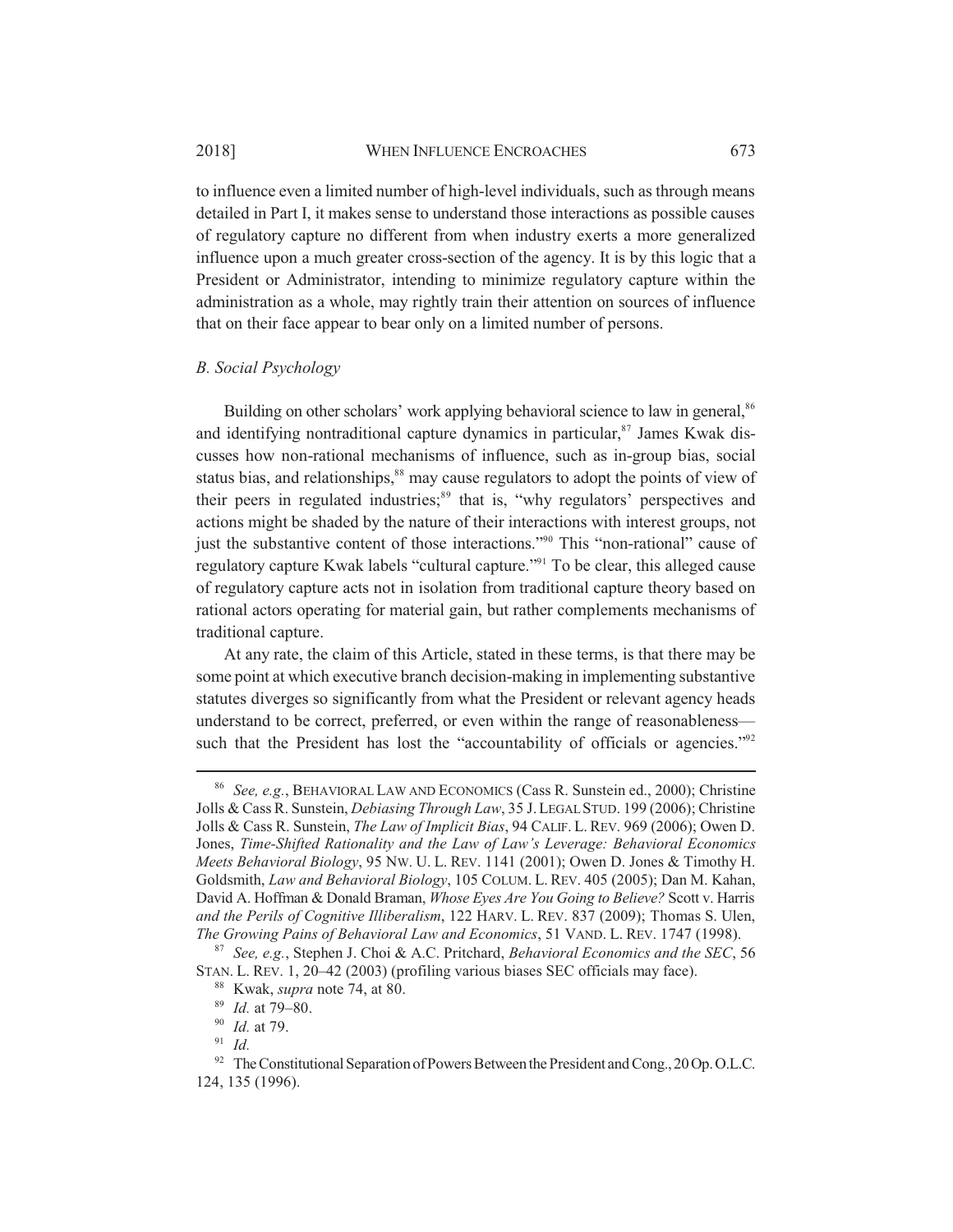Continuing to comply with statutory mechanisms of "advisory influence" causing this regulatory capture would thereby undermine the Executive Branch and run afoul of the separation of powers.<sup>93</sup>

It is significant—especially in the modern administrative state—that the President has limited awareness of the minutia of agency decision-making, or more precisely, how the *actual* range of possible agency actions compares to the range of agency actions *perceived* or *stated* to be possible by agency officials and employees who inform the President.<sup>94</sup> That is, Presidents, like the officers of any large organization, must necessarily rely on the accuracy and integrity of information filtering up to them.<sup>95</sup> In this environment, "tak[ing] [c]are that the Laws be faithfully executed"<sup>96</sup> *as a whole* and in general may in fact require non- or only partial compliance with certain laws that undermine accountability. Another way of stating the problem is that the President operates in an environment of vast "unknown unknowns"<sup>97</sup> with

<sup>94</sup> *See generally* MAX H. BAZERMAN & DON A. MOORE, JUDGMENT IN MANAGERIAL DECISION MAKING (8th ed. 2013) (describing the limits executives have on knowing all minutia of the decisions they make).

<sup>95</sup> *Cf. id.*; SIMON, *supra* note 3, at 103 ("In executive positions characterized by great busyness on the part of their occupants, a great many stimuli for decision come from outside the individual. A difficult case is referred upward for appellate review; a caller or a member of another organization insists on discussing a problem with the 'top man.' Innumerable other persons, problems, and things are constantly being forced on his attention. In any such position the particular questions to be decided will depend largely on the accident of what stimuli are presented. Not only do the stimuli determine what decisions the administrator is likely to make, but they also have a considerable influence on the conclusion he reaches. An important reason for this is that the very stimulus which initiates the decision also directs attention to selected aspects of the situation, with the exclusion of others."); *see also* ROURKE, *supra* note 71, at 21 ("Herbert Simon emphasizes the importance of being able to shape the value or factual premises of decision makers as a means of ensuring control over decisions themselves, and it is precisely in this way that bureaucratic information and advice commonly function in the policy process.").

<sup>96</sup> U.S. CONST. art. II, § 3.

<sup>97</sup> *See generally* Ranga V. Ramasesh & Tyson R. Browning, *A Conceptual Framework for Tackling Knowable Unknown Unknowns in Project Management*, 32 J. OPERATIONS

 $93$  In theory, factors that bear on "rational" decision-making may also present constitutional problems. For example, Chief Justice John Roberts labels "the failure to raise judicial pay" as having "now reached the level of a constitutional crisis that threatens to undermine the strength and independence of the federal judiciary." JOHN G.ROBERTS,JR.,2006YEAR-END REPORT ON THE FEDERAL JUDICIARY 1 (2007), http://www.supremecourt.gov/publicinfo/year-end/2006 year-endreport.pdf [https://perma.cc/E7GY-FPQR]; *see also* JOHN G.ROBERTS,JR.,2005YEAR-END REPORT ON THE FEDERAL JUDICIARY 5 (2006), http://www.supremecourt.gov/publicinfo /year-end/2005year-endreport.pdf [https://perma.cc/89J5-96Z9] ("I understand that it is difficult for Congress to raise the salaries of federal judges, especially in a tight budget climate. I also understand that it is the responsibility of Congress to do difficult things when necessary to preserve our constitutional system. Our system of justice suffers as the real salary of judges continues to decline.").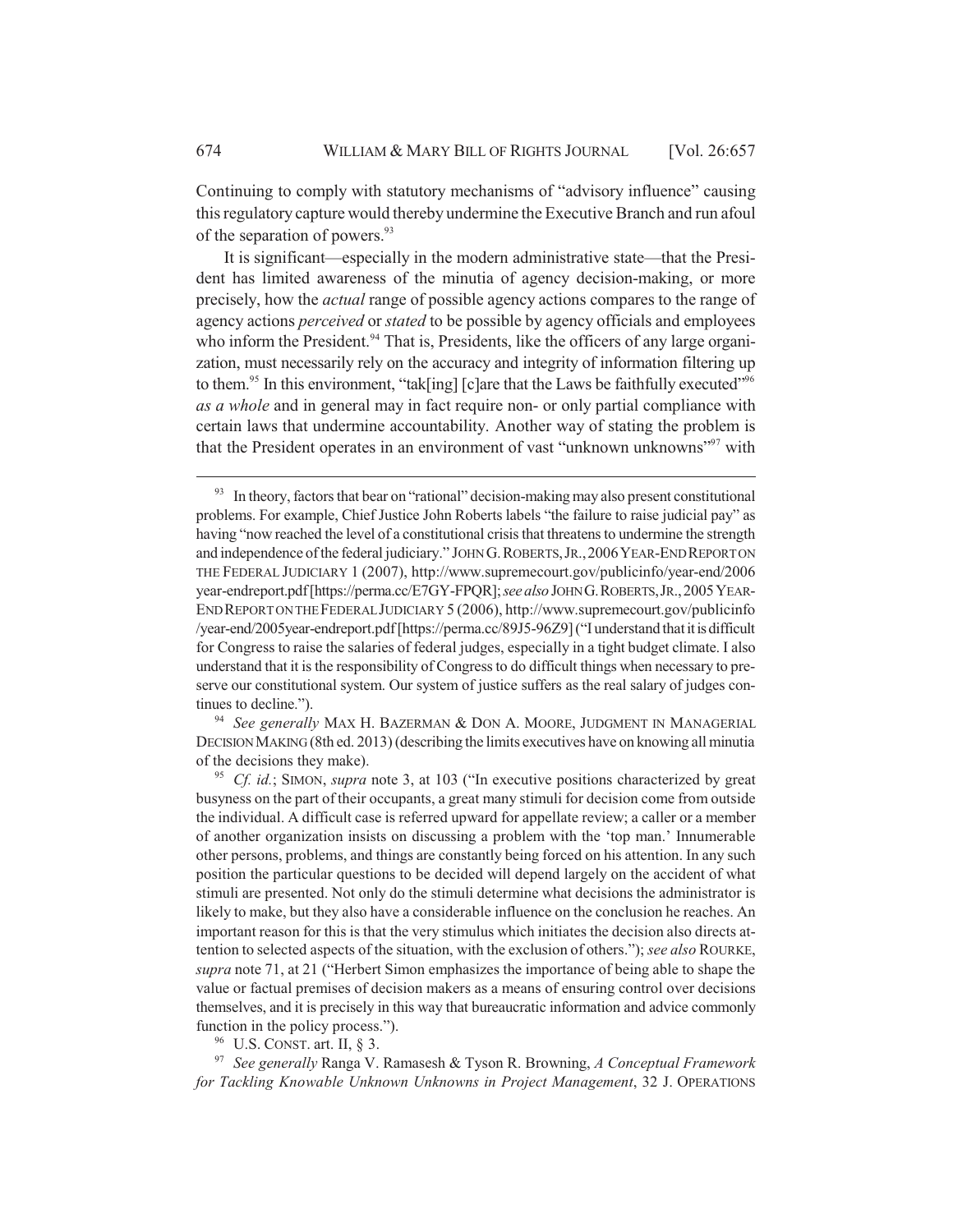respect to the administrative state, while relying on expert agencies to know what is "known" and what is "unknown." It may be insufficient, then, for the President or Administrator to rely on an *ex post* solution to problems of accountability (such as removability), when the difference between how a subordinate considers an issue and how the superior would have instructed the subordinate to consider the issue could rarely come within the superior's purview. For this reason, *ex ante* solutions<sup>98</sup> to ensuring accountability (e.g., preventing regulatory capture<sup>99</sup>) would seem to be a valid use of the Take Care Clause powers.

#### *C. Political Science*

#### 1. Congress

Matthew McCubbins and Thomas Schwartz theorized that Congress is incentivized to respond to "fire alarms" rather than conduct "police patrols,"<sup>100</sup> meaning to act when a constituent interest group informs Congress of unwanted executive actions, rather than actively patrol the bureaucracy themselves. Similarly, Steven Balla and John Wright,<sup>101</sup> using data collected from the National Drinking Water Advisory Council, concluded that Congress used appointments to federal advisory committees as a tool for monitoring the bureaucracy.<sup>102</sup>

<sup>99</sup> *See generally* David A. Moss & Daniel Carpenter, *Conclusion: A Focus on Evidence and Prevention*, *in* PREVENTING REGULATORY CAPTURE, *supra* note 71, at 451.

<sup>100</sup> *See* Mathew McCubbins & Thomas Schwartz, *Congressional Oversight Overlooked: Police Patrols Versus Fire Alarms*, 28 AM. J. POL. SCI. 165 (1984); *see also* WILLIAM N. ESKRIDGE,JR.,PHILIP P.FRICKEY &ELIZABETH GARRETT,CASES AND MATERIALS ON LEGIS-LATION: STATUTES AND THE CREATION OF PUBLIC POLICY 1142 (4th ed. 2007) ("There are opportunity costs for oversight; time spent monitoring agencies is time away from fundraising, casework, and enacting new programs to benefit constituents. The latter are activities that often mean more to a legislator's reelection chances than tedious oversight."); Sean Gailmard, Mathew D. McCubbins, Roger G. Noll & Barry R. Weingast, *Administrative Procedures as Instruments of Political Control*, *in* THE OXFORD HANDBOOK OF CLASSICS IN PUBLIC POLICY AND ADMINISTRATION 465, 468 (Steven J. Balla, Martin Lodge & Edward C. Page eds., 2015) [hereinafter Gailmard et al.] ("Monitoring through legislative oversight is costly, in the sense that time spent on it is time taken away from other valuable activities such as fundraising, campaigning, legislating, and constituent service.").

<sup>101</sup> Steven J. Balla & John R. Wright, *Interest Groups, Advisory Committees, and Congressional Control of the Bureaucracy*, 45 AM. J. POL. SCI. 799 (2001).

<sup>102</sup> *See id.* at 804–11.

MGMT. 190 (2014) (describing the intricacies of known and unknown unknowns in decisionmaking and administration).

<sup>98</sup> *Cf.* Rachel E. Barkow, *Insulating Agencies: Avoiding Capture Through Institutional Design*, 89 TEX. L. REV. 15, 23 (2010) ("[T]he difficulty in assessing *ex post* whether a decision is the result of capture is all the more reason why policy makers often hope *ex ante* to create structural checks on capture by designing the agency to better protect it from onesided political pressure.").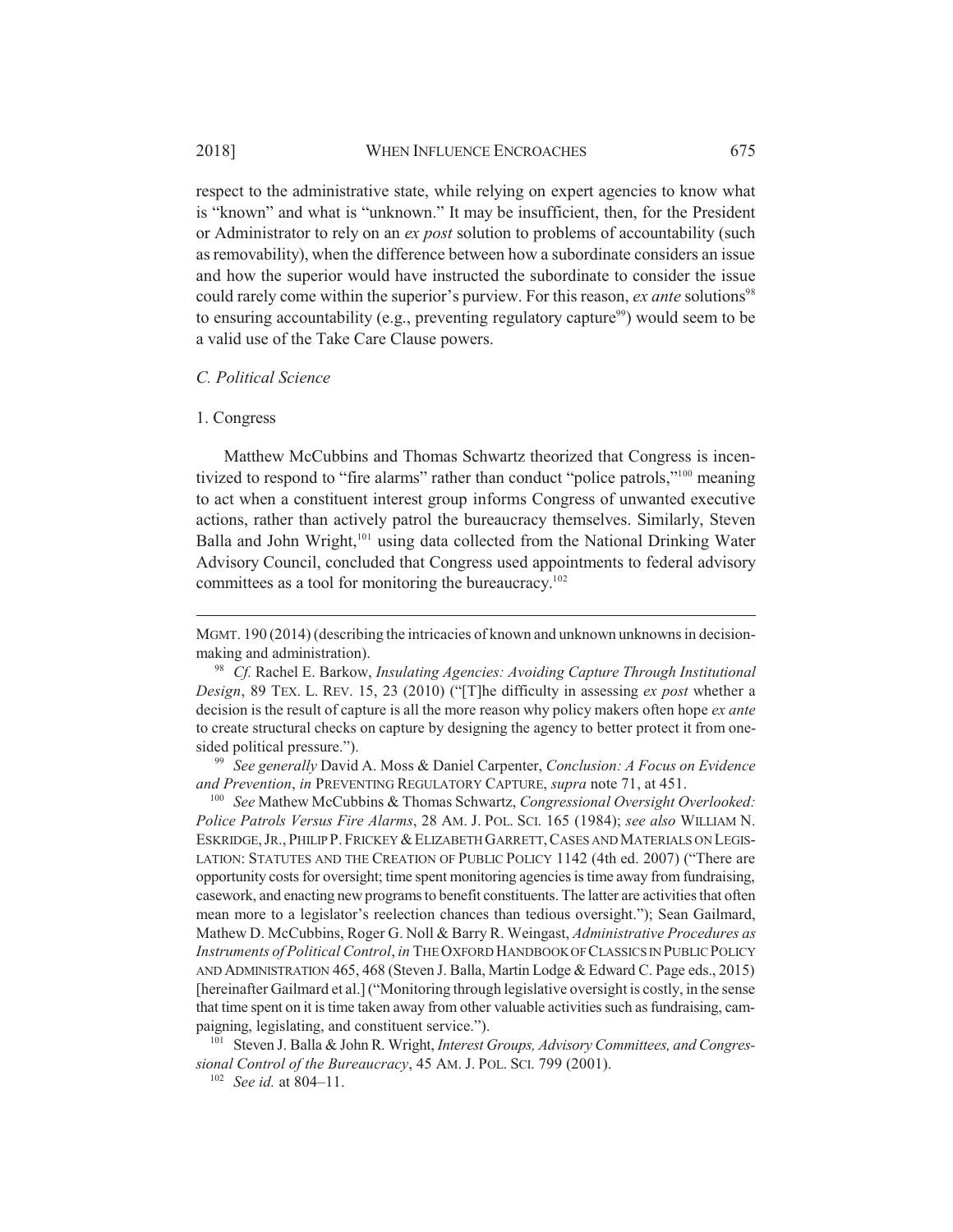Indeed, oversight through advisory committee appointments would appear to be in the best interest of both Congress and Congress's donor-interest groups. Presumably, Congress's preferences largely overlap with their most important donor-constituents' preferences, and it is the donor-interest groups' representatives themselves who have the necessary subject-matter expertise to exercise the most comprehensive "oversight." Both parties would incur additional transaction costs if they had to coordinate regularly and relay all possibly pertinent information.<sup>103</sup> The most efficient arrangement is for Congress to put its donor-interest groups as close to the executive branch decision makers as possible. Essentially, these placements make for more sensitive "fire alarms," enabling industry and Congress to address disfavored action within the Executive Branch at the slightest suggestion of smoke.<sup>104</sup>

However, the same reasoning that applies to more sensitive fire alarms also applies to influencing the substantive outcomes of executive branch decisionmaking. Giving their donor-constituents opportunities to exert their preferences onto Executive Branch decision-making at the very site of that decision-making within the bureaucracy is more efficient for both parties; it puts the influence on autopilot, requiring much less involvement from any given Congressperson as compared to the involvement required to exert "traditional" forms of Congressional influence, such as letter writing. This influence-on-autopilot would seem to allow Congress to "deliver a flow of benefits to those interests without even knowing the specific outcomes they desire to achieve."105

#### 2. Executive Branch

Access<sup>106</sup> is a necessary antecedent to influence.<sup>107</sup> Access is "the basic objective" of interest groups.<sup>108</sup> Notice and comment itself may be conceptualized as a

<sup>&</sup>lt;sup>103</sup> *See generally* DAVID EPSTEIN & SHARYN O'HALLORAN, DELEGATING POWERS: A TRANS-ACTION COST POLITICS APPROACH TO POLICY MAKING UNDER SEPARATE POWERS (1999).

<sup>104</sup> *See generally* McCubbins & Schwartz, *supra* note 100.

<sup>105</sup> Gailmard et al., *supra* note 100, at 470; *see also* Steven J. Balla & John R. Wright, *Can Advisory Committees Facilitate Congressional Oversight of the Bureaucracy?*, *in* CONGRESS ON DISPLAY,CONGRESS AT WORK 167, 172–73 (William T. Bianco ed., 2000) ("In our view, a principal function of advisory committees is to provide competing interest groups with institutionalized access to agency policy making."); William N. Eskridge, Jr. & John Ferejohn, Comment, *Structuring Lawmaking to Reduce Cognitive Bias: A Critical View*, 87 CORNELL L.REV. 616, 625 (2002) ("The more ambitious the statutory bargain, the greater the need for [special interest] buyers to have access to the implementing organ.").

<sup>&</sup>lt;sup>106</sup> For definitions of "access," see JOHN MARK HANSEN, GAINING ACCESS: CONGRESS AND THE FARM LOBBY, 1919–1981 22 (1991) (defining "access" as a "close working relationship between members of Congress and privileged outsiders"); S. J. MAKIELSKI, JR., PRESSURE POLITICS IN AMERICA 7 (1980) (stating that access "can mean that a group is simply able to convince a policy-maker to listen to its arguments. It can mean the group establishes a regular relationship with the policy-maker, one in which the legislator or administrator turns to the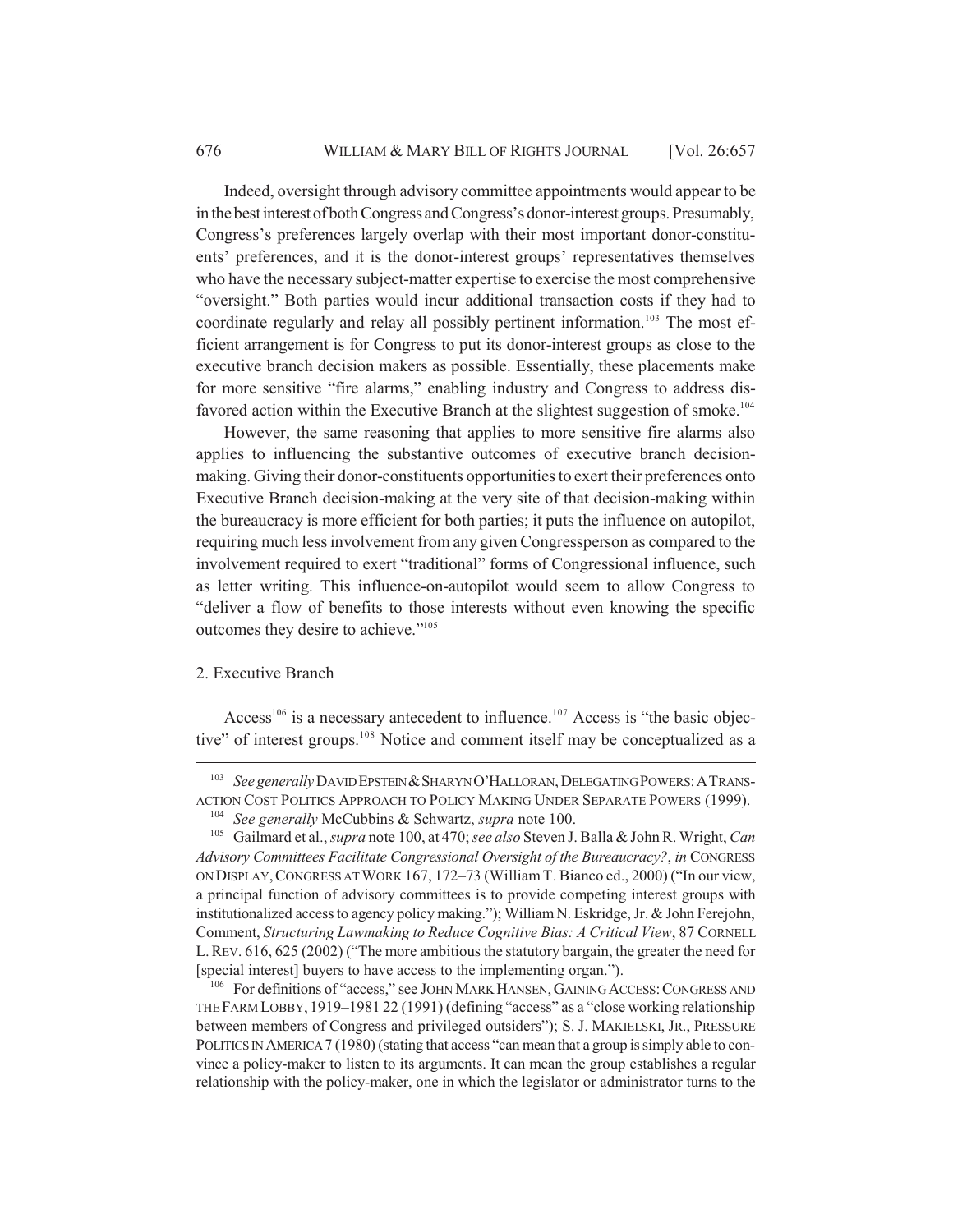statutory grant of access to bureaucratic decision-making; it is an opportunity for the public to have some (perhaps, nominal) influence,<sup>109</sup> as agencies must read all comments.<sup>110</sup> In practice, however, real access and opportunities for influencing agency decision-making happen well before the notice and comment process. Don Elliott explains:

pressure group for information, guidance, or even instructions. Access can mean the group becomes 'institutionalized' into the policy process: it actually becomes a functioning part of government. . . . Access may also mean that a pressure group gains its influence through a direct exchange of favors . . . ."); *see also* JEFFREY H. BIRNBAUM, THE LOBBYISTS: HOW INFLUENCE PEDDLERS GET THEIR WAY IN WASHINGTON 31 (1992); LESTER W. MILBRATH, THE WASHINGTON LOBBYISTS 255–56 (1963) (lobbying is about "keeping communication channels open"); KAY LEHMAN SCHLOZMAN & JOHN T. TIERNEY, ORGANIZED INTERESTS AND AMERICAN DEMOCRACY 165 (1986) ("[A]ccess and influence are not fully separable.").

<sup>107</sup> This statement is meant as both a matter of formal logic and of practice. As a matter of formal logic: if one's message cannot reach the intended recipient, then it cannot register an effect. Of course, in the absence of direct access one may use methods of indirect access, such as media campaigns, to reach the recipient. As a matter of practice: lobbying is as much about gaining access as it is about delivering a compelling message. *See* Scott R. Furlong, *Business and the Environment: Influencing Agency Policymaking*, *in* BUSINESS AND ENVI-RONMENTAL POLICY: CORPORATE INTERESTS IN THE AMERICAN POLITICAL SYSTEM 155, 162–63 (Michael E. Kraft & Sheldon Kamieniecki eds., 2007) ("[A]ccess is likely a necessary condition for influence to occur."); JOHN R. WRIGHT, INTEREST GROUPS AND CONGRESS: LOBBYING, CONTRIBUTIONS, AND INFLUENCE 76 (1996) ("All lobbying begins with access. Access is absolutely critical to any successful lobbying campaign and, along with influence, is one of the principal objectives of organized interests. Yet, exactly what access is and how it differs from influence is seldom made clear by the politicians, journalists, and academics who frequently talk and write about access and influence."); *id.* at 81 ("[T]he distinction between access and influence is much easier to make at a conceptual level than at an empirical one, and this may explain why access is frequently taken as the standard measure of a lobbyist's success. Relative to influence, access is tangible.").

<sup>108</sup> DAVID B. TRUMAN, THE GOVERNMENTAL PROCESS: POLITICAL INTERESTS AND PUBLIC OPINION 264 (2d ed. 1971); *see also* RONALD J. HREBENAR, MATTHEW J. BURBANK & ROBERT C. BENEDICT, POLITICAL PARTIES, INTEREST GROUPS, AND POLITICAL CAMPAIGNS 253 (1999) ("Almost every interest group pursues an access-creating strategy to set the stage for future lobbying campaigns."); RONALD J. HREBENAR & BRYSON B. MORGAN, LOBBYING IN AMERICA: A REFERENCE HANDBOOK 29 (2009) ("The primary job for most lobbyists is to persuade policy makers to support their organization's policy objectives. So getting access to these decision makers is one of the keys to successful lobbying. Whether it is true or not, most legislators and bureaucrats think of themselves as extremely busy people, and with tens of thousands of lobbyists prowling the corridors of Washington, getting access can be very difficult."); MAKIELSKI,*supra* note 106, at7 ("The task which pressure groups set themselves is to gain leverage over what government does, to influence public policy. The general term which political scientists use for this process of influence is 'gaining access.'").

<sup>109</sup> U.S. DEP'T OF JUSTICE, ATTORNEY GENERAL'S MANUAL ON THE ADMINISTRATIVE PROCEDURE ACT 9 (1947) ("To provide for public participation in the rule making process."). <sup>110</sup> *Id.* at 31.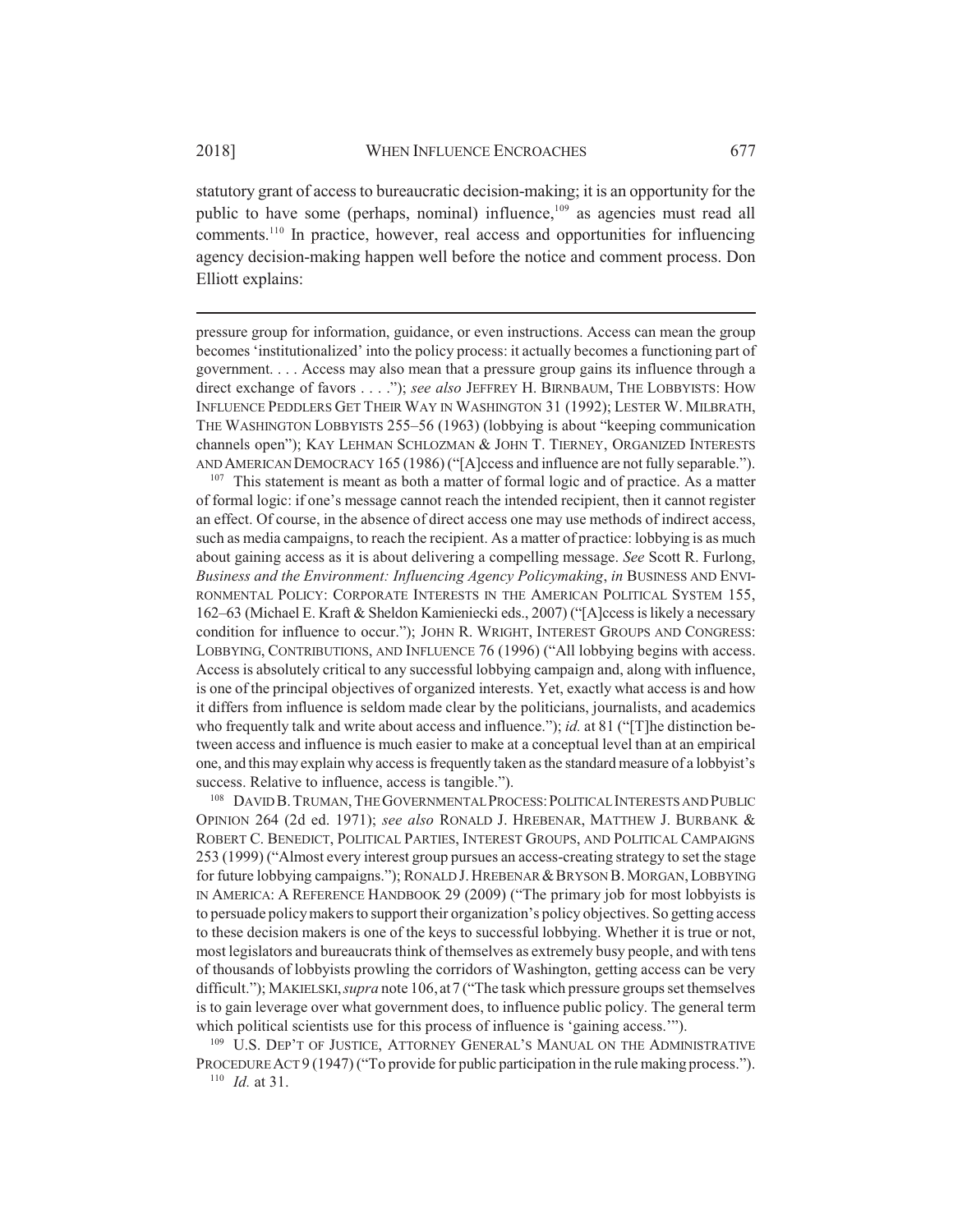No administrator in Washington turns to full-scale notice-andcomment rulemaking when she is genuinely interested in obtaining input from interested parties. Notice-and-comment rulemaking is to public participation as Japanese Kabuki theater is to human passions—a highly stylized process for displaying in a formal way the essence of something which in real life takes place in other venues.<sup>111</sup>

Besides happening in "other venues," meaningful influence on executive agencies happens *early*. "Stakeholders acknowledge<sup>[]</sup> that the earlier they can engage in the rulemaking process with an agency, the best chance they have of influencing a rulemaking before an agency sets its course, gets locked into a position, or devotes limited resources to a particular rulemaking option."<sup>112</sup>

The three mechanisms of legislated advisory influence discussed in Part I nonprofit corporations, advisory committees, and mandatory consultations—may therefore be best understood in terms of their temporality vis-à-vis the administrative decision-making process. Whereas having the ear of executive branch officials on nonprofit corporate boards is an opportunity for influence *before* the agency has initiated any formal action, advisory committees are opportunities to influence administrative policy as it is being actively developed; also, mandatory consultations are comparatively late, deal-closing opportunities before final decisions are made. Of course, one need not conclude that Congress creates these entities solely, or even primarily, in order to give donor-constituents access and influence. Rather, in choosing between varieties of possible appointment schemes, if all other things were equal, it would simply be a rational choice for Congress to create positions of access and influence to offer its donor-constituents.

#### III. THE SEPARATION OF POWERS

Courts tend not to decide cases about legislative influence on Executive Branch officials on separation of powers grounds. Instead, in cases of formal adjudication, the

<sup>111</sup> E. Donald Elliott, *Re-Inventing Rulemaking*, 41 DUKE L.J. 1490, 1492 (1992).

<sup>112</sup> ESA L. SFERRA-BONISTALLI, ADMIN. CONFERENCE OF THE U.S., *EX PARTE* COMMU-NICATIONS IN INFORMAL RULEMAKING 18 (2014) ("Engaging early [in the rulemaking process] also provides stakeholders an opportunity to let an agency know how it would be affected and provide its policy positions to the agency at the beginning of the agency's deliberative process."); *see also* Leech, *supra* note 78, at 544 ("[S]urveys of interest group behavior repeatedly find that organizations spend a vast amount of time on [early lobbying] tactics."); Keith Naughton, Celeste Schmid, Susan Webb Yackee & Xueyong Zhan, *Understanding Commenter Influence During Agency Rule Development*, 28 J. POL'Y ANALYSIS & MGMT. 258, 274 (2009) [hereinafter Naughton et al.] ("Rulemaking, like many political processes, is path dependent. Stated differently, the early stages of rulemaking influence the framing, content, and argumentation found later in government regulations.").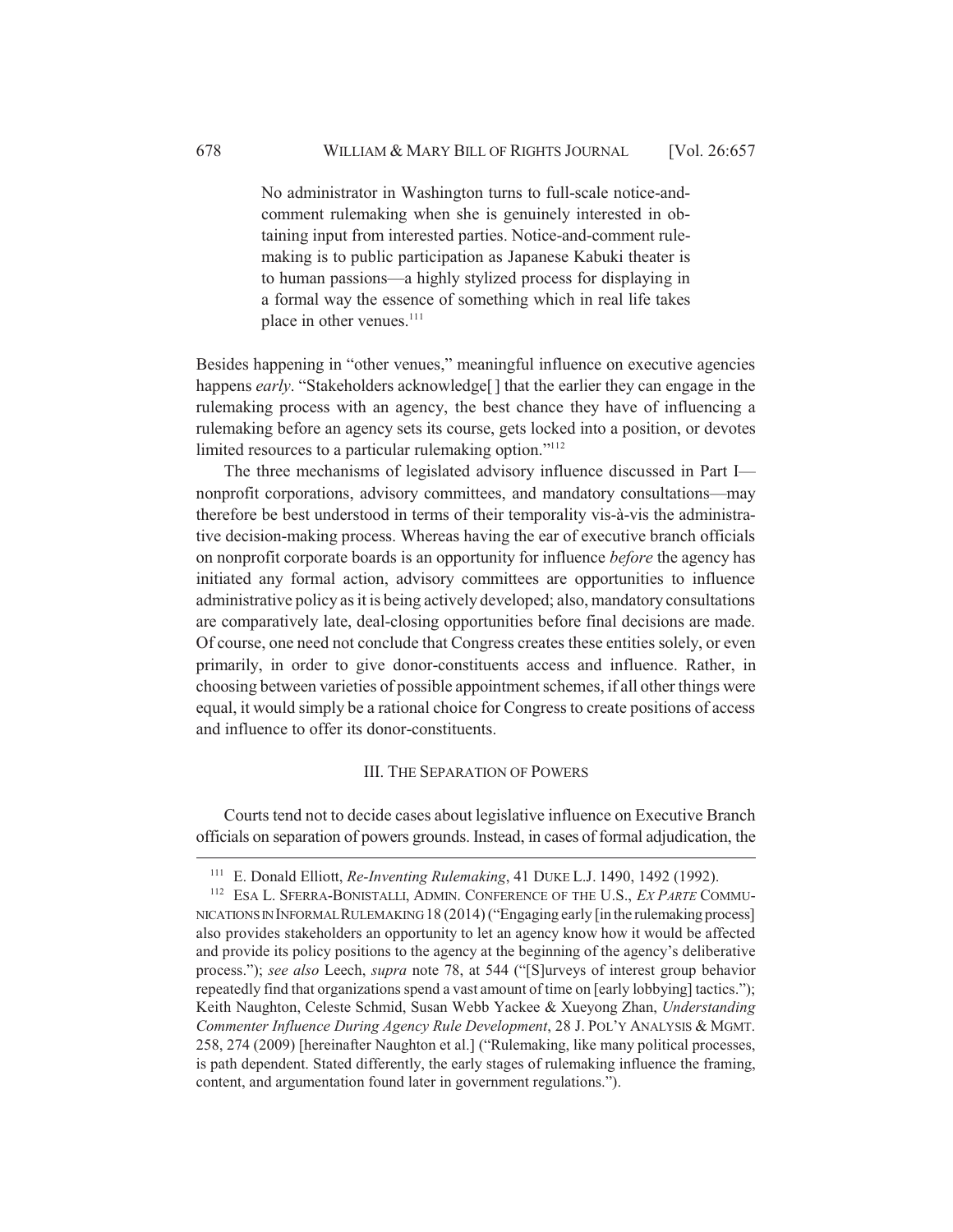legal harm cognized by the courts has been a violation of the APA's ban on *ex parte* communications and of the Due Process Clause itself; $113$  in informal adjudication and rulemaking cases, the legal harm has been decisions which "proceeded from an erroneous premise" in violation of statutory direction.<sup>114</sup> Influence upon an agency when it acts in a "judicial" capacity is of greater (but not necessary or sufficient) concern as compared to when it acts merely in a "quasi-judicial" or "legislative" capacity.115 Pressure targeted directly at the agency decision makers is more troublesome than more general influence on the agency.<sup>116</sup>

There are several possible explanations for why undue legislative influence on executive agencies does not normally incur separation of powers jurisprudence. When members of Congress are the ones exerting the influence, they are not likely acting *qua* the Legislative Branch (i.e., through bicameralism). Moreover, doctrines of constitutional avoidance in general and the difficult, sometimes amorphous, nature of separation of powers jurisprudence $117$  in particular likely makes deciding cases on other grounds preferred and also doctrinally more straightforward.

<sup>&</sup>lt;sup>113</sup> SECTION OF ADMIN. LAW & REGULATORY PRACTICE, AM. BAR ASS'N., A BLACKLETTER STATEMENT OF FEDERAL ADMINISTRATIVE LAW 12 (2d ed. 2013) ("Legislative pressure on adjudicators may violate the APA prohibition on ex parte contacts and may also deprive parties of their constitutional rights to due process. Claims of such violations are most likely to succeed where the congressional pressure probably influenced the decision of the adjudicators, the communication concerned disputed facts as opposed to issues of law or policy, and the particular application of pressure served no legitimate purpose, such as statutory revision or congressional oversight of administration."); *see* Government in the Sunshine Act, Pub. L. 94-409, § 4, 90 Stat. 1241, 1246–47 (1976) (banning *ex parte* communications from all "interested person[s] outside the agency" under section 557(d)(1)(A)); *see also* N. Pipeline Constr. Co. v. Marathon Pipe Line Co., 458 U.S. 50, 117 (1982) (White, J., dissenting) (stating that if Congress attempted to influence Article I bankruptcy judges, "the Due Process Clause might very well require that the matter be considered by an Art. III judge: Bankruptcy proceedings remain, after all, subject to all of the strictures of that constitutional provision"); Goldberg v. Kelly, 397 U.S. 254, 271 (1970) (stating that in an agency adjudication, "an impartial decision maker is essential").

<sup>114</sup> D.C. Fed'n of Civic Ass'ns v. Volpe, 459 F.2d 1231, 1247 (D.C. Cir. 1971) (in the context of informal adjudication); *see also* Sierra Club v. Costle, 657 F.2d 298, 409 (D.C. Cir. 1981) (in the context of rulemaking).

<sup>115</sup> *See, e.g.*, Pillsbury Co. v. FTC, 354 F.2d 952, 963–65 (5th Cir. 1966).

<sup>116</sup> *See, e.g.*, Aera Energy LLC v. Salazar, 642 F.3d 212, 224 (D.C. Cir. 2011) ("[W]e have held that congressional actions not targeted directly at [agency] decision makers—such as contemporaneous hearings—do not invalidate an agency decision." (alteration in original) (citation omitted)).

<sup>117</sup> Rebecca L. Brown, *Separated Powers and Ordered Liberty*, 139 U. PA.L.REV. 1513, 1517 (1991) (describing the Supreme Court's separation of powers jurisprudence as an "incoherent muddle"); Peter L. Strauss, *Formal and Functional Approaches to Separation-of-Powers Questions—A Foolish Inconsistency?*, 72 CORNELL L. REV. 488, 489–96 (1987) (asserting that the Court has adopted inconsistent reasoning in separation of powers cases).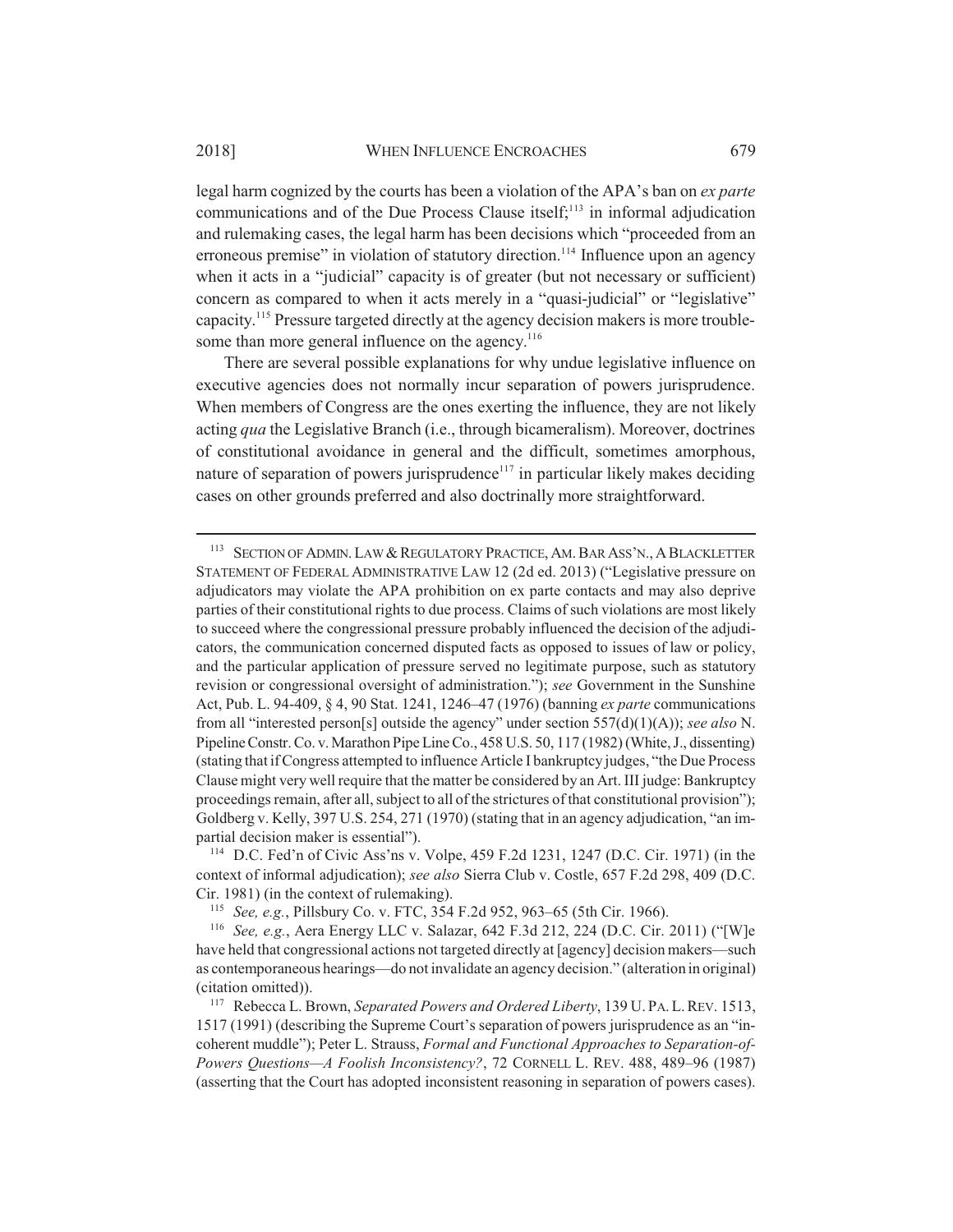*FEC v. NRA Political Victory Fund* is therefore similar to canonical cases on undue influence in its fact pattern—a plaintiff seeks invalidation of an agency action due to improper influence<sup>118</sup>—but the case is unique for having decided the issue on separation of powers grounds, not "just" as a violation of procedural due process or statutory intent.

#### *A.* NRA Political Victory Fund

In *NRA Political Victory Fund*, the D.C. Circuit held unconstitutional a statute making congressional agents (the Secretary of the Senate and the Clerk of the House of Representatives) *ex officio* non-voting commissioners of the FEC.119 They had no voting power; they could not serve as chairmen, call or adjourn meetings, or count towards a quorum;<sup>120</sup> that is, they had no formal authority whatsoever. It is therefore not difficult to understand why Congress might have thought the arrangement constitutional: Congressional appointees elsewhere served in advisory roles within the Executive Branch, even on entities said to have an executive function (albeit, comparatively much less significant executive functions).121 Nonetheless, Judge

<sup>121</sup> Presidential Statement on Signing the Ronald Reagan Centennial Commission Act, 1 PUB. PAPERS 756 (June 2, 2009) ("I wholeheartedly welcome the participation of members of Congress in the activities of the Commission. In accord with President Reagan's Signing Statement made upon signing similar commemorative legislation in 1983, I understand, and my Administration has so advised the Congress, that the members of Congress 'will be able to participate only in ceremonial or advisory functions of [such a] Commission, and not in matters involving the administration of the act' in light of the separation of powers and the Appointments and Ineligibility Clauses of the Constitution." (emphasis removed) (citation omitted)); Constitutionality of the Ronald Reagan Centennial Commission Act of 2009, 33 Op. O.L.C. 1, 5 (2009) ("To address these constitutional concerns, the functions of the Commission in subsection 3(1) should be limited to giving advice and making recommendations with respect to planning, developing and carrying out commemorative activities. In such an advisory capacity, the Commission could remain composed as it is under section 4(a) of the Act."); Presidential Statement on Signing the Bill Establishing a Commission on the Bicentennial of the United States Constitution, 2 PUB.PAPERS 1390 (Sept. 29, 1983) ("I welcome the participation of the Chief Justice, the President pro tempore of the Senate, and the Speaker of the House of Representatives in the activities of the Commission. However, because of the constitutional impediments contained in the doctrine of the separation of powers, I understand that they will be able to participate only in ceremonial or advisory functions of the Commission, and not in matters involving the administration of the act. Also, in view of the incompatibility clause of the Constitution, any Member of Congress appointed by me pursuant to section  $4(a)(1)$  of this act may serve only in a ceremonial or advisory capacity."); Appointments to the Commission on the Bicentennial of the Constitution, 8 Op. O.L.C. 200 (1984); Presidential Statement on Signing the American Folklife Preservation Act, 1 PUB. PAPERS 6–7 (Jan. 3, 1976) ("I have serious reservations concerning the constitutional propriety

<sup>118</sup> 6 F.3d 821, 822–23 (D.C. Cir. 1993).

<sup>119</sup> *Id.* at 822.

<sup>120</sup> *See id.* at 823, 826.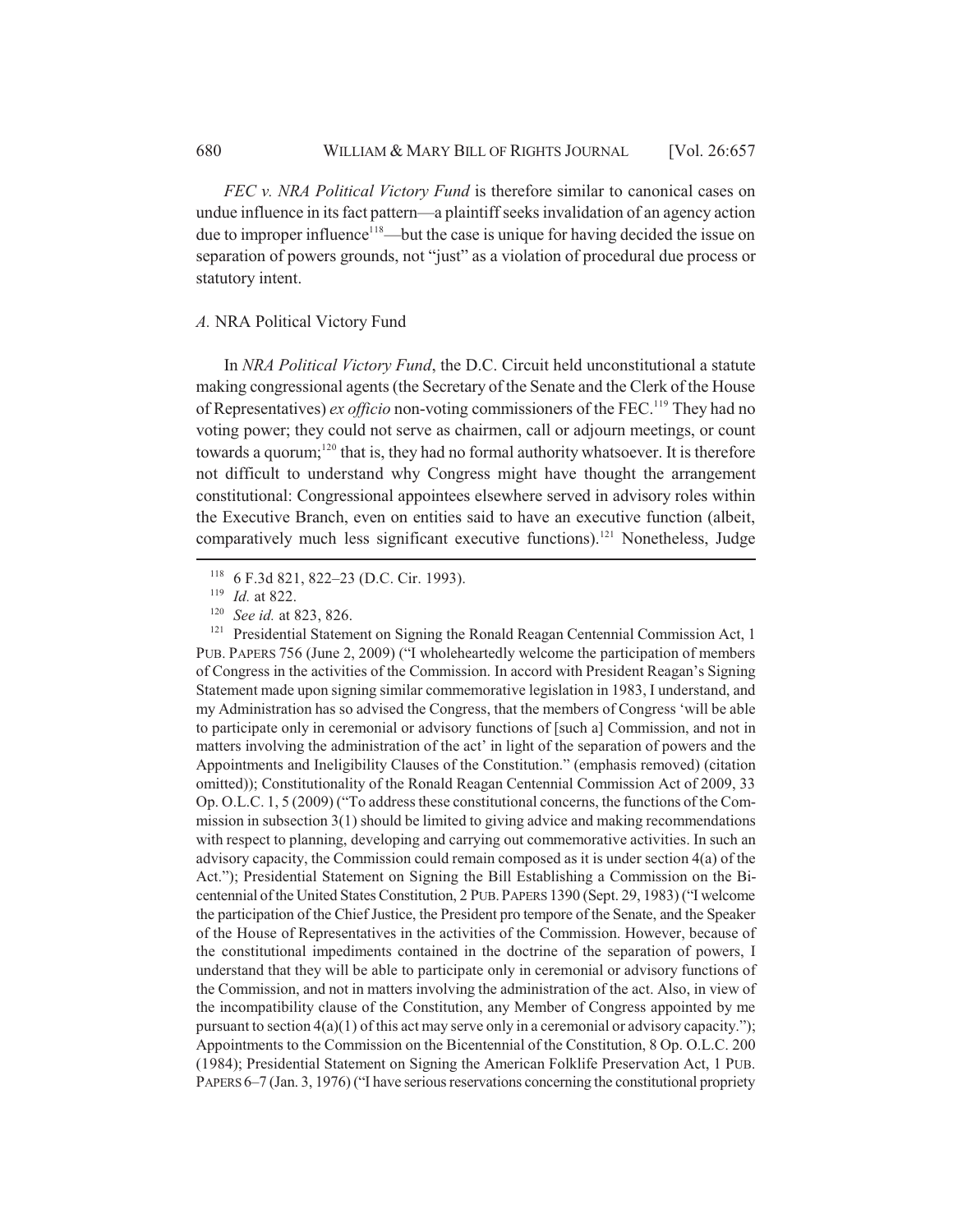Silberman reasoned that "[a]dvice, however, surely implies influence, and Congress must limit the exercise of its influence, whether in the form of advice or not, to its *legislative role*."122 Judge Silberman, writing for the three-judge panel that included Judges Wald and Ruth Bader Ginsburg, further explained:

> [W]e cannot conceive why Congress would wish or expect its officials to serve as *ex officio* members if not to exercise *some* influence. Even if the *ex officio* members were to remain completely silent during all deliberations . . . their mere presence as agents of Congress conveys a tacit message to the other commissioners. The message may well be an entirely appropriate one—but it nevertheless has the potential to influence the other commissioners.<sup>123</sup>

There would therefore seem to be a dispositive question (at least, in the D.C. Circuit) between whether, in any given legislative arrangement, Congress exerts influence from "within" its "legislative role," or whether it exerts influence from "beyond" its "legislative role." In typical administrative law cases on undue influence—e.g., *D.C. Federation of Civic Ass'ns v. Volpe*, <sup>124</sup> *Sierra Club v. Costle*, 125 and *Aera Energy LLC v. Salazar*<sup>126</sup>—plaintiffs generally must show some evidence that the decision makers were actually influenced by the direct communication from the non-executive branch person in an inappropriate way—that they "succumbed" under the "pressure"<sup>127</sup> exerted by members of Congress. By contrast, *FEC v. NRA Political* 

of placing the functions to be performed by the Center outside the executive branch and the assignment of executive duties to officers appointed by Congress. However, given historical practice and custom in the area of cultural and educational affairs and the potential of H.R. 6673 to enrich the cultural life of the Nation, I am granting my approval to the measure."); Presidential Statement on Signing the Japan-United States Friendship Act, 2 PUB. PAPERS 1719 (Oct. 21, 1975) ("Because of the constitutional provision against Members of Congress serving in any other office of the United States, the Congressional members of the Commission will serve in an advisory capacity, as nonvoting members."); *see also* Constitutionality of Bill Establishing American Folklife Center in the Library of Congress, 1 Op. O.L.C. Supp. 379 (1975).

Note, however, that the World War I Centennial Commission, which is currently in operation, does include commissioners appointed by Congress who are not limited to an advisory role (i.e., the precise constitutional issue consistently raised in the past), yet no signing statement was issued. *See* World War I Centennial Commission Act, Pub. L. No. 112-272, 126 Stat. 2448 (2013).

<sup>122</sup> *NRA Political Victory Fund*, 6 F.3d at 827 (emphasis added).

<sup>123</sup> *Id.* at 826.

- <sup>124</sup> 459 F.2d 1231 (D.C. Cir. 1971).
- <sup>125</sup> 657 F.2d 298 (D.C. Cir. 1981).
- <sup>126</sup> 642 F.3d 212 (D.C. Cir. 2011).

<sup>127</sup> *Id.* at 224 ("[S]ometimes [Congressional] pressure crosses the line and prevents an agency from performing its statutorily prescribed duties."); *Sierra Club*, 657 F.2d at 409 ("*D.C.*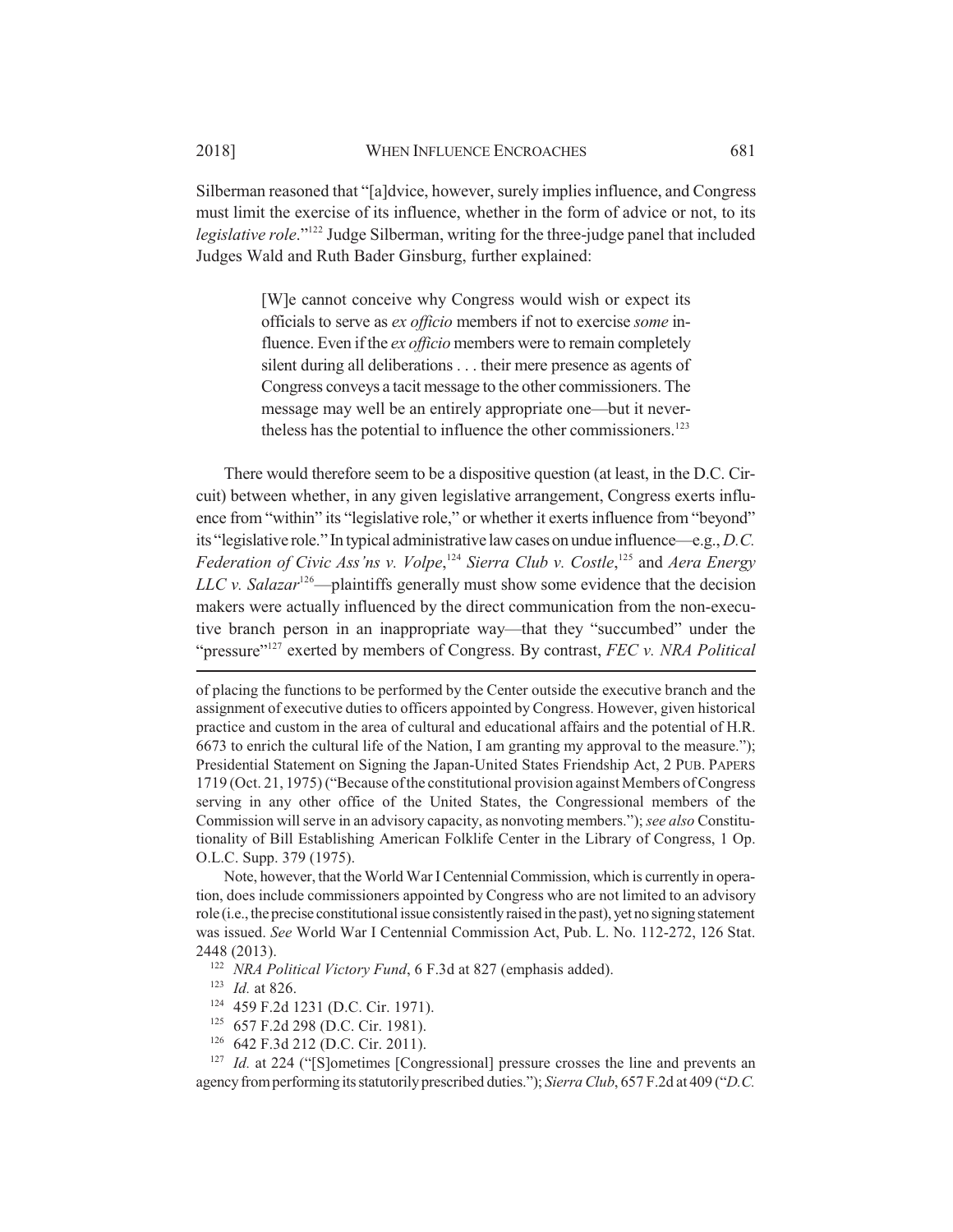*Victory Fund* explicitly disavowed the need for such evidence of influences' actual effects, instead holding that the mere opportunity for influence beyond the legislative role is sort of *per se* unconstitutional.<sup>128</sup>

As a result, it seems essential to the legal analysis for Courts to better determine what are the boundaries of the "legislative role." For if Congress acts within that role to influence agency decision-making, then real evidence of "succumbing" to pressure must be shown to invalidate the agency action; by contrast, if Congress somehow acts outside its proper legislative role, then no such evidence is necessary, and the agency action becomes unconstitutional without any further showings.

The D.C. Circuit in *NRA Political Victory Fund* does explain that from within its proper "legislative role" Congress can validly influence agencies "through oversight hearings, appropriation and authorization legislation, or direct communication with the Commission."129 Other core legislative powers of influence that courts would surely sustain include the power to investigate<sup>130</sup> and to defund agencies and programs.131 But how exhaustive is this list?

A narrow reading of *NRA Political Victory Fund* would hold that the case stands only for the proposition that Congress may not place its agents, even as non-voting members, among the Commissioners or heads of Executive Branch agencies— "within the very heart of [the] agency."132 However, a broader reading of *NRA*

<sup>129</sup> *Id.*

<sup>132</sup> The Constitutional Separation of Powers Between the President and Cong., 20 Op. O.L.C. 124, 176 (1996) ("We believe that *NRA Political Victory Fund* was correctly decided:

*Federation* thus requires that two conditions be met before an administrative rulemaking may be overturned simply on the grounds of Congressional pressure. First, the content of the pressure upon the Secretary is designed to force him to decide upon factors not made relevant by Congress in the applicable statute. . . . Second, the Secretary's determination must be affected by those extraneous considerations."); Am. Pub. Gas Ass'n v. Fed. Power Comm'n, 567 F.2d 1016, 1070 (D.C. Cir. 1977) (declining to overturn the Federal Power Commission's decision where Congressional "interference," though "regrettable," had only the "possibility" of actually influencing the Commission); *Volpe*, 459 F.2d at 1262 (MacKinnon, J., concurring in part and dissenting in part). *See generally* MORTON ROSENBERG & JACK H. MASKELL, CONG. RESEARCH SERV.,RL32113,CONGRESSIONAL INTERVENTION IN THE ADMINISTRATIVE PROCESS: LEGAL AND ETHICAL CONSIDERATIONS (2003).

<sup>128</sup> *See* 6 F.3d at 827.

<sup>130</sup> *See* Watkins v. United States, 354 U.S. 178, 187 (1957) ("The power of the Congress to conduct investigations is inherent in the legislative process. That power is broad. It encompasses inquiries concerning the administration of existing laws as well as proposed or possibly needed statutes. It includes surveys of defects in our social, economic or political system for the purpose of enabling the Congress to remedy them. It comprehends probes into departments of the Federal Government to expose corruption, inefficiency or waste."); *see also* JAMES HAMILTON, THE POWER TO PROBE: A STUDY OF CONGRESSIONAL INVESTIGATIONS (1976).

<sup>131</sup> *See* Josh Chafetz, *Congress's Constitution*, 160 U. PA. L. REV. 715, 725–35 (2012); Kate Stith, *Congress' Power of the Purse*, 97 YALE L.J. 1343 (1988).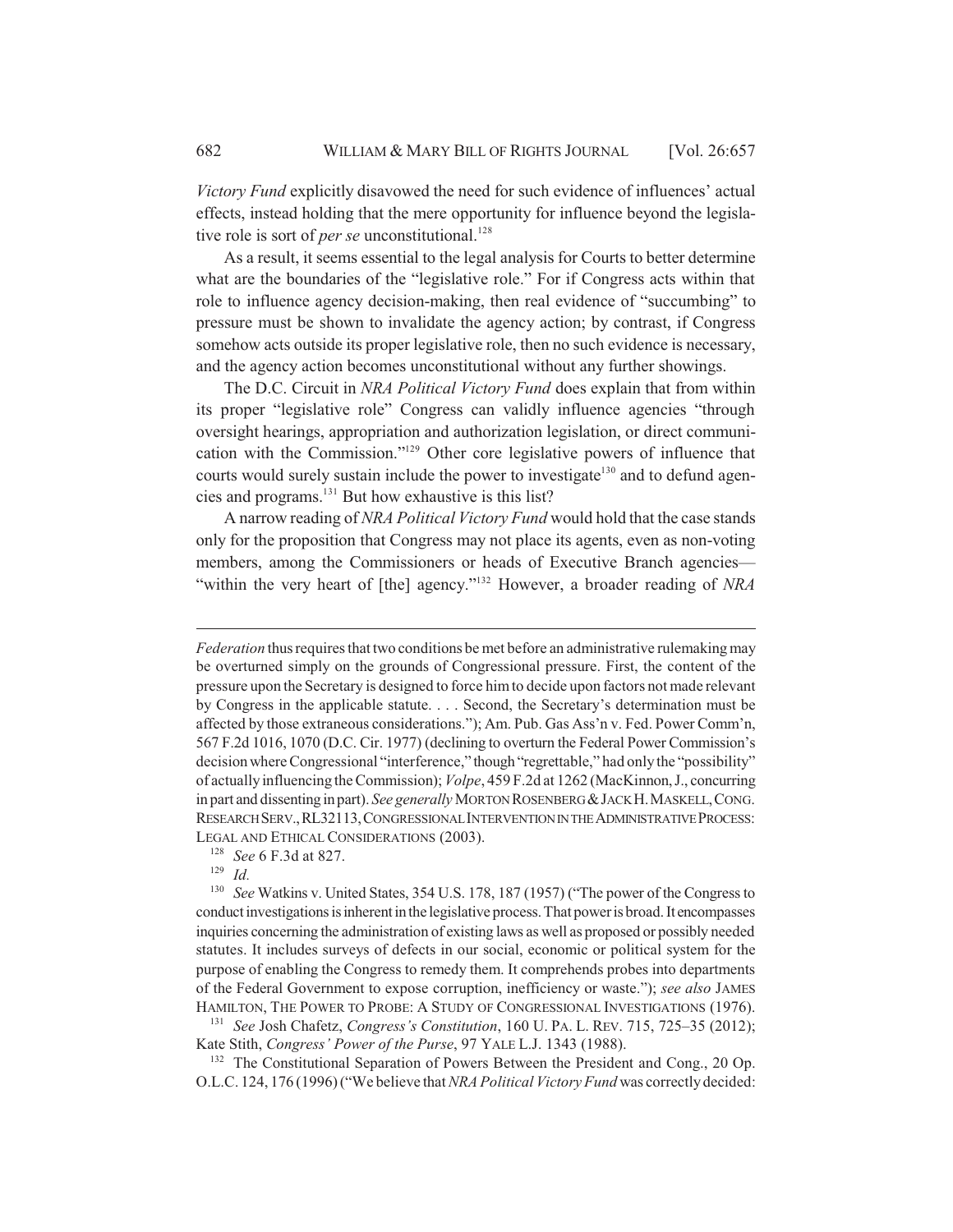*Political Victory Fund* would call into question the constitutionality of many statutes that create corporate boards on which the heads of executive agencies are required to sit with Congressional appointees, because ultimately the type of influence achieved is likely the same in either scenario.

It would probably be a mistake to read *NRA Political Victory Fund* so narrowly that Congress could only act "beyond" its "legislative role" when it literally places its agents physically within the Executive Branch, on a commission that exercises significant executive powers. As the discussion above is meant to illustrate, it is not at all clear that Congress' influence on executive branch officials in the *NRA Political Victory Fund* context would be greater than Congress' influence on decision-making through the entities discussed in Part I. That is to say, Courts and other constitutional interpreters should not assume that proximity in space and time to the final agency decision necessarily equates to greater influence overall,<sup>133</sup> and the specific facts of *NRA Political Victory Fund* were therefore sufficient, but not necessary, to constitute influence beyond the legislative role. In fact, as discussed previously, there are many strategic advantages to exerting such influence at earlier stages in the executive decision-making process.<sup>134</sup> It seems plenty reasonable, then, to hold that at some point, influence on executive officials through appointments to the entities discussed in Part I are as much examples of Congress improperly acting beyond its "legislative role" as *NRA Political Victory Fund* was.

The only real difference between the *NRA Political Victory Fund* arrangement and contemporary statutory corporate boards is that the same statutory opportunity for influence happens outside the four walls of the agency (space), and before the actual decision-making (time). This difference in space and time might actually *help* the Congressional appointees exert more, not less, influence on agency decision makers than was the case in *NRA Political Victory Fund*. Having the opportunity to develop an administrator's view of an issue well before the administrator has actually taken steps in his or her official capacity to address the issue may be more impactful than intervening when the issues have matured into actual deliberations;

<sup>134</sup> *See* Naughton et al., *supra* note 112, at 274 ("Rulemaking, like many political processes, is path dependent. Stated differently, the early stages of rulemaking influence the framing, content, and argumentation found later in government regulations.").

however modest the ability of Congress's agents to influence the Commission's actions may have been formally, the statute placed the agents intended to communicate that influence *within the very heart of [the] agency* charged with enforcing the federal law." (emphasis added)).

<sup>133</sup> *Cf.* Leech, *supra* note 78, at 541–42 ("If we see, for example, interest groups making the rounds of members of Congress, encouraging a vote one way or another, we might assume these last pressure-filled rounds of persuasion are the main source of interest group influence. We are liable to forget that simply reaching that end stage—where a vote or a decision on a rule is imminent—is itself a measure of success. We may forget that the long years of research, issue framing, and building alliances were necessary to that success.").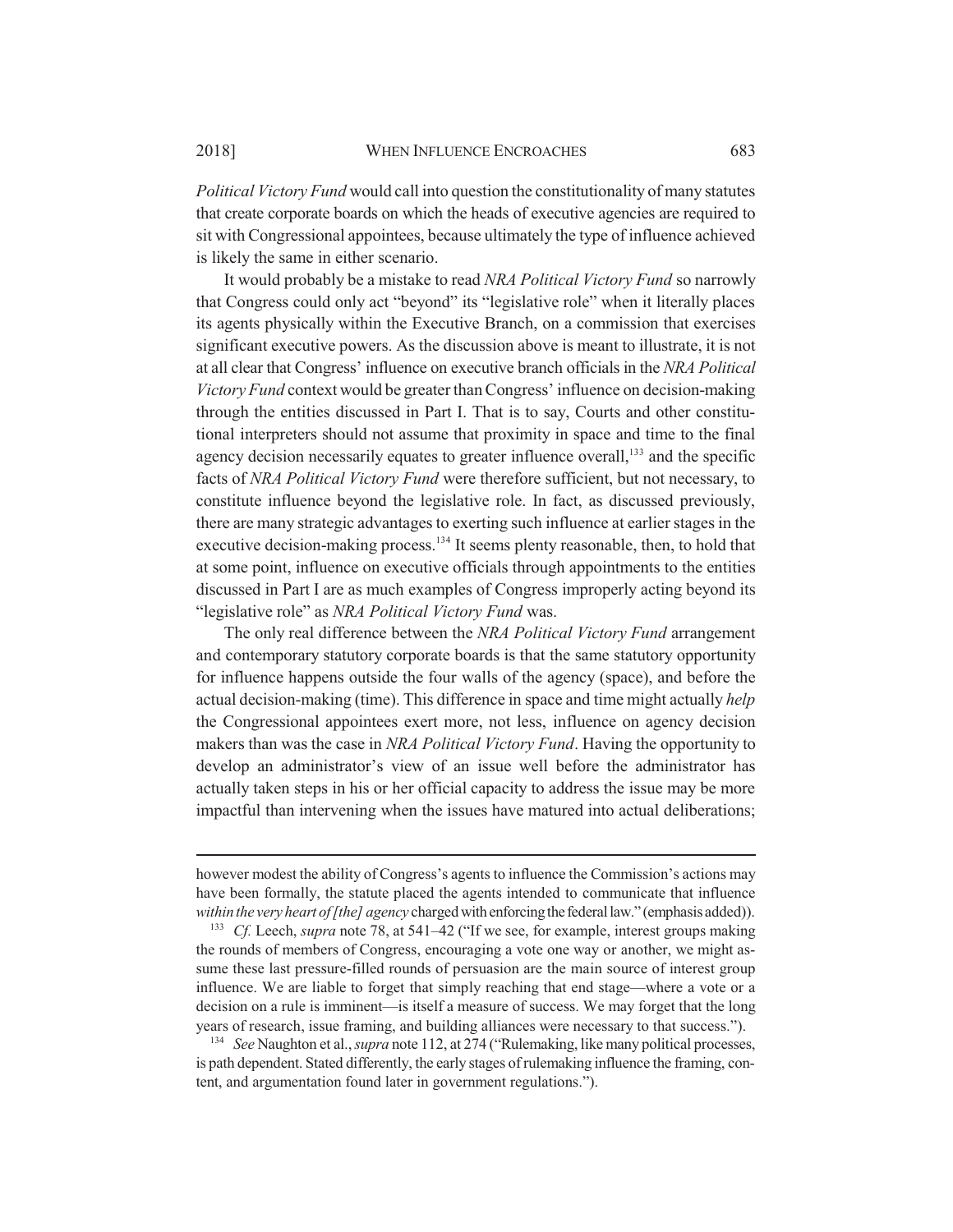the advantages that accrue to early influencers is a recognized feature of both administrative law practice<sup>135</sup> and cognitive psychology.<sup>136</sup>

## *B. Interference with Decision-Making Processes*

Although significant cases about the proper separation of powers between the Executive and Congress tend to be about the powers of appointment<sup>137</sup> and removal,  $138$ 

<sup>136</sup> See KATHRYN SCHULZ, BEING WRONG: ADVENTURES IN THE MARGIN OF ERROR 124-25 (2010) ("[C]onfirmation bias is the tendency to give more weight to evidence that confirms our beliefs than to evidence that challenges them. On the face of it, this sounds irrational . . . . In fact, though, confirmation bias is often entirely sensible. We hold our beliefs for a reason, after all—specifically, because we've already encountered other, earlier evidence that suggests that they are true. And, although this, too, can seem pigheaded, it's smart to put more stock in that earlier evidence than in whatever counterevidence we come across later. Remember how our beliefs are probabilistic? Probability theory tells us that the more common something is—long-necked giraffes, white swans, subject-verb-object-sentences—the earlier and more often we will encounter it. As a result, it makes sense to treat early evidence preferentially.").

<sup>137</sup> *See, e.g.*, Nat'l Labor Relations Bd. v. Noel Canning, 134 S. Ct. 2550 (2014); Freytag v. Comm'r, 501 U.S. 868 (1991); Buckley v. Valeo, 424 U.S. 1 (1976).

<sup>138</sup> *See, e.g.*, Free Enter. Fund v. Pub. Co. Accounting Oversight Bd., 561 U.S. 477 (2010); Morrison v. Olson, 487 U.S. 654 (1988); Wiener v. United States, 357 U.S. 349 (1958); Humphrey's Ex'r v. United States, 295 U.S. 602 (1935); Myers v. United States, 272 U.S. 52 (1926).

<sup>135</sup> *See* SFERRA-BONISTALLI, *supra* note 112, at 18 ("Stakeholders acknowledged that the earlier they can engage in the rulemaking process with an agency, the best chance they have of influencing a rulemaking before an agency sets its course, gets locked into a position, or devotes limited resources to a particular rulemaking option. Engaging early also provides stakeholders an opportunity to let an agency know how it would be affected and provide its policy positions to the agency at the beginning of the agency's deliberative process."); Susan Webb Yackee, *The Politics of* Ex Parte *Lobbying: Pre-Proposal Agenda Building and Blocking During Agency Rulemaking*, 22J.PUB.ADMIN.RES.&THEORY 373, 378 (2011) ("By lobbying early in the regulatory policymaking process, groups introduce the facts agencies consider, define policy problems, and develop the detailed stipulations in proposed government rules. Many of these stipulations are likely to persist in the final regulations that become law—thereby extending the influence of groups that lobby early. And even if they do not persist in exactly the same form, they do affect the Final Rule by, at a minimum, framing the debate and scope of action available during the notice and comment period." (internal citations omitted)); Naughton et al., *supra* note 112, at 274 ("We find that participation by early-bird commenters holds direct effects on regulatory content and suggestive evidence that early commenters help to thwart or kill unwanted regulations."); Andrea Bear Field & Kathy E.B. Robb, *EPA Rulemakings: Views from Inside and Outside*, 5 NAT. RESOURCES & ENV'T 9 (1990) ("Get involved during the preproposal phase of an Agency rulemaking. That is when the regulation writers want reliable technical information that they can use in crafting their regulations and are thus most receptive to comments from interested persons. While Agency representatives may consider comments received after proposal and even after the close of the comment period, they will be less open to new ideas and new information as the proceeding develops.").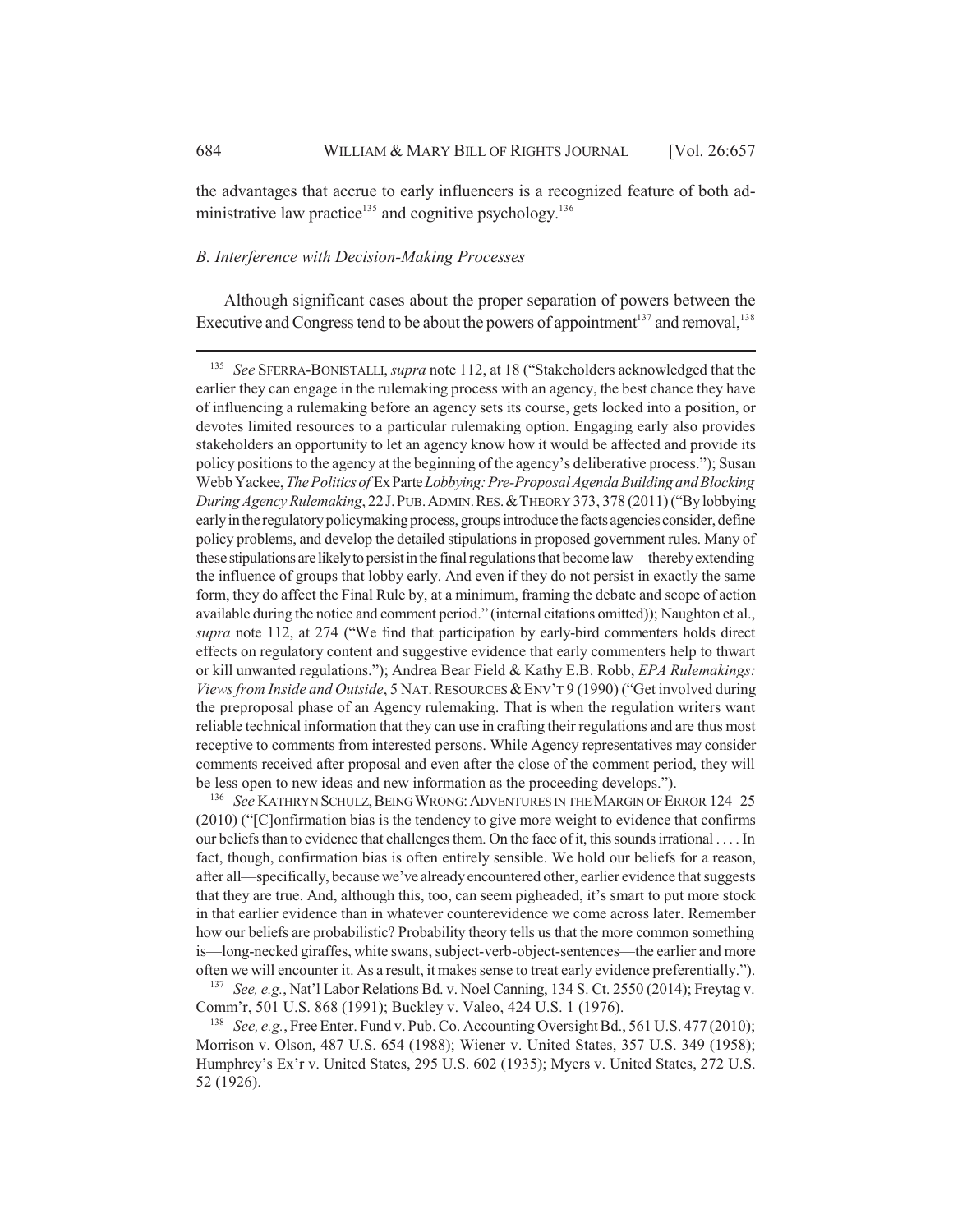or whether a particular power is an exclusively executive function<sup>139</sup> (likely because such issues place *individuals'* rights at stake<sup>140</sup>), the type of legislation at issue in this Article, and the reasoning that finds it problematic, is perhaps most analogous to the attempts by Congress to impose concurrent reporting requirements on the Executive Branch<sup> $141$ </sup>—which the Executive Branch has repeatedly resisted.<sup>142</sup>

Such legislation, which would require executive branch officials to report information simultaneously to Congress at the time of reporting to their superiors within the Executive Branch, has been understood to be an unconstitutional ("indirect."<sup>143</sup> perhaps) encroachment on the President's "control over the *decisionmaking process* within the Executive Branch."<sup>144</sup> Because Presidents, as discussed previously, are

<sup>141</sup> *See* Constitutionality of Statute Requiring Exec. Agency to Report Directly to Cong., 6 Op. O.L.C. 632, 641–42 (1982) (analyzing constitutionality of legislative proposals that imposed concurrent reporting requirements on the executive branch); *see also* The Constitutional Separation of Powers Between the President and Cong., 20 Op. O.L.C. 124, 175 (1996).

<sup>142</sup> *See* Constitutionality of Statute Requiring Exec. Agency to Report Directly to Cong., 6 Op. O.L.C. 632, 640–41 ("This Office has previously considered, and found constitutionally defective, legislative proposals that impose concurrent reporting requirements upon executive officials.").

<sup>143</sup> *See* Constitutionality of Statute Requiring Exec. Agency to Report Directly to Cong., 6 Op. O.L.C. 632, 636 (1982) (quoting *Humphrey's Ex'r*, 295 U.S. at 629–30); *see also* Gubiensio-Ortiz v. Kanahele, 857 F.2d 1245, 1260 (9th Cir. 1988), *vacated sub nom.* United States v. Chavez-Sanchez, 488 U.S. 1036 (1989) ("Interference by one branch with the operation of another branch need not be immediate and direct in order to be unconstitutional; subtle, indirect or even potential interference may be enough.").

<sup>144</sup> Constitutionality of Statute Requiring Exec. Agency to Report Directly to Cong., 6 Op. O.L.C. 632, 638 (1982) (emphasis added); *see also* Presidential Statement on Signing the Consolidated Appropriations Act, 2017 DAILY COMP.PRES.DOC. 2 (May 5, 2017) ("Several provisions . . . mandate or regulate the submission of certain executive branch information to the Congress. I will treat these provisions in a manner consistent with my constitutional authority to withhold information that could impair foreign relations, national security, the deliberative processes of the executive branch, or the performance of my constitutional duties. . . . I will construe these provisions not to apply to any circumstances that would detract from my authority to supervise, control, and correct employees' communications with the Congress related to their official duties, including in cases where such communications would be unlawful or could reveal confidential information protected by executive privilege."); Constitutionality of Direct Reporting Requirement in Section  $802(e)(1)$  of the Implementing Recommendations of the 9/11 Commission Act of 2007, 32 Op. O.L.C. 27 (2008); The Constitutional Separation of Powers Between the President and Cong., 20 Op. O.L.C. 124, 175 (1996) ("[L]egislation that attempted to impose concurrent reporting requirements across a broad spectrum of executive branch activities might well constitute so serious an interference with the President's fulfillment of his obligations under the Take Care Clause, U.S. CONST.

<sup>139</sup> *See, e.g.*, Metro. Washington Airports Auth. v. Citizens for the Abatement of Aircraft Noise, Inc., 501 U.S. 252 (1991); Bowsher v. Synar, 478 U.S. 714 (1986).

<sup>140</sup> *See* Curtis A. Bradley & Trevor W. Morrison, *Presidential Power, Historical Practice, and Legal Constraint*, 113 COLUM. L. REV. 1097, 1109–11 (2013) (explaining that courts tend to avoid legislative-executive controversies unless individual rights are at stake).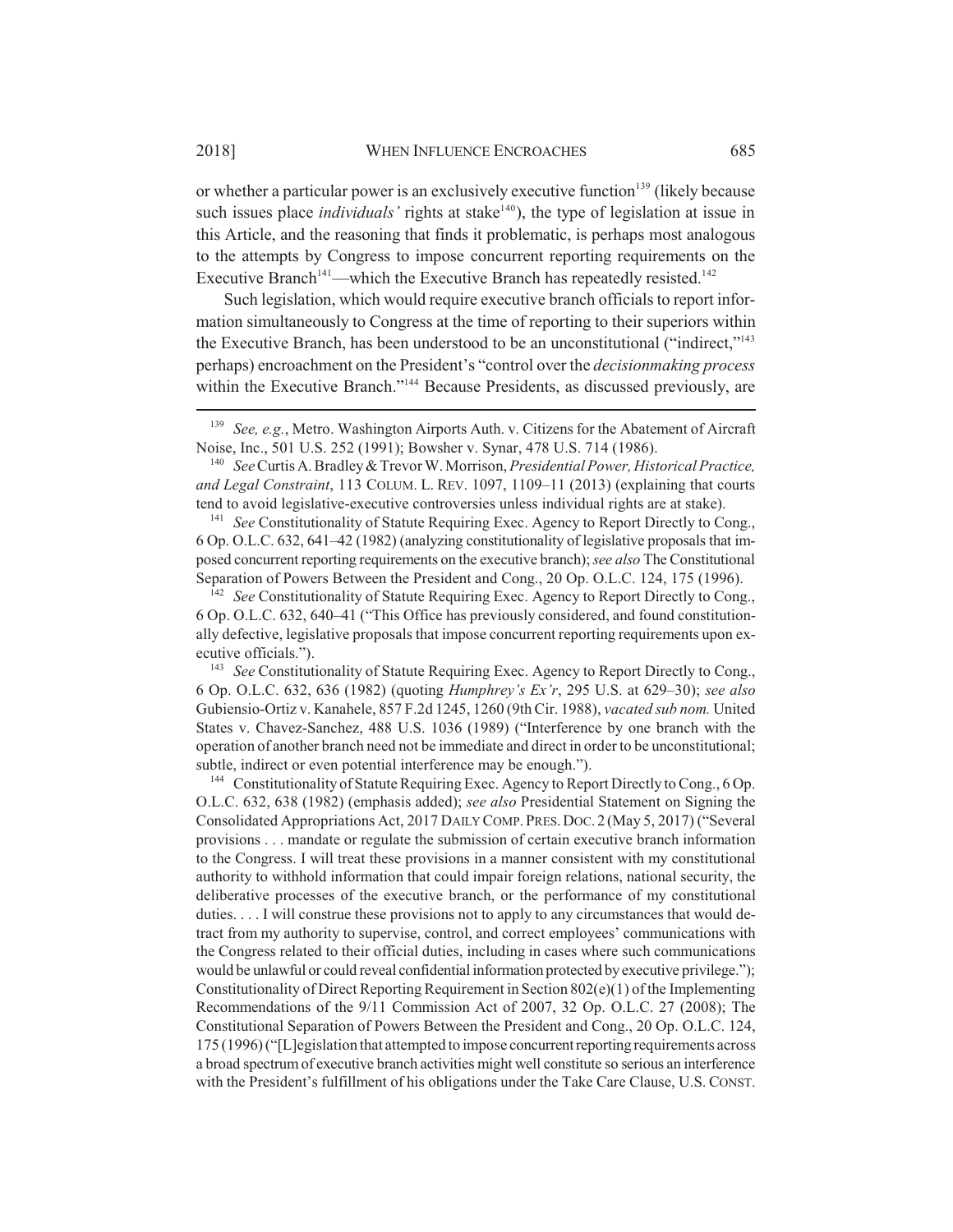responsible for a vast bureaucracy, the direct workings and subject matter of which they have only limited direct knowledge, legislation that contributes to regulatory capture similarly "interfere[s] with the President's right to control or receive effective service from his subordinates within the Executive Branch" and thereby "limit[s] the ability of the President to perform his constitutional function."145

Thus, whereas Jay Bybee has contended that "prescribe[d] consultations . . . do[] not infringe upon [the President's] judgment and, indeed, become[ ] part of the President's duty to faithfully execute the law,"<sup>146</sup> I would instead contend that while that may effectively be true in small doses vis-à-vis Presidents themselves, the opportunity for access and influence throughout an administration could unconstitutionally infringe upon the administration's decision-making processes.

Another way to frame the issue is that instead of directing the Executive to implement a set of laws according to a set of preferred values (what may be called a traditional form of legislating<sup>147</sup>), forced consultations and other acts that shape social infrastructure can indeed introduce bias (or "infringe") into the executive's own judgment. This follows from John Allison's observation that "bias" is a "condition leading to the introduction of an alien factor" where "the term *condition* includes both state of mind and particular decision-making structures that encourage these states of mind."148 If the information reaching the President has been *pre*-biased in a sense, then the decision-making structures of the executive branch have in fact affected the President's own judgment unwittingly.<sup>149</sup>

One counterargument to address is that agencies are already, as a matter of standard Washington, D.C. regulatory practice, in frequent contact with both Congresspersons<sup>150</sup> and stakeholders before beginning official notice-and-comment

art. II, § 3, that it should be deemed invalid. . . . For this reason, we think the presumption should be that the executive branch will object to any concurrent reporting provision in proposed legislation.").

<sup>&</sup>lt;sup>145</sup> Constitutionality of Statute Requiring Exec. Agency to Report Directly to Cong., 6 Op. O.L.C. 632, 639 (1982).

<sup>146</sup> Bybee, *supra* note 70, at 123.

<sup>&</sup>lt;sup>147</sup> *Cf.* Bowsher v. Synar, 478 U.S. 714, 733–34 (1986) ("[O]nce Congress makes its choice in enacting legislation, its participation ends. Congress can thereafter control the execution of its enactment only indirectly—by passing new legislation.").

<sup>148</sup> John R. Allison, *Combinations of Decision-Making Functions, Ex Parte Communications, and Related Biasing Influences: A Process-Value Analysis*, 1993 UTAH L. REV. 1135, 1136.

<sup>149</sup> *Cf.* HAROLD SEIDMAN, POLITICS, POSITION, AND POWER: THE DYNAMICS OF FEDERAL ORGANIZATION 197 (5th ed. 1998) ("Advice becomes limiting when an executive's discretion in the choice of his advisers is restricted by law or executive order and advisory bodies assume an independent status.").

<sup>150</sup> Andrew Rudalevige, *The Executive Branch and the Legislative Process*, *in* THE EXEC-UTIVE BRANCH 419, 422 (Joel D. Aberbach & Mark A. Peterson eds., 2005) ("Grounded in laws and funded by budgets passed by Congress, bureaus and bureaucrats have long maintained a close relationship with legislators and especially with legislative committees. Departments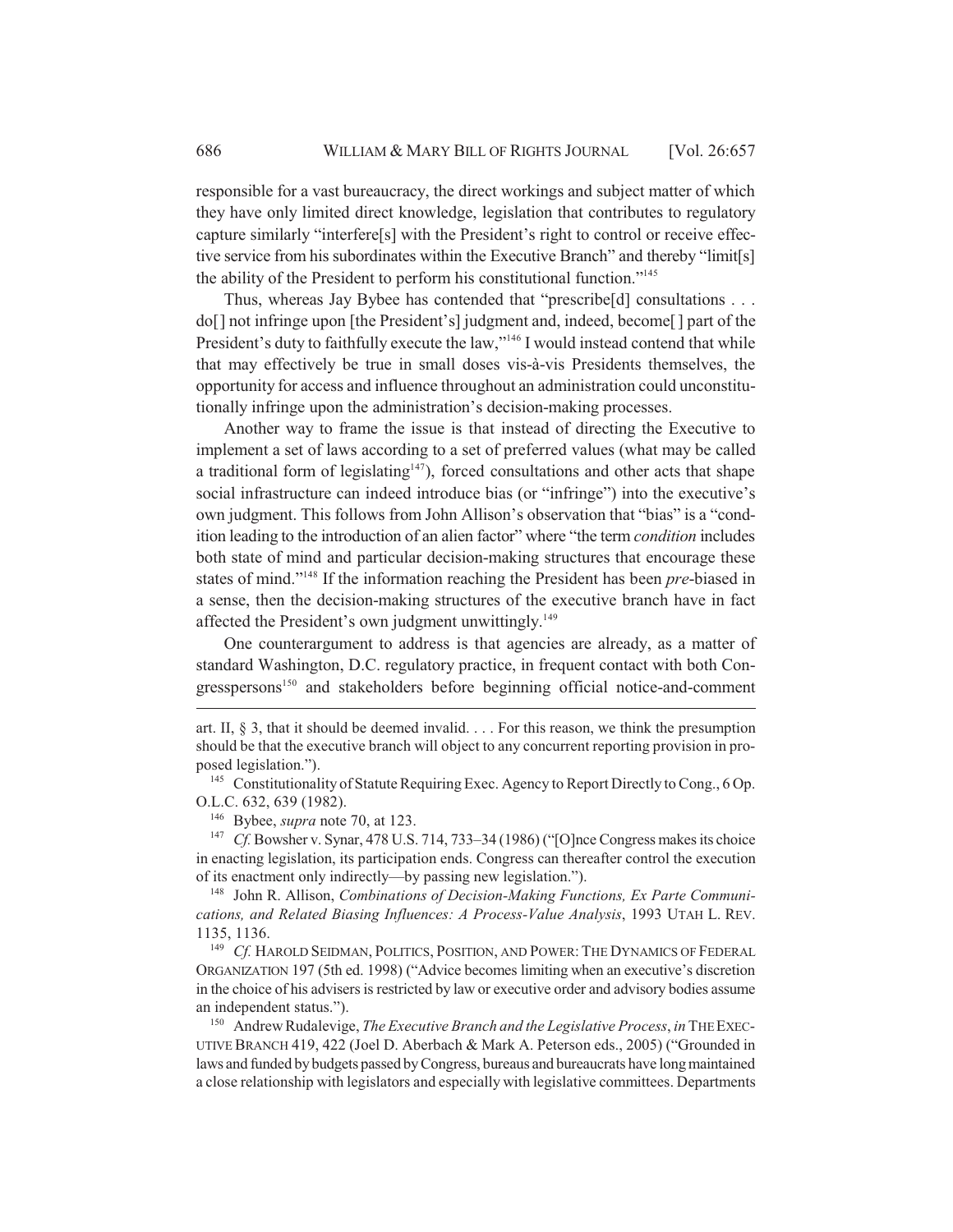rulemaking (or even before issuing major guidance).<sup>151</sup> Under this view, congressional attempts to shape executive branch social infrastructure would have little overall effect on actual decision-making within the Executive Branch because stakeholders will inevitably be heard from anyway (and surely good governance requires that government bureaucrats open their ears to the industries they regulate, to gather information relevant to their regulatory mission). This view, however, I think fails to appreciate the categorical difference between a practice that is regular but optional, and one that is regular because it is required.<sup>152</sup> In the absence of statutory mandates, agency officials retain control over the terms and frequency of their exchanges—they retain the power to say no.<sup>153</sup> That is, they retain control over the sources of influence—both rational and nonrational—acting on their decisionmaking processes.

#### *C. The Formalist Fix*

A formalist approach to the separation of powers is generally associated with political conservatism.154 Presidents Reagan and H.W. Bush consistently issued signing statements voicing their constitutional qualms with the type of nonprofit corporation discussed in Section I.A, whereas the Clinton administration cautiously

lobby on behalf of their programmatic initiatives, all the while providing information and occasional advice to members of Congress; legislators try to direct departmental behavior through statute, oversight hearings, and the budget process. The scope of official interactions is suggested by the two to three thousand executive communications to Congress (testimony, letters, draft legislation) coordinated and cleared each year through the president's staff.").

<sup>154</sup> *See, e.g.*, Gary Lawson, *Prolegomenon to Any Future Administrative Law Course: Separation of Powers and the Transcendental Deduction*, 49 ST.LOUIS U.L.J. 885, 887 (2005). Lawson, founding member and member of the Board of Directors of the Federalist Society, describes himself as "a committed (and many would say fanatical) formalist." *Id.*; *Gary Lawson*, FEDERALIST SOC'Y, https://fedsoc.org/contributors/gary-lawson [https://perma.cc/HFL3-CET5] (last visited Feb. 21, 2018).

<sup>151</sup> *See id.* at 422, 424.

<sup>152</sup> *Cf.* Gubiensio-Ortiz v. Kanahele, 857 F.2d 1245, 1265 (9th Cir. 1988), *vacated sub nom.* United States v. Chavez-Sanchez, 488 U.S. 1036 (1989). Judge Kozinski, in holding the Federal Sentencing Commission to be an unconstitutional separation of powers, reasoned that "[d]istinctive in the Sentencing Reform Act is the *requirement* that judges serve as members of the Commission. This requirement of judicial participation greatly heightens the dangers we perceive." *Id.* (emphasis added); *see also* Lewis J. Liman, Note, *The Constitutional Infirmities of the United States Sentencing Commission*, 96 YALE L.J. 1363, 1369 (1987) ("The Sentencing Reform Act violates the separation of powers in two ways. Locating the power to determine sentences in an administrative agency violates the nondelegation doctrine. At the same time, the requirement that three article III judges sit on the Sentencing Commission, with the possibility that the President might appoint—and discharge—up to six judges, compromises judicial independence and impartiality.").

<sup>153</sup> *See* Rudalevige, *supra* note 150, at 422.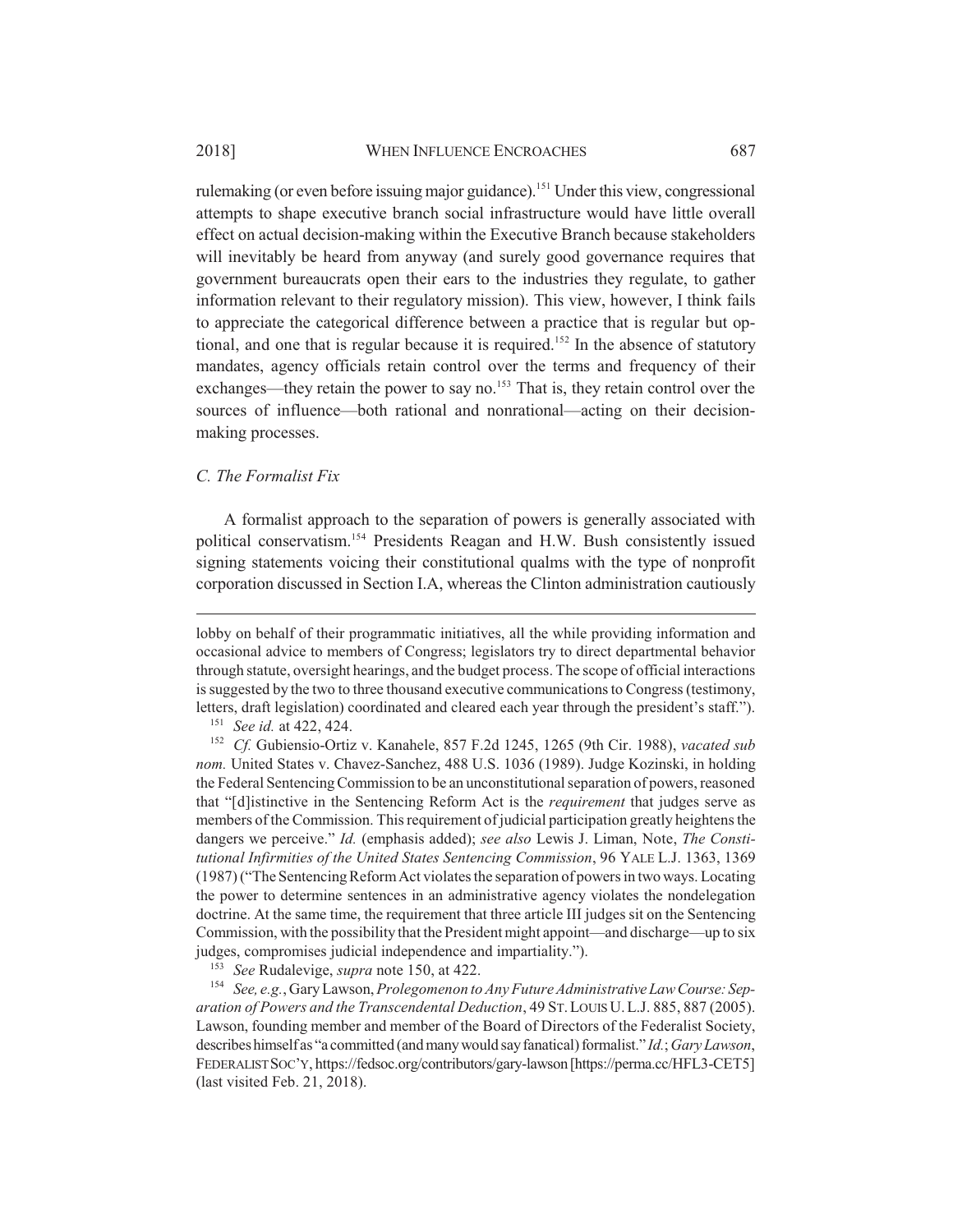embraced them.<sup>155</sup> The broadest and most formalist claim (stated word-for-word by both the Reagan and Bush Administrations) was that "[e]ntities that are neither clearly governmental nor clearly private should not be created."156 Justice Alito, who served as a Deputy Assistant Attorney General in the Office of Legal Counsel during the Reagan Administration, understood executive branch participation on private entities to "predictably give rise to problems of divided loyalty."157 President H.W. Bush similarly understood these entities to "undermine[ ] the separation of powers principles of our Constitution, blurring the distinction between public and private entities in a way that may diminish the political accountability of government."<sup>158</sup>

The Reagan Administration's Office of Legal Counsel also routinely objected to "hybrid commissions" containing appointees from both the Legislative and Executive Branches, "[e]ven if its functions are merely advisory"<sup>159</sup> (i.e., advisory committees). The separation of powers problem is, "[i]n many instances," further "aggravated by the fact that the commission's membership is to contain more representatives of the legislative branch than of the executive branch."160 Instead, "the proper

<sup>156</sup> Presidential Statement on Signing the Tourism Policy and Export Promotion Act of 1992, 2 PUB. PAPERS 1722 (Sept. 30, 1992); Presidential Statement on Signing the National Environmental Education Act, 2 PUB. PAPERS 1615 (Nov. 16, 1990); Presidential Statement on Signing the National Fish and Wildlife Foundation Establishment Act, 1 PUB.PAPERS 418 (Mar. 26, 1984).

<sup>155</sup> *See* Memorandum from Alice M. Rivlin, Office of Mgmt. & Budget, for Heads of Exec. Dep'ts and Agencies (Dec. 8, 1995), https://www.whitehouse.gov/sites/default/files /omb/assets/omb/memoranda/m96-05.pdf [https://perma.cc/52PU-3AV9]; AL GORE, FROM RED TAPE TO RESULTS: CREATING A GOVERNMENT THAT WORKS BETTER & COSTS LESS, REPORT OF THE NATIONAL PERFORMANCE REVIEW (1993) (encouraging the creation of public-private partnerships); *see also* DAVID OSBORNE & TED GAEBLER, REINVENTING GOVERNMENT: HOW THE ENTREPRENEURIAL SPIRIT IS TRANSFORMING THE PUBLIC SECTOR (1992); Jody Freeman, *The Private Role in Public Governance*, 75 N.Y.U. L.REV. 543, 555 (2000) ("[T]he Clinton Administration, both in its rhetoric and in practice, has sought to promote public-private partnerships."); *cf.* Ronald C. Moe, *The "Reinventing Government" Exercise: Misinterpreting the Problem, Misjudging the Consequences*, 54 PUB.ADMIN.REV. 111 (1994); James Q. Wilson, *Reinventing Public Administration*, 27 PS: POL. SCI. & POL. 667, 668 (1994) ("The near absence of any reference to democratic accountability is perhaps the most striking feature of the Gore report.").

<sup>&</sup>lt;sup>157</sup> Memorandum from Samuel A. Alito, Jr., Deputy Assistant Attorney Gen., Office of Legal Counsel, to David H. Martin, Dir., Office of Gov't Ethics (Dec. 3, 1986) (on file with the National Archives); *see also* Dep't of Transp. v. Ass'n of Am. R.Rs., 135 S. Ct. 1225, 1234 (2015) (Alito, J., concurring) ("[E]veryone should pay close attention when Congress 'sponsor[s] corporations that it specifically designate[s] *not* to be agencies or establishments of the United States Government.'" (alterations in original) (quoting Lebron v. Nat'l R.R. Passenger Corp., 513 U.S. 374, 390 (1995))).

<sup>&</sup>lt;sup>158</sup> Presidential Statement on Signing the National Environmental Education Act, 2 PUB. PAPERS 1615 (Nov. 16, 1990).

<sup>&</sup>lt;sup>159</sup> Common Legislative Encroachments on Exec. Branch Auth., 13 Op. O.L.C. 248, 251 (1989).

<sup>160</sup> *Id.* at 252.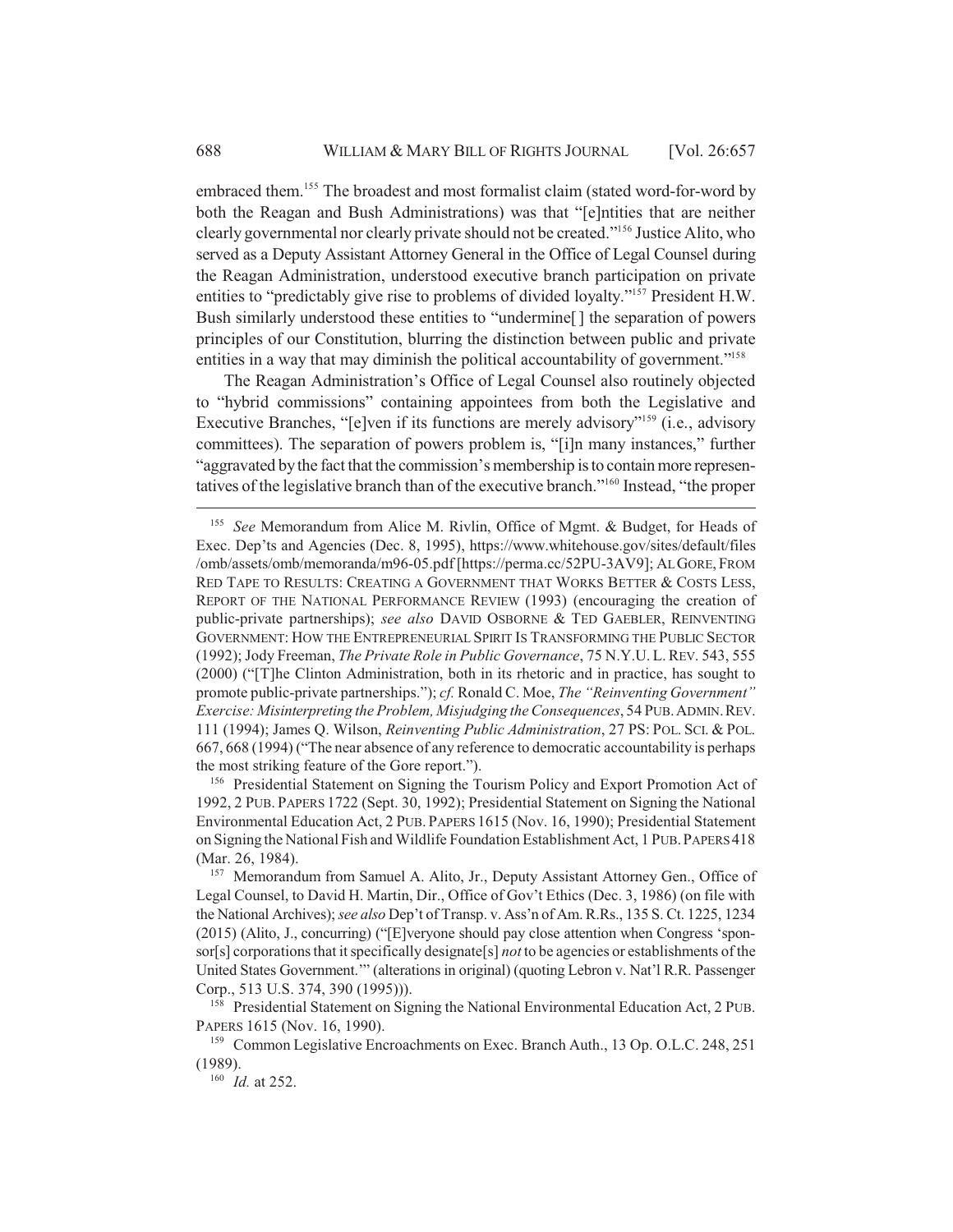relationship between the two co-equal Branches would require that they be equally represented on a Commission of this type in terms of numbers as well as rank."161

By today's standards and practices, it is hard to imagine an Executive Branch objecting outright to all government-created corporations, "hybrid commissions," and more, that person *and* rank parity would be constitutionally required! And yet, scholarship on "cultural capture" and social psychology, if believed, would seem to illuminate some of the virtues of this formalist approach. Reagan's Office of Legal Counsel seemed to see in the separation of powers something subtler, a constitutional prescription for maintaining an independent organizational culture: "[T]he separation of powers suggests that each branch maintain its *separate identity*."162 Following the 2008 financial crisis, BP oil spill, and other episodes of catastrophic regulatory failure, the maintenance of separate organizational cultures became a top priority for many regulatory agencies.<sup>163</sup> Greater constitutional emphasis on these values of identity and loyalty characteristic of a formalist separation of powers may rightly grant agencies important powers for resisting their capture.

#### **CONCLUSION**

The Office of Legal Counsel has long claimed a right and duty to defy acts of Congress that it regards as unconstitutional. This general duty becomes an "enhanced responsibility" where unconstitutional provisions "encroach upon the constitutional powers of the Presidency."164 David Pozen calls this constitutional "self-help," in

<sup>161</sup> *Id.*

<sup>&</sup>lt;sup>162</sup> *Id.* (emphasis added).

<sup>163</sup> *See, e.g.*, ALYSON FLOURNOY ET AL., CTR. FOR PROGRESSIVE REFORM, REGULATORY BLOWOUT: HOW REGULATORY FAILURES MADE THE BP DISASTER POSSIBLE, AND HOW THE SYSTEM CAN BE FIXED TO AVOID A RECURRENCE (2010), http://digitalcommons.law.umary land.edu/cgi/viewcontent.cgi?article=1994&context=fac\_pubs [https://web.archive.org/web /20170922211902/http://digitalcommons.law.umaryland.edu/cgi/viewcontent.cgi?article= 1994&context=fac\_pubs]; Rob Blackwell, *How Specter of Regulatory Capture Shaped CFPB's First Year*, AM. BANKER (July 9, 2012, 12:29 PM), http://www.americanbanker .com/issues/177\_131/how-specter-regulatory-capture-shaped-cfpb-first-year-1050723-1.html ?pg=1 [https://perma.cc/X4CV-UGC5]; Ian Katz & Matthew Boesler, *Fed Weighs Steps to Prevent 'Regulatory Capture' by Banks*, BLOOMBERG (Apr. 20, 2015, 2:51 PM), http:// www.bloomberg.com/news/articles/2015-04-20/fed-said-to-weigh-steps-to-prevent-regula tory-capture-by-banks [https://perma.cc/9A99-VT5V] ("The New York Fed is continuing a program to move employees from the banks they examine to the regulator's Manhattan offices."); Catherine Rampell, *Lax Oversight Caused Crisis, Bernanke Says*, N.Y. TIMES (Jan. 4, 2010), http://www.nytimes.com/2010/01/04/business/economy/04fed.html. For a fascinating report suggesting regulatory capture dynamics at the Federal Reserve, see Jake Bernstein, *Inside the New York Fed: Secret Recordings and a Culture Clash*, PROPUBLICA (Sept. 26, 2014, 5:00 AM), https://www.propublica.org/article/carmen-segarras-secret-record ings-from-inside-new-york-fed [https://perma.cc/G6BT-J5QA].

<sup>&</sup>lt;sup>164</sup> Presidential Auth. to Decline to Execute Unconstitutional Statutes, 18 Op. O.L.C. 199, 201 (1994).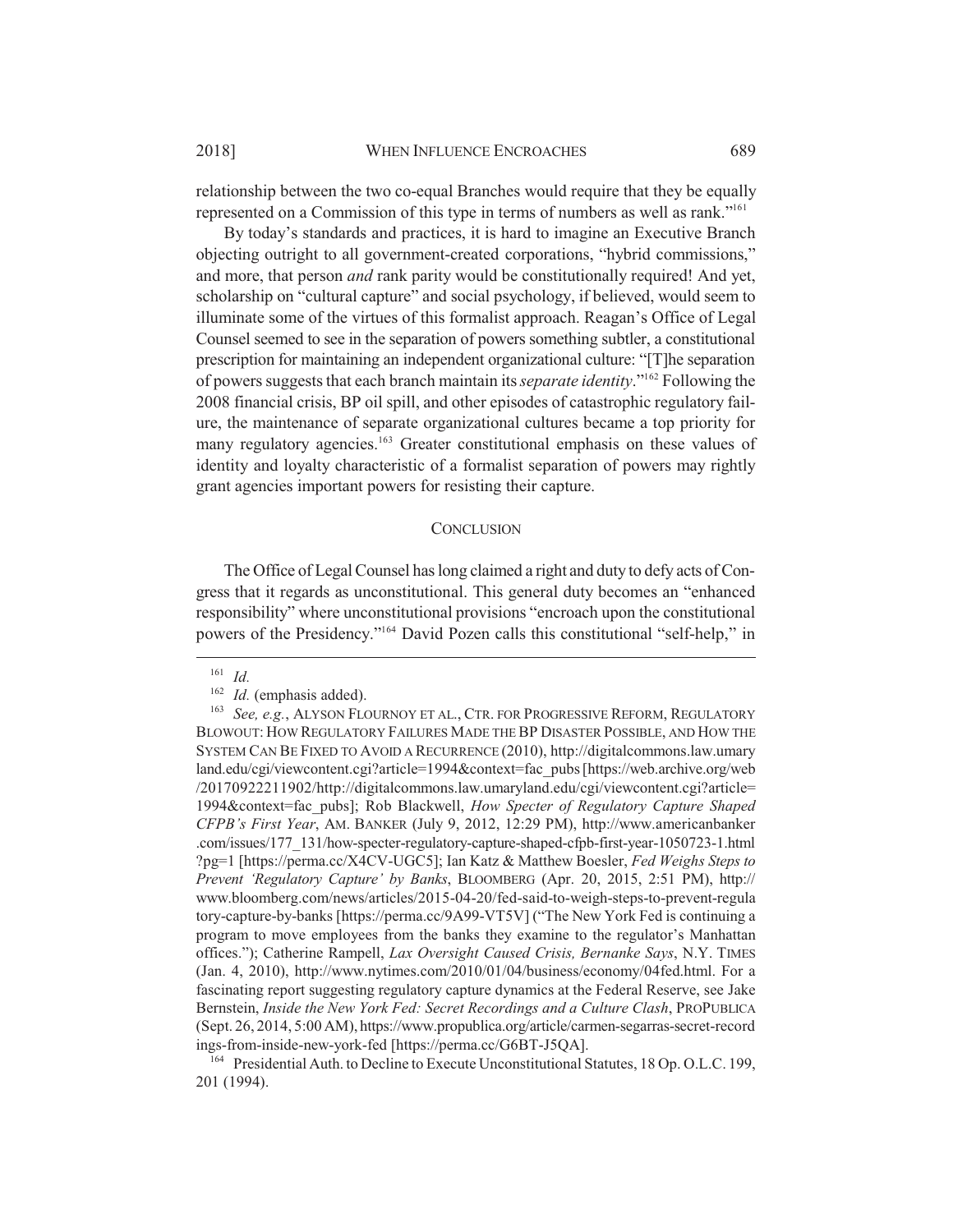that a coordinate branch of government need not always rely on the judiciary, but may instead take unilateral remedial action.<sup>165</sup> Sometimes the remedial action is an outright refusal to comply with an act of Congress,<sup>166</sup> but other times the executive "seek[s] redress in subtler ways," such as by "deploy[ing] interpretive strategies designed to neutralize congressional conduct."167 In Walter Dellinger's words, the Executive's role is "heightened by the absence or reduced presence of the courts' ordinary guardianship of the Constitution's requirements."168

Although the Obama Administration sought to reduce the "*direct advisory influence*" resulting from "formalized access to decision makers" within the administration,<sup>169</sup> the issue was never taken to its full conceptual scope as a matter of

<sup>166</sup> *See, e.g.*, Constitutionality of Statute Requiring Exec. Agency to Report Directly to Cong., 6 Op. O.L.C. 632 (1982) (Office of Legal Counsel refusing to comply with the concurrent reporting requirements created by the Tax Equity and Fiscal Responsibility Act of 1982).

<sup>167</sup> Pozen, *supra* note 165, at 19; *see also* Presidential Statement on Signing the National Fish and Wildlife Foundation Establishment Act, 1 PUB. PAPERS 418–19 (Mar. 26, 1984) (President Reagan declaring that appointees to the National Fish and Wildlife Foundation "will be removable at the discretion of the Secretary of the Interior" and therefore "[i]t will not be necessary to enforce compliance through suit by the Attorney General, an aspect of the bill which raises significant constitutional issues").

<sup>168</sup> The Constitutional Separation of Powers Between the President and Cong., 20 Op. O.L.C. 124, 180 (1996) ("The judiciary is limited, properly, in its ability to enforce the Constitution, both by Article III's requirements of jurisdiction and justiciability and by the obligation to defer to the political branches in cases of doubt or where Congress or the President has special constitutional responsibility. In such situations, the executive branch's regular obligations to ensure, to the full extent of its ability, that constitutional requirements are respected *is heightened by the absence or reduced presence of the courts' ordinary guardianship of the Constitution's requirements*." (emphasis added) (footnote omitted)).

<sup>169</sup> Jacob R. Straus, Wendy R. Ginsberg, Amanda K. Mullan & Jaclyn D. Petruzzelli, *Restricting Membership: Assessing Agency Compliance and the Effects of Banning Federal Lobbyists from Executive Branch Advisory Committee Service*, 45 PRESIDENTIAL STUD. Q. 310, 317 (2015) ("Serving on advisory committees and using *direct advisory influence* gives individual lobbyists direct and formalized access to decision makers. This direct access, and the idea that lobbyists have too much influence within the federal government, likely contributed to the Obama administration's prohibition on federally registered lobbyists serving on executive branch advisory committees."); *see also* Letter from Norman L. Eisen, Special Counsel to the President, to Gregory Dole et al. (Oct. 21, 2009), https://www.whitehouse .gov/assets/documents/Signed\_Lobbyist\_Response\_Letter\_(10-21-09).pdf [https://perma.cc /6UKJ-HNHA] ("The President's overarching goal is to reduce special interest influences that threaten the public interest and undermine public confidence. And his concerns extend to the appointment or retention of those who lobby the government and simultaneously serve on federal boards and commissions.").

<sup>165</sup> David E. Pozen, *Self-Help and the Separation of Powers*, 124 YALE L.J. 2 (2014); *see also* EDWARD S. CORWIN, THE PRESIDENT: OFFICE AND POWERS, 1787–1984, at 9 (Randall W. Bland et al. eds., 5th rev. ed. 1984) (claiming "that each department should be able to defend its characteristic functions from intrusion by either of the other departments" follows "logically" from the doctrine of the separation of powers).